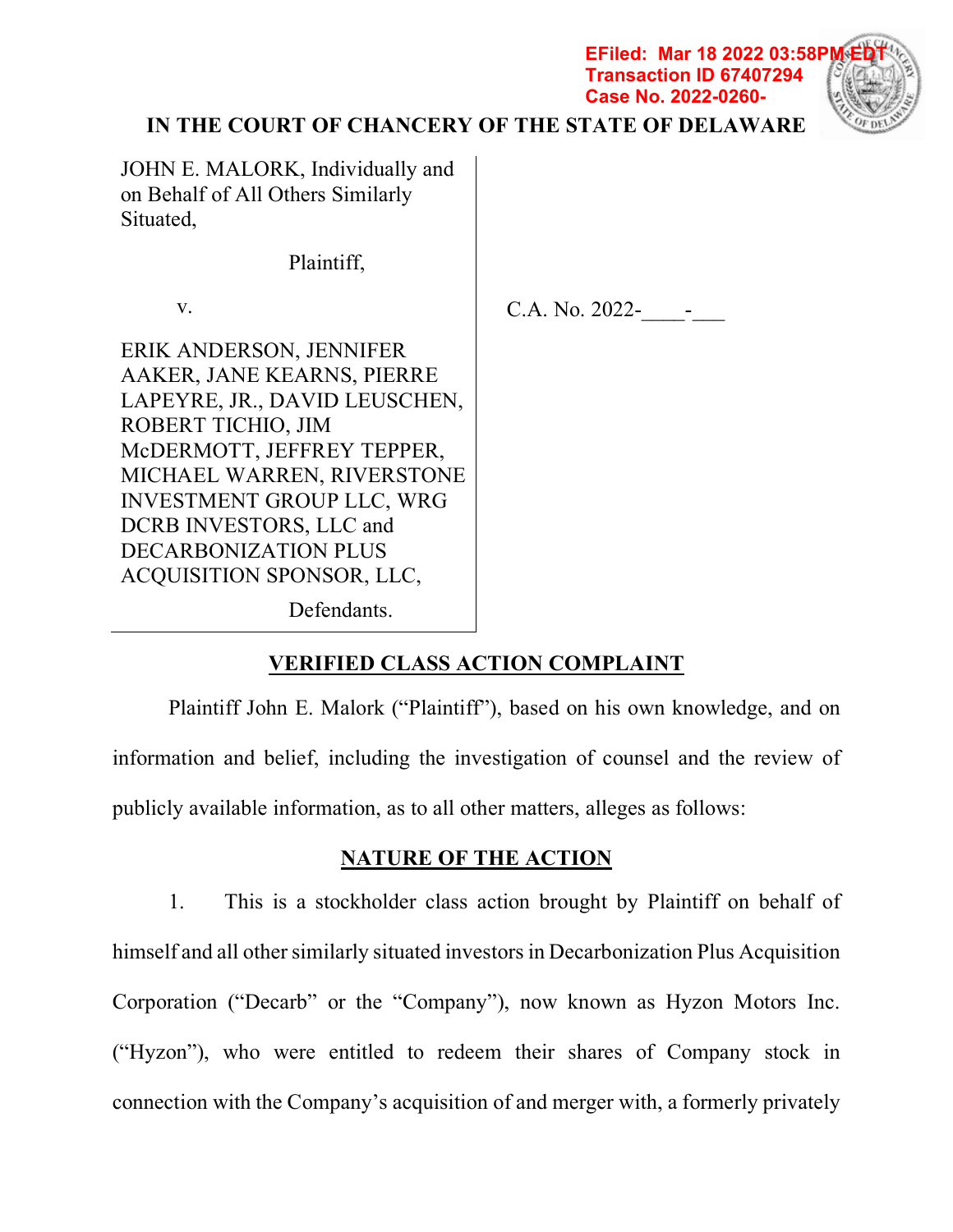held company also called Hyzon (the "Merger"). Plaintiff asserts breaches of fiduciary duties in connection with the Merger by the following individuals and entities (collectively, "Defendants," and each a "Defendant"): (a) Decarb directors Erik Anderson (then-Chief Executive Officer ("CEO")), Jennifer Aaker, Jane Kearns, Pierre Lapeyre, Jr., David Leuschen, Robert Tichio (former CEO), Jim McDermott, Jeffrey Tepper, and Michael Warren in their capacities as members of Decarb's Board of Directors (the "Board") and/or as Decarb officers; and (b) Riverstone Investment Group LLC ("Riverstone"), which founded Decarb and defendant Decarbonization Plus Acquisition Sponsor, LLC (the "Sponsor"), and WRG DCRB Investors, LLC ("WRG"), an affiliate of Defendant Anderson, in their capacities as Decarb's controlling stockholders.

2. Hyzon as it exists today is the product of the July 2021 Merger between Decarb – then a publicly traded special purpose acquisition company (" $SPAC$ ") – and Hyzon, then a privately held company engaged in the design, development, and manufacture of hydrogen fuel cell powered commercial vehicles. Prior to the Merger, Decarb lacked any business operations of its own. Instead, its sole purpose was to seek out and combine with an operating company or business. Decarb conducted an initial public stock offering ("IPO") of 20 million shares of Class A common stock at \$10 per share on October 22, 2020, raising \$200 million in gross proceeds. Pursuant to the SPAC's terms, Decarb had two years after the IPO, or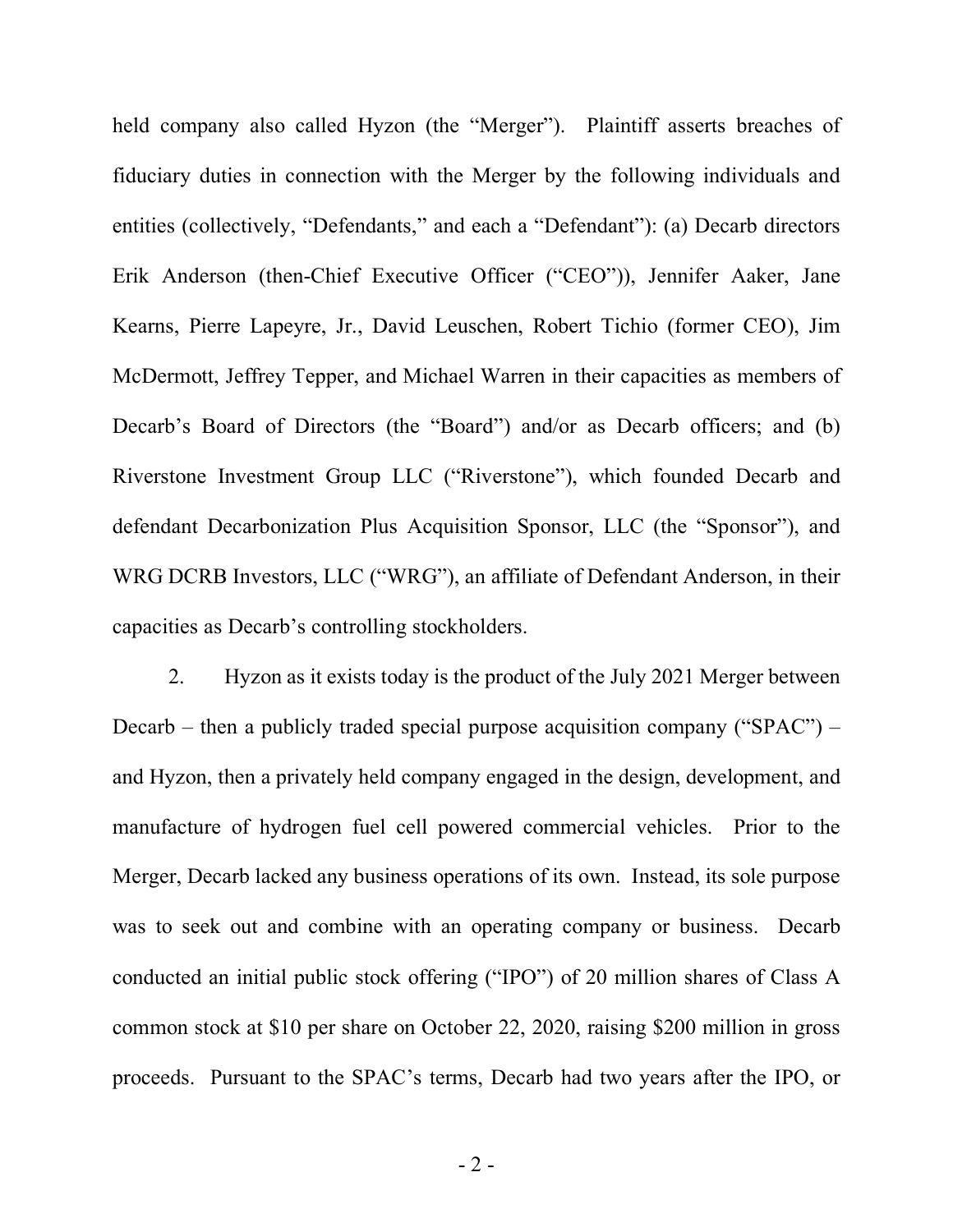until October 22, 2022, to identify a merger target and complete the acquisition or face returning the initial \$10 per share investment, plus interest, to its investors.

3. Critically, once a merger target had been identified, putative class members had the right, in connection with their investment in pre-Merger Decarb, either to take possession of the stock in any newly formed company Decarb eventually acquired or to seek a redemption of their pro rata share of trust assets (*i.e.*, \$10 in cash initially paid for their shares, plus interest) ("Redemption Rights").

4. This action is brought on behalf of the former holders of the Decarb SPAC common stock whose Redemption Rights were unlawfully impaired due to Defendants' misstatements and omissions about Hyzon's true business metrics and financial prospects in connection with the Merger. These materially false and misleading statements deprived the Class (defined herein) of their right to a fully informed decision whether to redeem their shares and induced stockholders to vote to approve the Merger to their detriment and the substantial benefit of Defendants.

5. As further detailed herein, in structuring Decarb, Defendant Anderson (through his control of WRG), along with Defendants Lapeyre, Leuschen, and Tichio (in their capacities as co-founders, partners, and/or managing directors of Riverstone, which controlled Decarb and the Sponsor) behaved disloyally and in service of their own financial interests. These Defendants used the full panoply of tools that gave the Board strong (indeed, overriding) incentives to get a deal – any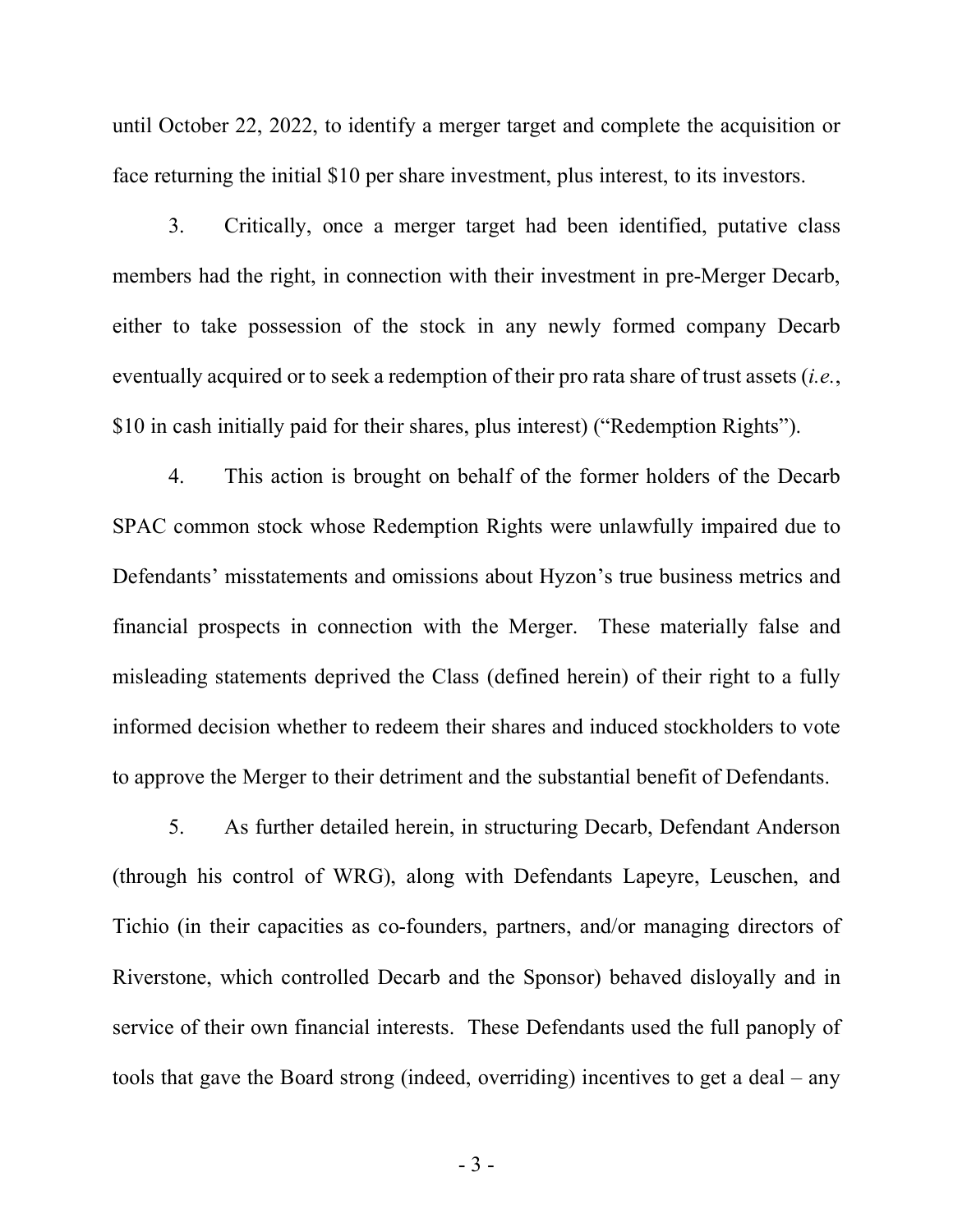deal – done. These Defendants pushed the Merger without regard to whether it was truly in the best interest of the SPAC's outside investors (*i.e.*, without regard to whether the target private company was actually a solid investment) and without providing full and complete disclosure to investors. Among other things:

- The Sponsor (for the benefit of Riverstone), WRG (for the benefit of Anderson), and the non-executive directors of the Company received "founder shares" ("Founder Shares") giving them the right to obtain 20% of the equity of the SPAC for nominal consideration, provided an acquisition was completed. At the time of the Merger, the Founder Shares were worth approximately \$56.4 million, but would expire worthless if no deal were completed.
- Sponsor gave the purportedly independent non-executive directors of the Company (each of whom was selected by and had extensive professional and financial ties to Defendants Anderson, Lapeyre, Leuschen, and Tichio) a large number of Founder Shares, the value of which were also conditioned on a deal – any deal – closing.
- Thus, even in a "bad" deal for public SPAC investors (*i.e.*, where the post-transaction company's stock trades at less than \$10 per share), completion of a business transaction would yield massive windfalls to holders of the Founder Shares.
- Defendants' disclosures regarding the Merger lacked the rigor of the usual IPO disclosures, yet were critical to outside investors' informed exercise of their Redemption Rights.
- The massive windfalls available to WRG (and thus Anderson), the Sponsor (and thus Riverstone), and the Board contingent from the Merger closing – separate from any benefit to stockholders – created a clear conflict of interest with respect to any proposed deal, thus warranting entire fairness review of any deal.
- 6. As a result of these conflicts of interests, Defendants issued materially

false and misleading statements in support of the Merger, which were designed to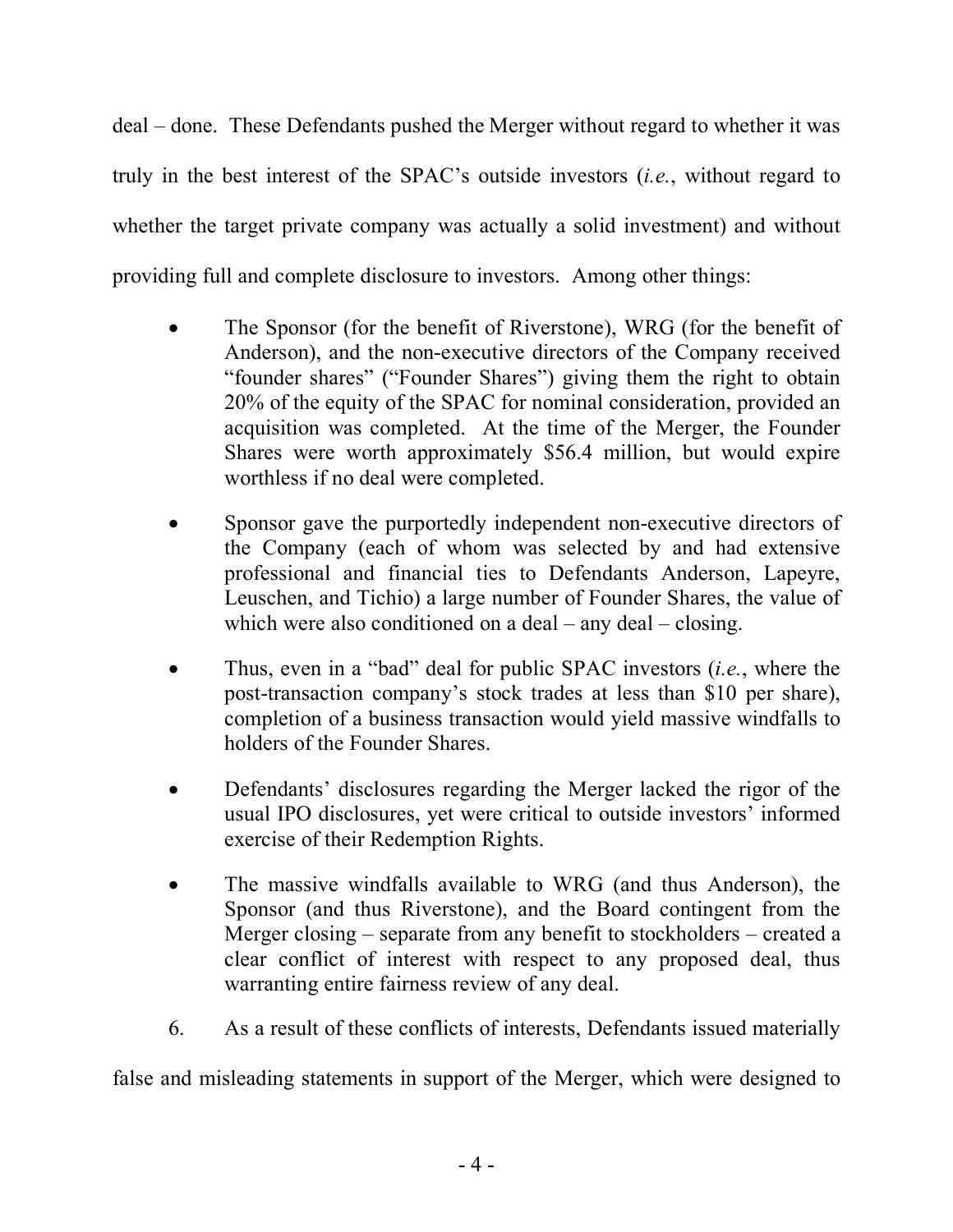discourage stockholders from exercising their Redemption Rights. Instead, Defendants encouraged stockholders to approve the Merger, claiming that strong consumer demand for hydrogen fuel vehicles warranted entry into the Merger and the acquisition of Hyzon. In reality: (a) many of Hyzon's customers were illusory; (b) Hiringa, supposedly one of Hyzon's largest customers, was only a distributor, not a customer; (c) Hyzon's financial projections were grossly inflated and lacked a reasonable factual basis; and (d) Hyzon was unable to meet a material portion of the vehicle deliverables it had promised in 2021.

7. Most notably, the Founder Shares cost the Sponsor just \$25,000 yet were worth *\$56.4 million* upon the Merger's closing, representing an increase on its investment of *more than 2,255x*.

8. For purposes of this action, "[t]he entire fairness standard of review applies due to inherent conflicts between the SPAC's fiduciaries and public stockholders" in connection to the Merger, which resulted in a "value-decreasing transaction."1 Here, the process leading to the Merger fails any entire fairness review for multiple reasons, including:

9. First, the Board did not bother retaining its own, independent financial advisor to assess the fairness of the merger consideration and negotiate the Merger,

1

In re MultiPlan Corp. S'holders Litig., 2022 WL 24060, at \*2 (Del. Ch. Jan. 3, 2022).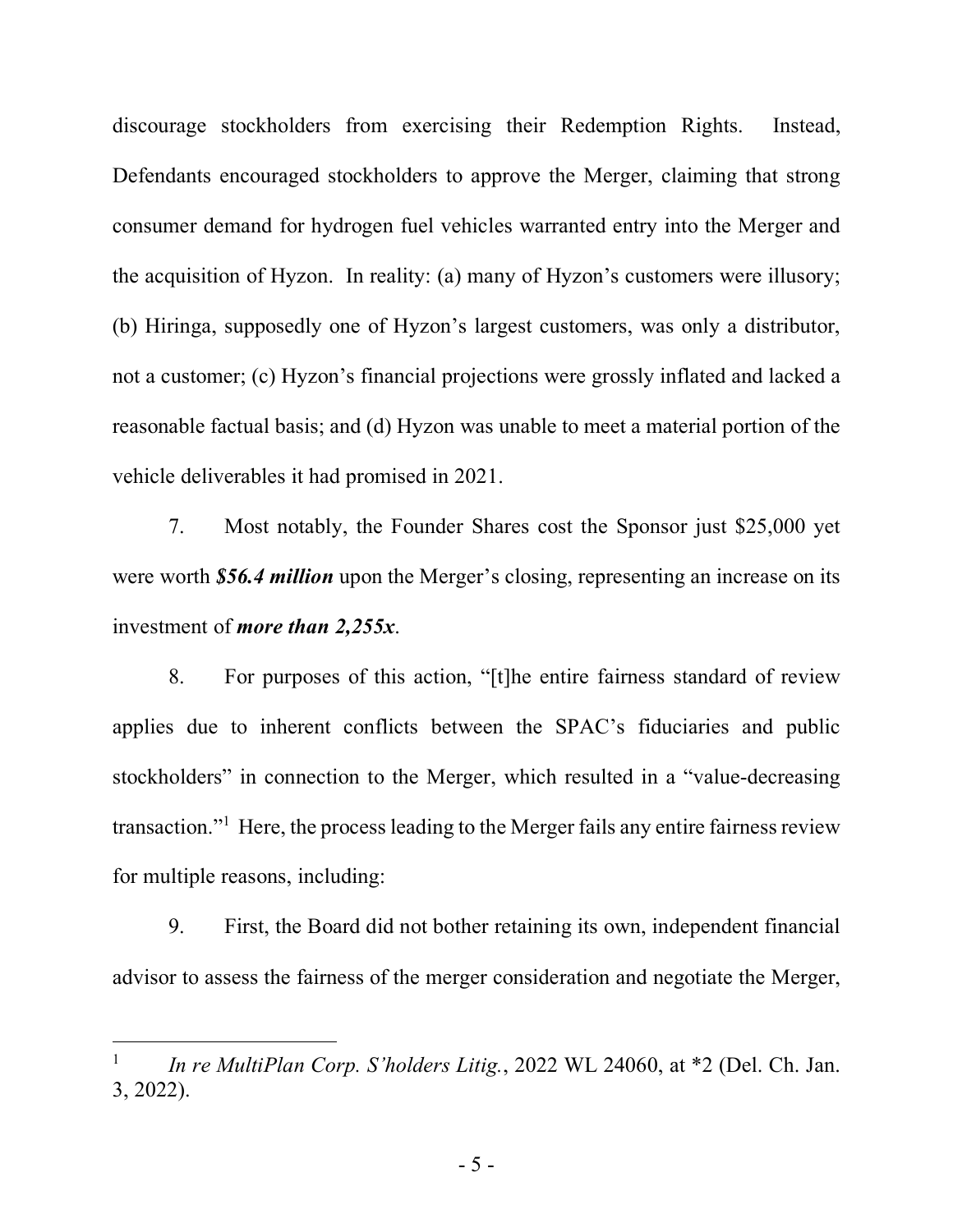but instead shared a financial advisor with the Company's acquisition target, Hyzon. That conflicted financial advisor was Goldman Sachs & Co. ("Goldman Sachs"). This is not a coincidence. Defendant Anderson had previously served as a Goldman Sachs vice president, and Defendants Lapeyre, Leuschen, and Tichio were also Goldman Sachs alumni. Defendants have expressly acknowledged the "conflicts in connection with such dual roles." At the tail end of the Merger process, the Board brought on additional financial advisors. It was too little too late. The purported due diligence and deal negotiations were largely complete. The new bankers themselves had been paid millions of dollars for services to Riverstone, which had just underwritten Decarb's IPO, and expected to receive additional millions for further investment banking work from the Company following the Merger. As a result, these financial advisors lacked any ability to act impartially and appear to have been belatedly added to rubberstamp a largely completed deal process.

10. Second, while the Board had a duty to diligently review Hyzon's operations before agreeing to buy the company, it either failed in that duty or it and its conflicted financial advisor ignored and concealed basic facts making clear the acquisition would be detrimental to Decarb stockholders. For instance, minimal due diligence would have revealed that Hyzon's fuel cell technology unit sales – the very technology that was supposed to make Hyzon profitable following the Merger – had declined by 81% since 2019. Moreover, Hyzon's financial projections were grossly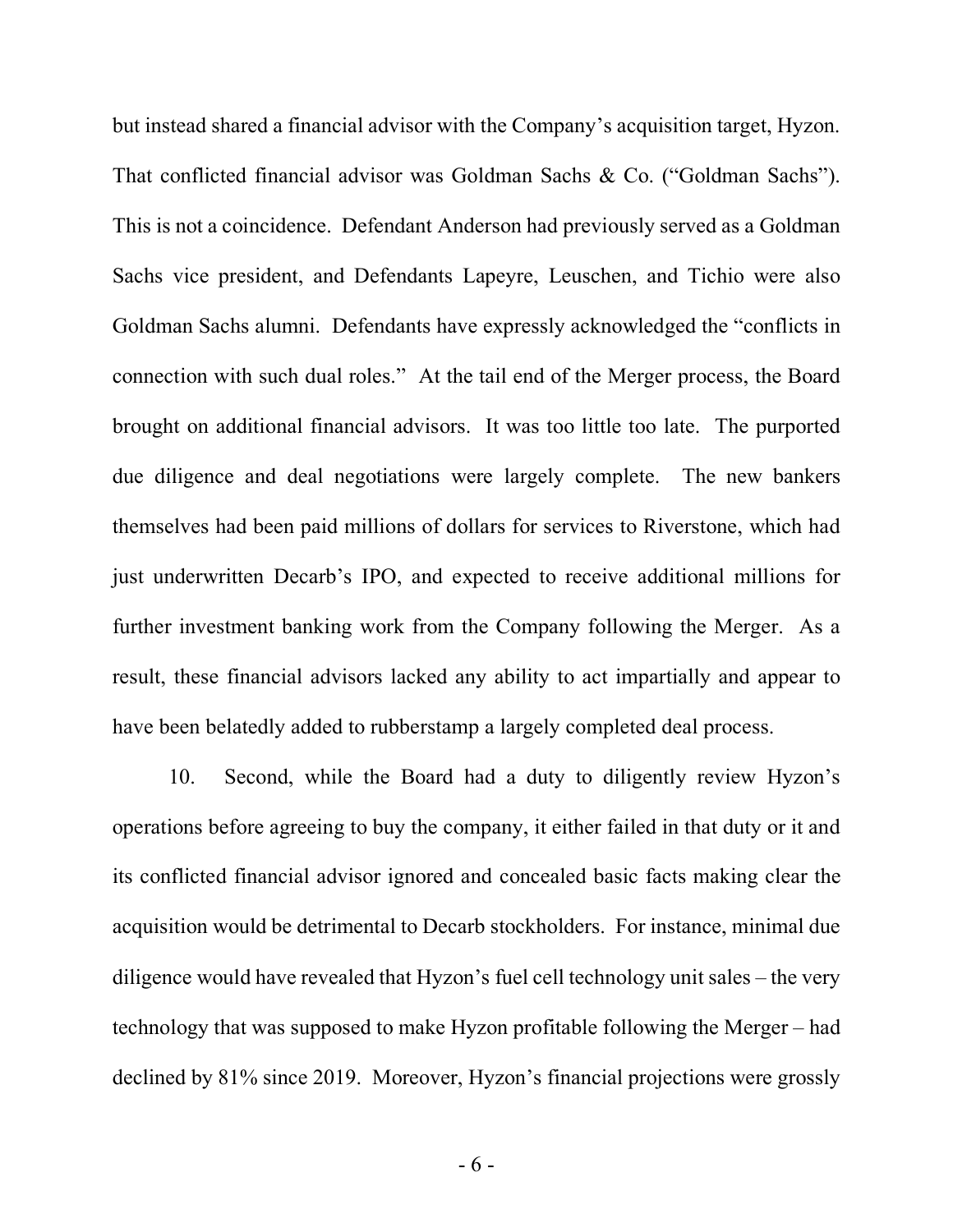inflated due to its gross margin estimates being overstated by upwards of 600%. Similarly, just days after announcing the proposed Merger, on February 17, 2021, Hyzon announced a purportedly valuable new agreement with New Zealand infrastructure startup Hiringa to "purchase" 1,500 trucks by 2026, making Hiringa one of Hyzon's largest purported "customers." In reality Hiringa was not a "customer" at all, but merely a "channel partner" contracted to assist Hyzon in eventually marketing vehicles to end customers in New Zealand. Hiringa was in fact just a small startup operating out of a house in New Zealand with neither the capability nor the then-current intent to purchase Hyzon trucks. A modicum of financial due diligence would have uncovered these basic facts – but none was conducted.

11. Third, Defendants' statements regarding the Merger were affirmatively false and misleading. For example, in soliciting Decarb investors to support the Merger rather than redeem their pre-deal shares, the Board repeatedly highlighted the "*extensive due diligence*" it supposedly had performed. However, the Board had simply accepted its conflicted financial advisors' projections for Hyzon at face value, rather than disclose the target's true financial picture.

12. Less than 10% of the Company's outside investors redeemed their shares before the Merger closed on July 16, 2021.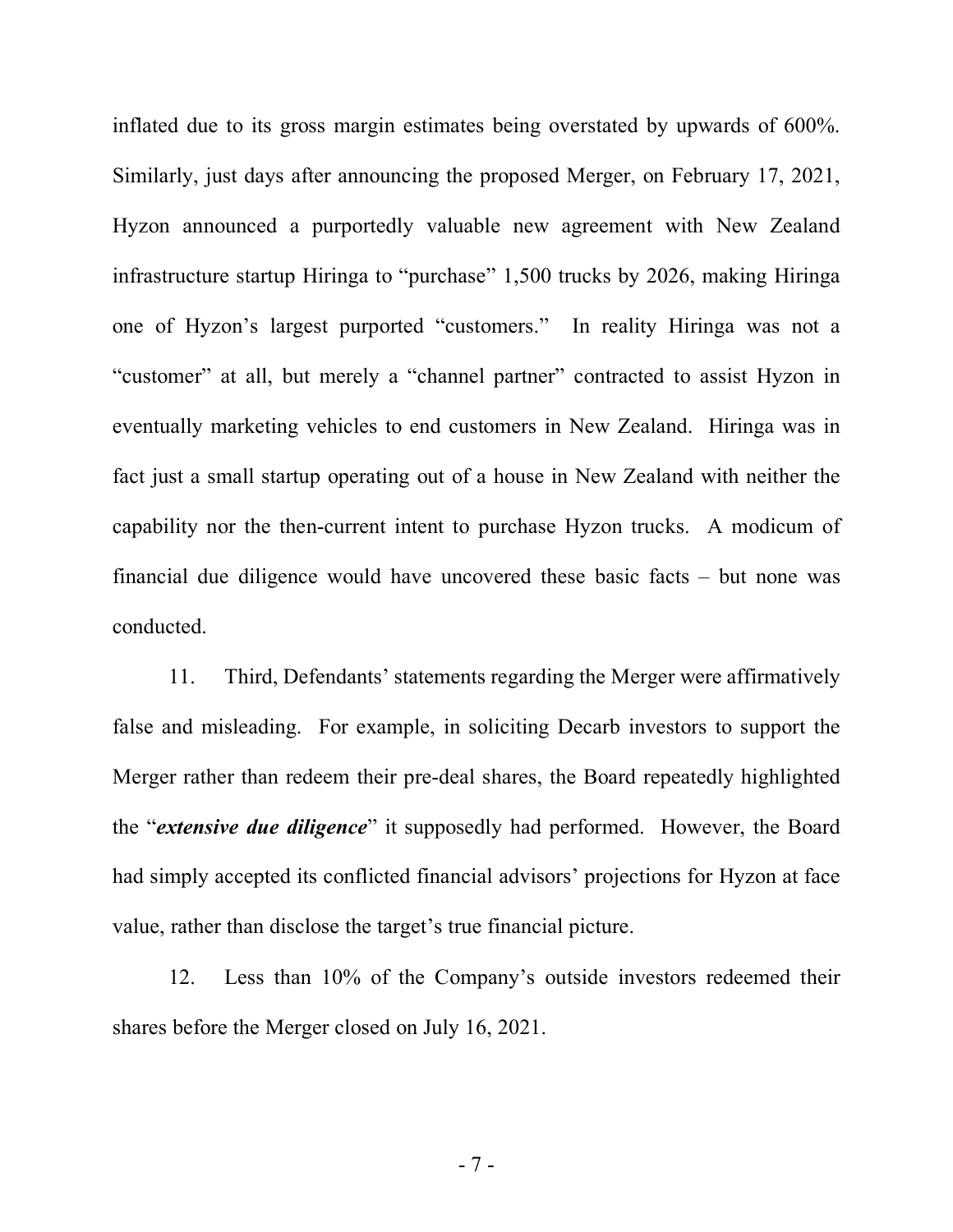13. Investors who believed the Board's disclosures and put their faith in the Board's purported due diligence and loyalty received a rude – but prompt – awakening. Just two months after the Merger closed, a market research report by Blue Orca Capital (the "Blue Orca Report" or "Report") publicly disclosed – *for the first time* – both the issues with Hyzon's purported customers and the truth about its business metrics and financial prospects. Thereafter, on January 12, 2022, Hyzon disclosed that the enforcement staff at the U.S. Securities and Exchange Commission ("SEC") had opened a formal investigation into the Company's disclosures related to issues raised in the Blue Orca Report.

14. The result has been a financial catastrophe for stockholders who failed to redeem their Decarb stock. Following the publication of the Blue Orca Report and the announcement of the SEC investigation, the market price of Decarb Class A stock plummeted. Indeed, the market price of those shares – which had traded in a tight range around \$10 (and actually represented \$10 per share, plus interest, of cash) before the Merger – traded below \$4 per share by January 24, 2022. In other words, a pool of approximately \$200 million of cash pre-deal was devalued to approximately \$80 million, reflecting the destruction of roughly \$120 million of stockholder value.

15. In sum, the entire fairness standard applies to this deeply conflicted Merger. In light of the conflict-laden structure of this SPAC and the manner in

- 8 -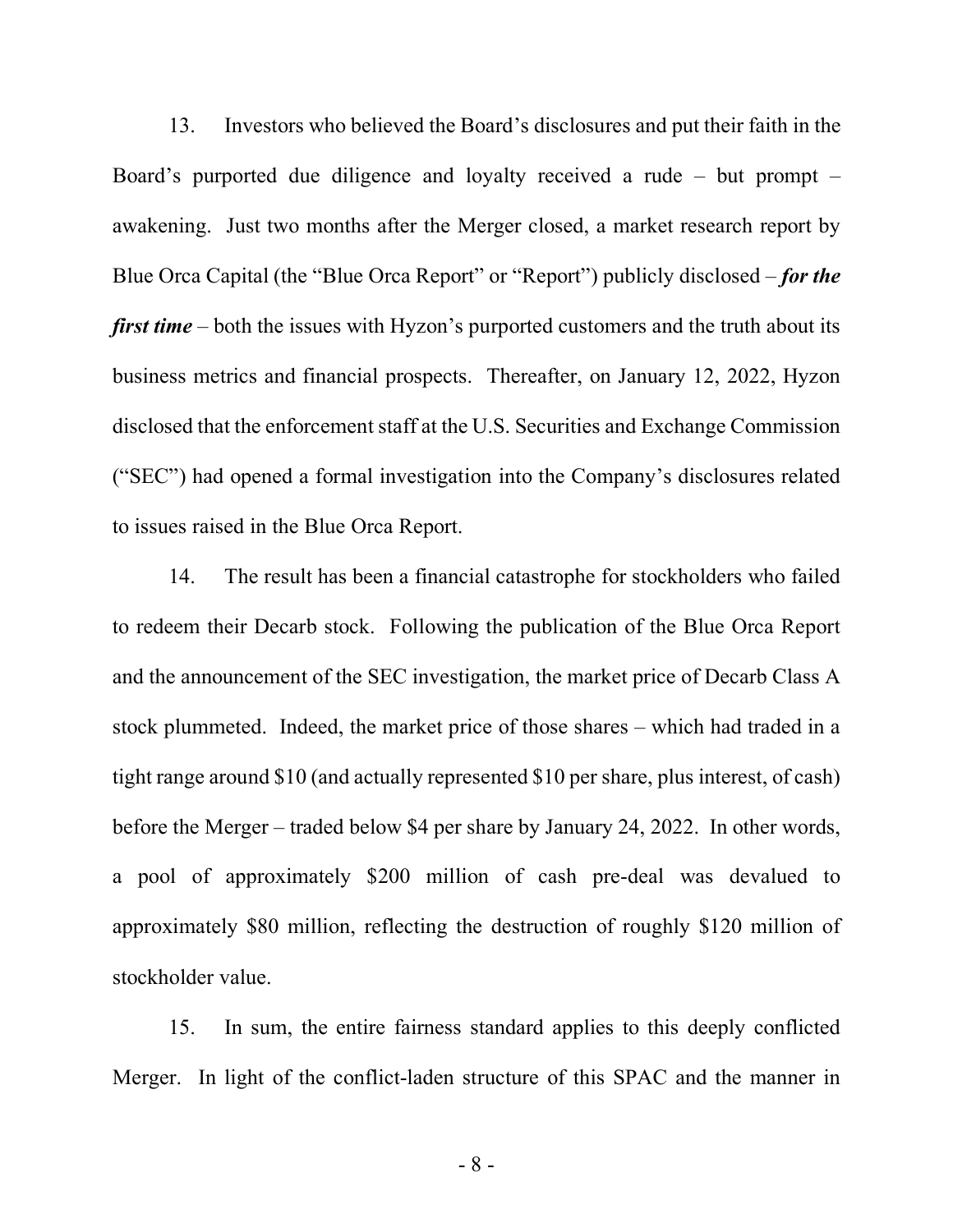which the Sponsor and the Board acted with respect to those conflicts and the deal process in general, the Merger cannot meet the test of entire fairness.

16. Accordingly, the Court should award monetary damages to the Class or, in the alternative, for public stockholders who purchased Decarb stock and were entitled to redeem their shares and continue to hold such stock, equitably reopen the redemption window to allow them to exchange their Decarb Class A shares for \$10 per share, plus interest.

#### **PARTIES AND RELEVANT NON-PARTIES**

17. Plaintiff John E. Malork has consistently held, and has been the beneficial owner of, Decarb stock at all relevant times, including prior to the July 13, 2021 redemption deadline, and was entitled to redeem his shares.

18. Defendant Erik Anderson had served as Decarb's CEO since September 21, 2020 and as a Board member since October 22, 2020. He also served as the CEO and a director at a number of other SPACs created by Riverstone under the "Decarbonization Plus" banner. He currently serves as a member of the post-Merger company's board of directors. Defendant Anderson founded West River Group in 2002 and has served as its CEO since its inception. West River Group, in turn, created controlling shareholder Defendant WRG to house Defendant Anderson's Founder Shares in connection with the SPAC transaction. Previously,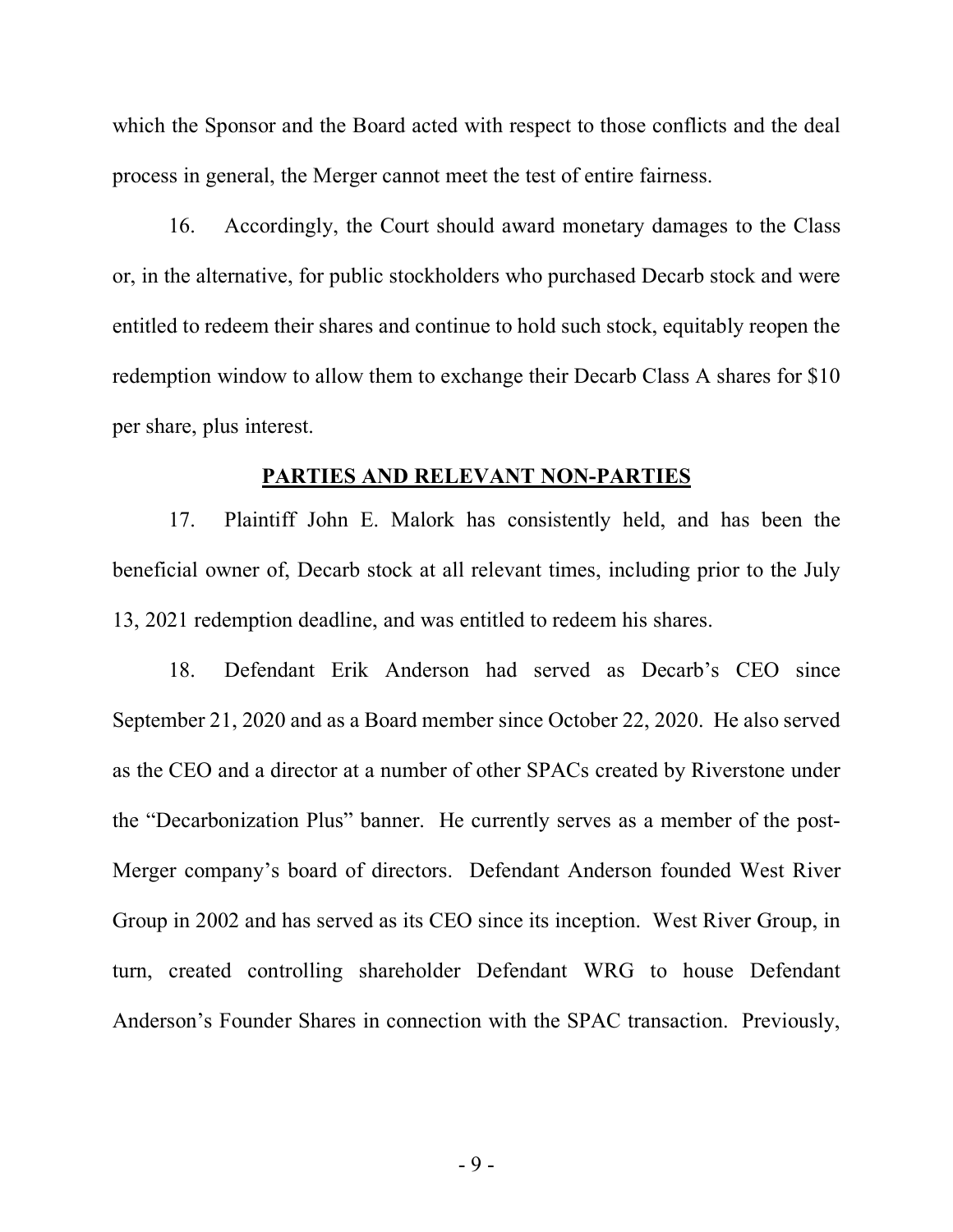Defendant Anderson served as a vice president at Goldman Sachs, Decarb's conflicted financial advisor.

19. Non-Party Peter Haskopoulos had served as Decarb's Chief Financial Officer ("CFO"), Chief Accounting Officer, and Secretary since August 2020. Previously, he served as the CFO, Chief Accounting Officer, and Secretary at a number of other SPACs created by Riverstone under the "Decarbonization Plus" banner. Haskopoulos was also a managing director and the CFO of Riverstone.

20. Defendant Jennifer Aaker served as a member of the Board prior to the Merger. She also served a director of at least one other SPAC created by Riverstone under the "Decarbonization Plus" banner.

21. Defendant Jane Kearns served as a member of the Board prior to the Merger. She also served as a director of at least one other SPAC created by Riverstone under the "Decarbonization Plus" banner.

22. Defendant Pierre Lapeyre, Jr. served as a member of the Board prior to the Merger. He also served as a director of at least one other SPAC created by Riverstone under the "Decarbonization Plus" banner. Defendant Lapeyre is the co-founder and a senior managing director of Riverstone, and he serves on the boards of directors or equivalent bodies of a number of public and private Riverstone portfolio companies and their affiliates. Defendant Lapeyre was also a managing partner of the conflicted financial advisor Goldman Sachs' Global Energy & Power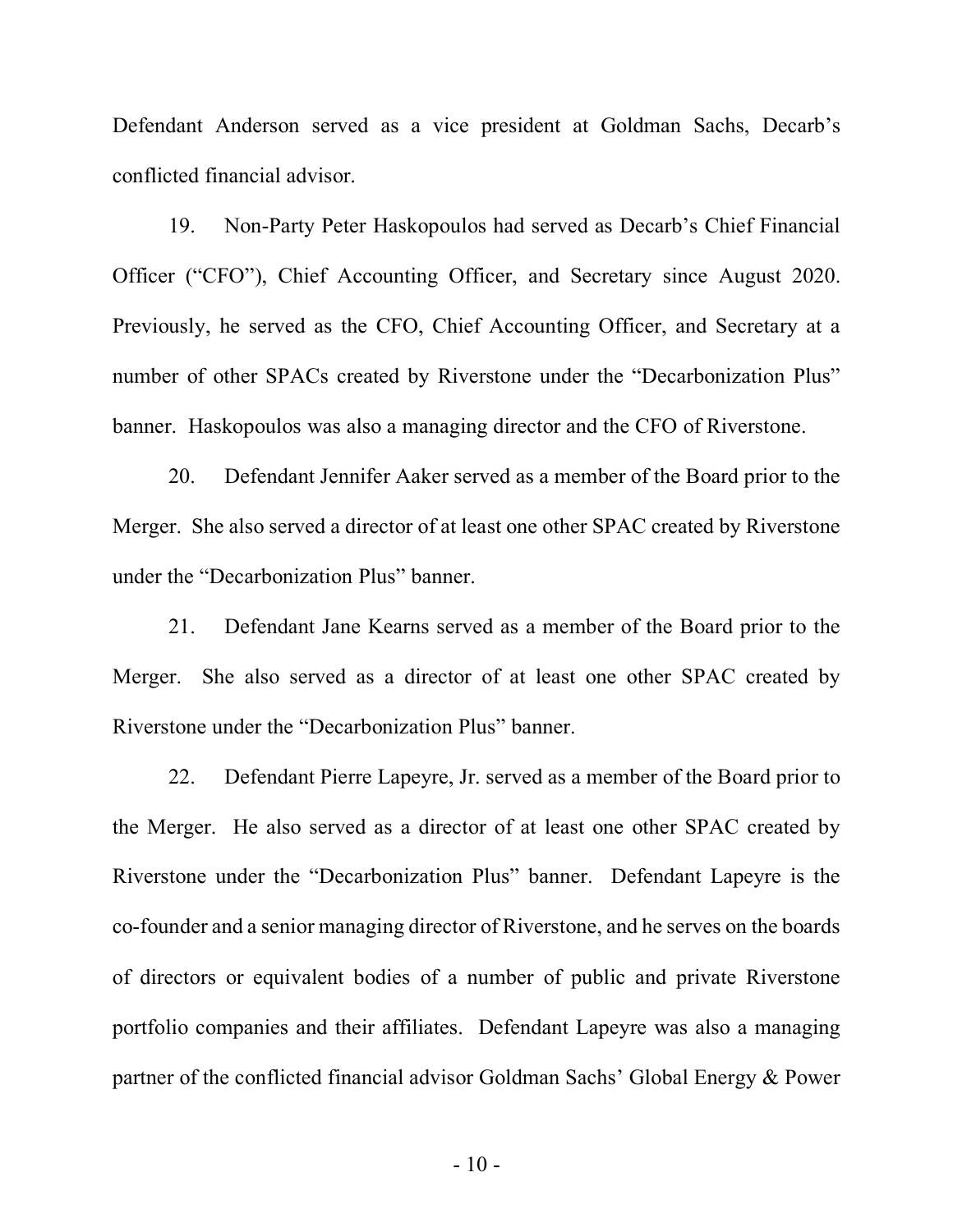Group, having joined Goldman Sachs in 1986 and having spent his 14-year investment banking career there focused on energy and power.

23. Defendant David Leuschen served as a member of the Board prior to the Merger. He also served as a director of at least one other SPAC created by Riverstone under the "Decarbonization Plus" banner. Defendant Leuschen is the cofounder and a senior managing director of Riverstone, and he serves on the boards of several Riverstone portfolio companies and investment vehicles. Defendant Leuschen also previously served as a partner and managing director at the conflicted financial advisor Goldman Sachs. There, Defendant Leuschen also served as the founder and head of Goldman Sachs' Global Energy & Power Group, where he is credited with having advanced the Goldman Sachs energy and power investment banking practice, and as chairman of the Goldman Sachs Energy Investment Committee, where he is credited with having screened potential direct investments by Goldman Sachs in the energy and power industry.

24. Defendant Robert Tichio served as a Board member prior to the Merger and as Decarb's CEO until September 2020. He has also previously served as a director at a number of other SPACs created by Riverstone under the "Decarbonization Plus" banner, and had served at least temporarily as their CEOs. Defendant Tichio was also a director and a managing partner at Riverstone, and also served on the boards of directors at a number of Riverstone portfolio companies.

- 11 -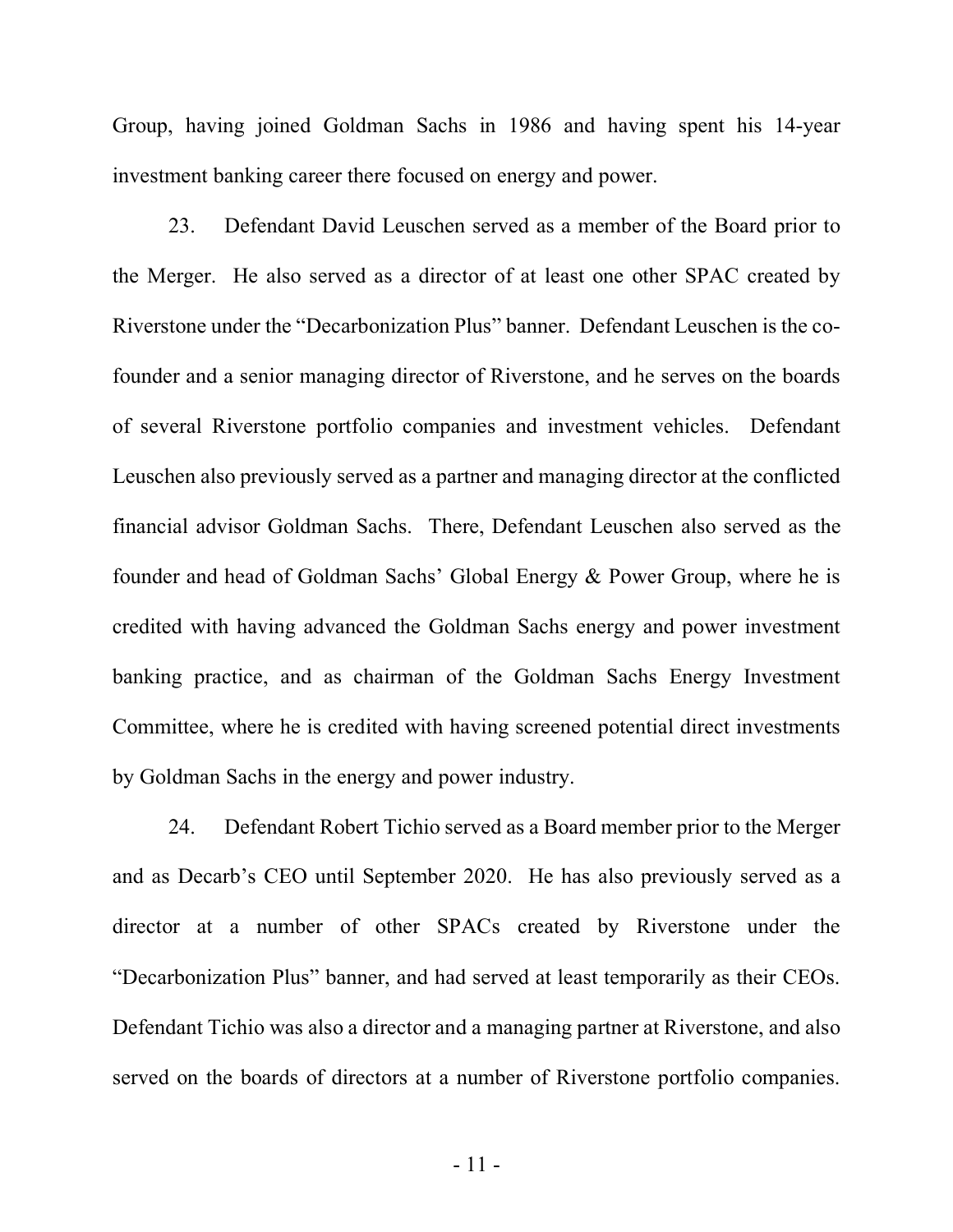Previously, Defendant Tichio served as a banker at Goldman Sachs in the Principal Investment Area, which manages the firm's private corporate equity investments.

25. Defendant Jim McDermott served as the lead "independent" director of the Board prior to the Merger. He also served as a director of at least one other SPAC created by Riverstone under the "Decarbonization Plus" banner.

26. Defendant Jeffrey Tepper served as a Board member prior to the Merger. He also served as a director of at least one other SPAC created by Riverstone under the "Decarbonization Plus" banner. Defendant Tepper previously served as a director of Silver Run I (from its inception in November 2015 until the completion of its de-SPAC in October 2016) and Silver Run II (between March 2017 and its de-SPAC in June 2020).

27. Defendant Michael Warren served as a member of the Board prior to the Merger. He also served as a director of at least one other SPAC created by Riverstone under the "Decarbonization Plus" banner.

28. Defendant Riverstone is a Delaware limited liability company that founded and thus controlled both Decarb and the Sponsor. Along with the directors of Decarb and WGN, through its ownership of the Sponsor, Riverstone was a controlling shareholder of Decarb. Riverstone acted through Defendants Lapeyre and Leuschen, its co-founders and senior managing directors, who jointly shared beneficial ownership of the Class B common Founder Shares held directly by the

- 12 -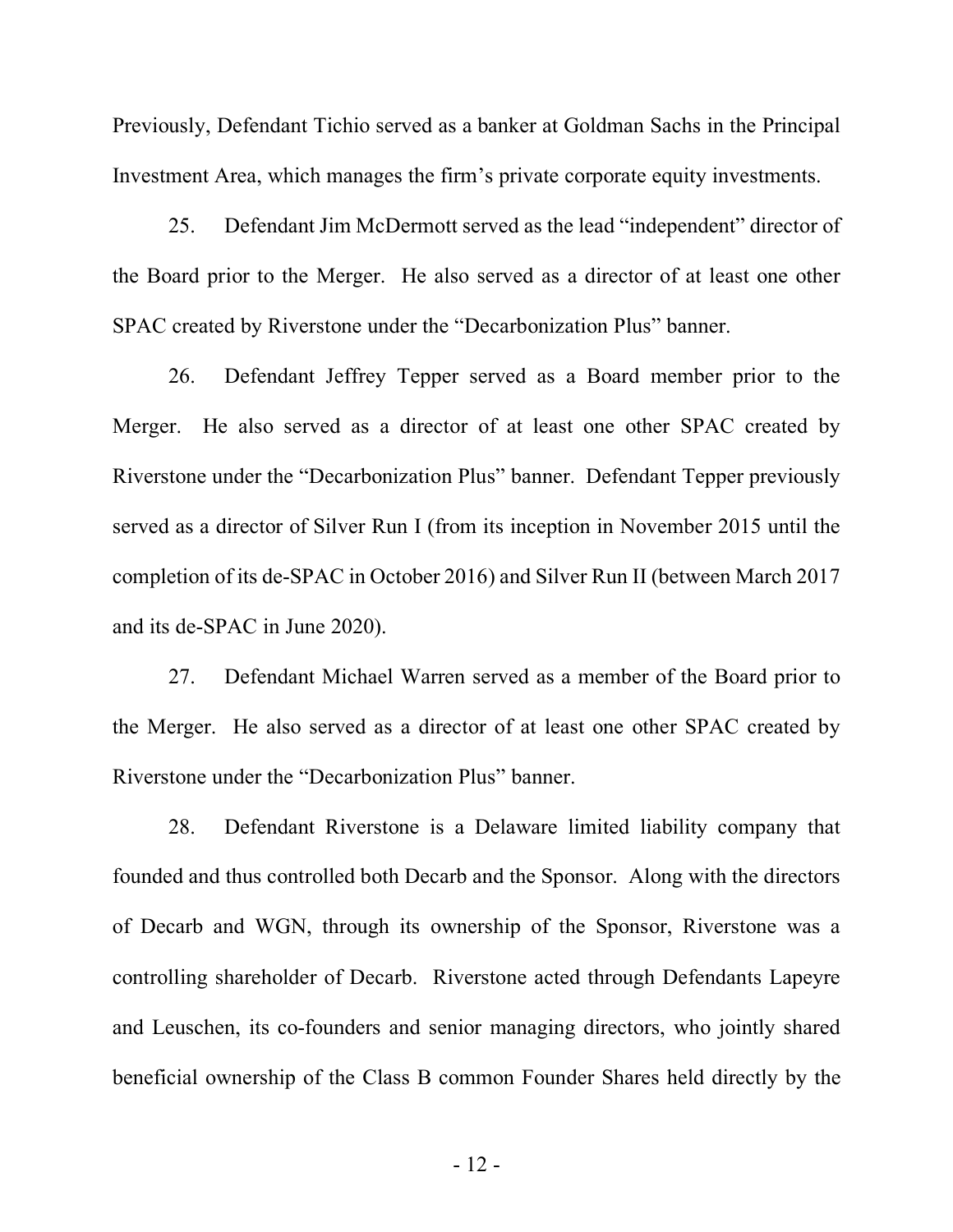Sponsor, and Defendant Tichio, one of Riverstone's managing directors. In addition to its series of Decarbonization SPACs, Riverstone carried out two previous SPAC transactions (Silver Run I and Silver Run II). Riverstone raised approximately \$1 billion in March 2017 for what eventually became Alta Mesa Resources (previously known as Silver Run II), which later went bankrupt in 2020. Riverstone also acquired an oil and natural gas company called Centennial Resource Development in October 2016 as part of its first SPAC, Silver Run I.

29. Defendant Sponsor is a Delaware limited liability company and affiliate of Riverstone that served as Decarb's sponsor and purchased and held Riverstone's Class B Founder Shares. As set forth in ¶¶56-60 and 72 below, several Board members received membership interests in the Sponsor and, in turn, a portion of the Founder Shares, which gave them the opportunity to make millions of dollars as long as they approved a transaction in which Decarb acquired another business.

30. Defendant WGR is an affiliate of Defendant Anderson, created by the West River Group where Anderson serves as CEO, that purchased and held Founder Shares for the benefit of Defendant Anderson.

31. Defendants Anderson, Aaker, Kearns, Lapeyre, Leuschen, Tichio, McDermott, Tepper, and Warren are sometimes collectively referred to herein as the "Director Defendants." Defendants Riverstone, Sponsor, and WGR, by virtue of their controlling stock ownership interests, along with Defendants Anderson,

- 13 -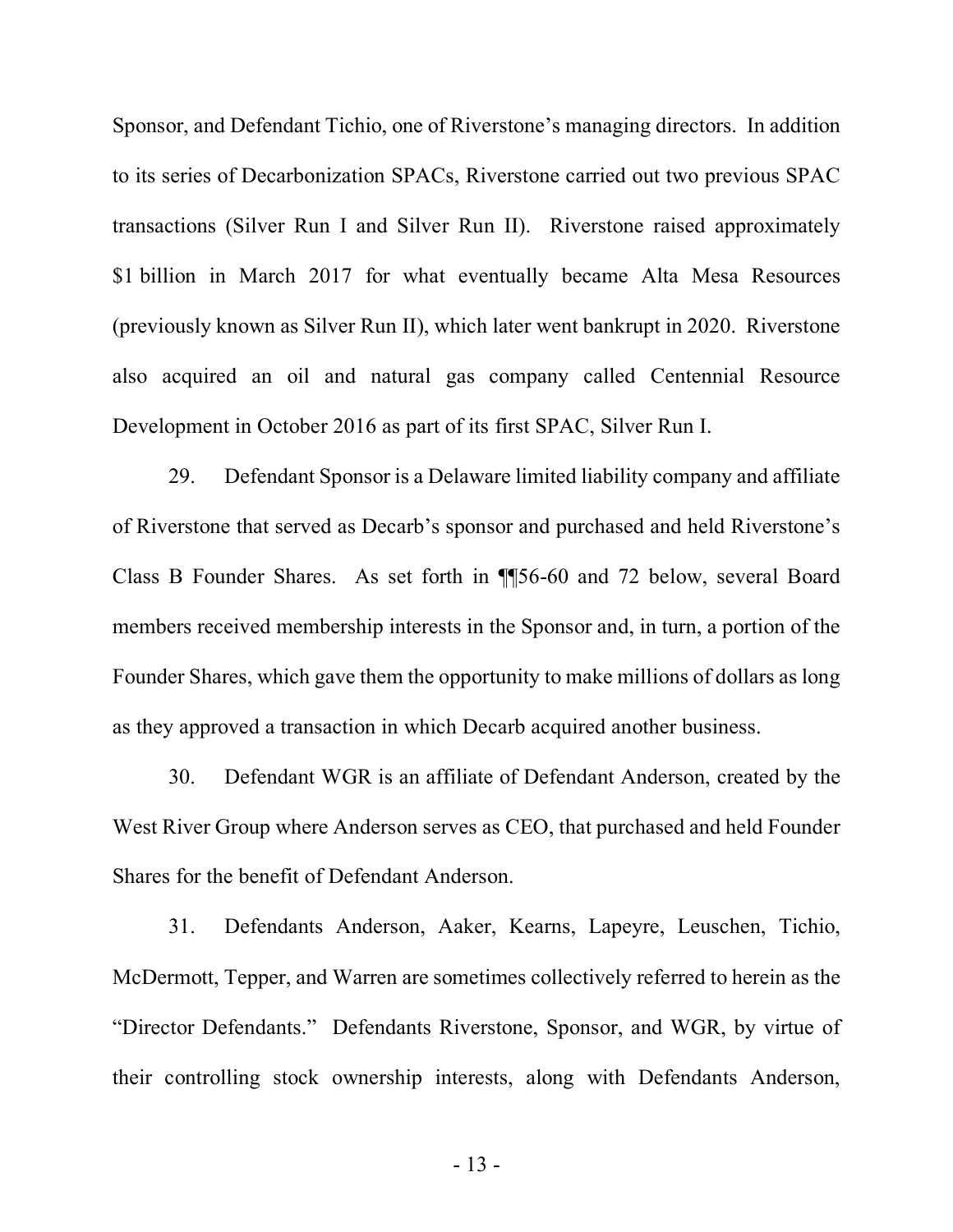Lepeyre, Leuschen, and Tichio, by virtue of their ties to those entities and the conflicted advisor Goldman Sachs, are sometimes collectively referred to herein as the "Controller Defendants."

32. Non-Party Decarbonization Plus Acquisition Corporation (defined above as "Decarb" or the "Company") f/k/a Silver Run Acquisition Corporation III is a blank check company formed for the purpose of effecting a merger, capital stock exchange, asset acquisition, stock purchase, reorganization, or similar business combination. On or around October 22, 2020, Decarb closed its \$200 million IPO. On July 16, 2021 (the "Closing Date"), Decarb merged with Hyzon, with Decarb remaining as the surviving entity. Hyzon – and following the Merger, Decarb – is engaged in the design, development, and manufacture of hydrogen fuel cell powered commercial vehicles. Prior to the Merger, the Company's shares traded on the Nasdaq under the ticker symbol "DCRB." The post-Merger company's shares trade on the Nasdaq under the ticker symbol "HYZN."

33. Non-Party Goldman Sachs is a multinational investment bank and financial services company headquartered in New York City. Goldman Sachs is referred to herein as conflicted because it simultaneously served as the financial advisor to both Hyzon – the seller – and Decarb – the buyer – in the Merger.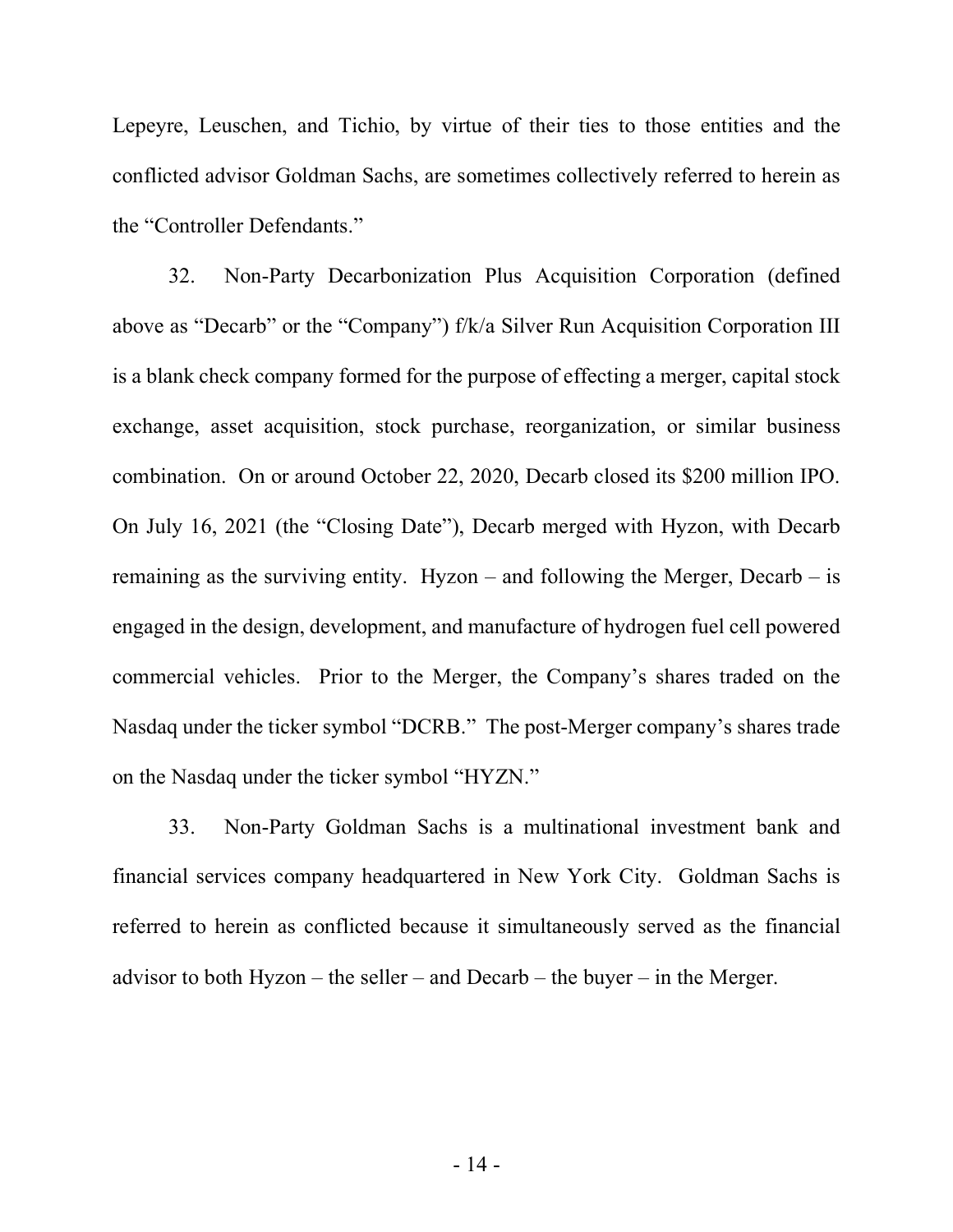### **SUBSTANTIVE ALLEGATIONS**

### **I. Structure of SPAC Transactions**

34. SPACs, also known as "blank-check companies," are publicly traded shell corporations that undertake no business operations of their own, but are instead created to merge with privately held operating businesses. SPACs typically raise funds through an IPO in which they issue and sell "units," comprised of both shares and warrants to purchase shares. SPACs typically have a two-year deadline to identify a target company or business to acquire. Once a SPAC identifies a target and the target agrees to the terms of a merger or acquisition, the parties effect a business combination through a reverse merger – often referred to as the "de-SPAC" transaction – that must be approved by the SPAC's stockholders.

35. This transactional structure serves as a back door to an IPO for the target company. The target company reverse mergers with a subsidiary of the SPAC, which has already been publicly listed, and then serves as the SPAC's operating subsidiary going forward. The SPAC, which is the surviving entity, then assumes the identity of the target company, changing its name and applicable security listings. In theory, this structure allows the target company to bypass the time and expense of a traditional public listing and avoid regulatory scrutiny and traditional gatekeepers, such as the underwriters who would perform due diligence in a firm commitment offering.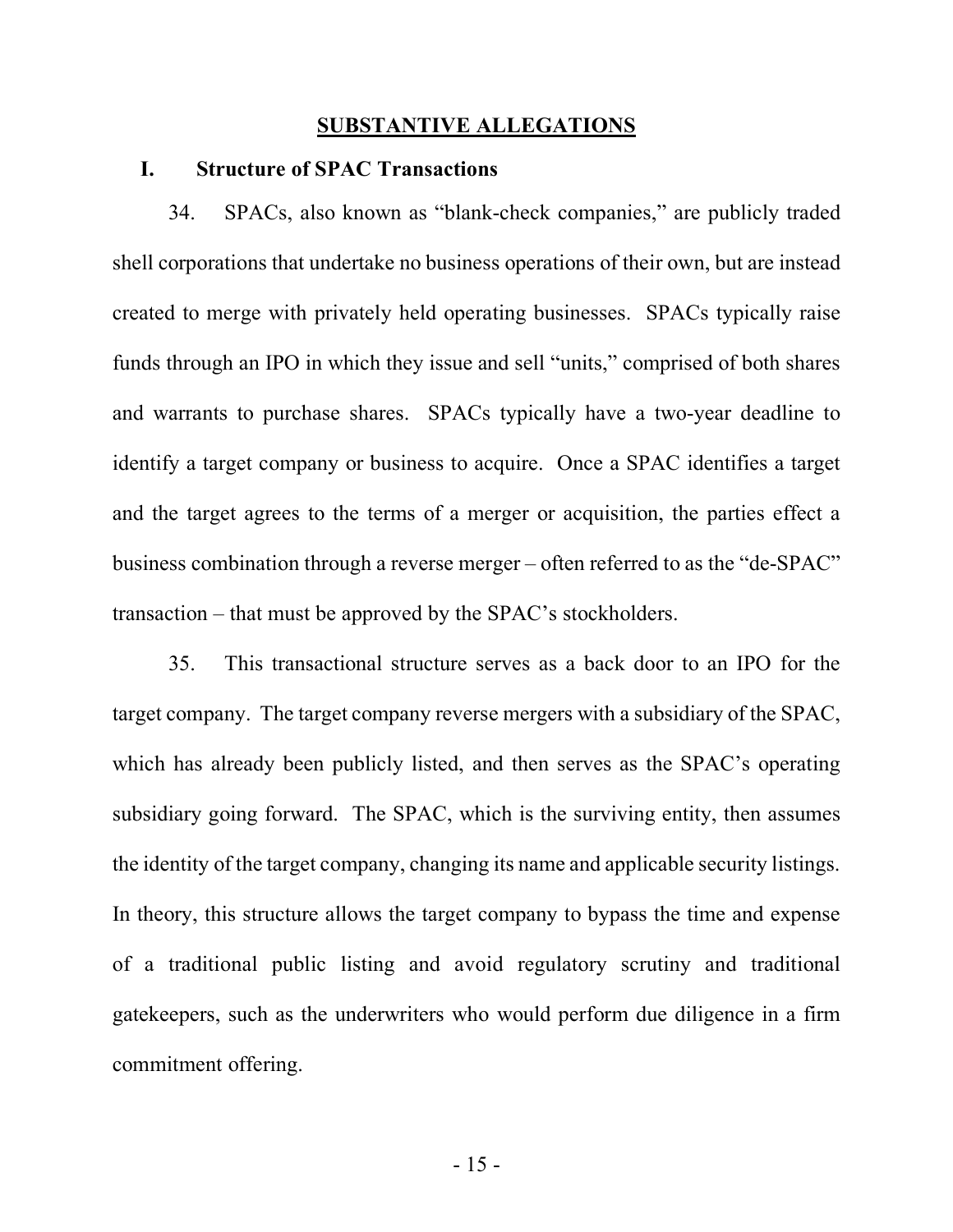36. In addition, while the traditional IPO process permits the market to set the price at which an already operating company or business is valued and sold in an IPO, the SPAC process reverses the usual order of events. With a SPAC, investors first purchase shares of an empty-shell publicly traded company, permitting them the "opportunity" to have their shares converted into shares of anas-yet unidentified operating business that will be selected by SPAC management. Essentially, stockholders who invest in SPACs are investing in the skill, experience, reputation, faithfulness, and diligence of SPAC managers, who are entrusted with finding suitable acquisition targets. Stockholders rely on SPAC managers to identify and vet targets and to negotiate a fair and reasonable price for any acquisitions.

37. Most SPACs have the same basic terms and legal structure. A SPAC will raise funds from public investors through an IPO, and then hold those funds in "trust" for those investors while the SPAC seeks an acquisition target. The SPAC will then have a "completion window" – generally two years – to identify and execute a business combination. If the SPAC fails to do so during the completion window, then it must return the funds in trust to its public stockholders and the SPAC dissolves.

38. SPAC stockholders are granted voting rights to approve or reject the business combination proposed by the management team. Thus, when the management team identifies a target, a proxy statement must be distributed to all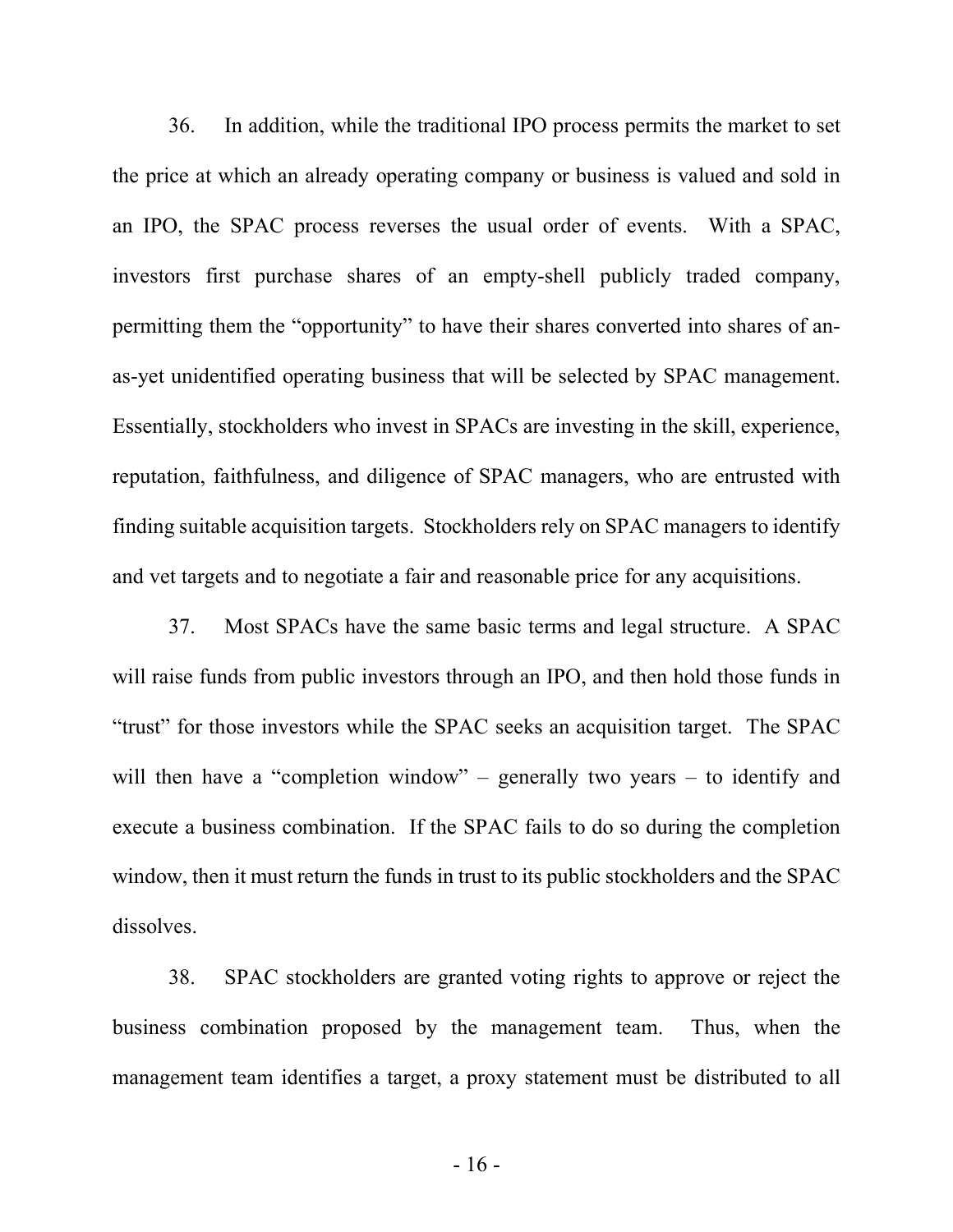SPAC stockholders, which includes the target company's complete audited financials and the terms of the proposed business combination. In anticipation of the stockholder vote, each SPAC stockholder has three options: (a) to approve the transaction by voting in favor of it; (b) to elect to sell their shares in the open market; or (c) to vote against the transaction and redeem their shares for a pro-rata share of the trust account. To this end, SPAC stockholders depend on management to provide complete and accurate information about any contemplated transactions.

39. If a merger or acquisition is accomplished within the allocated time frame, stockholders and management of the SPAC can profit through their ownership of the common stock and any related securities. (Ordinarily, SPAC IPOs include "units" consisting of both stock and out-of-the-money warrants.) However, if an acquisition is not completed within the time period specified when the SPAC is organized, then the SPAC automatically dissolves and the money held in trust is returned to investors. No salaries, finder's fees, or other cash compensation are paid to the founders and/or management team if they fail to consummate a successful business combination. Accordingly, the founders and management team of a SPAC, who typically own approximately 20% of the company through founders' shares and invest significant resources in the formation of the company and identifying acquisition targets, are highly incentivized to get a qualifying transaction approved within the operating deadline. Furthermore, SPAC management is heavily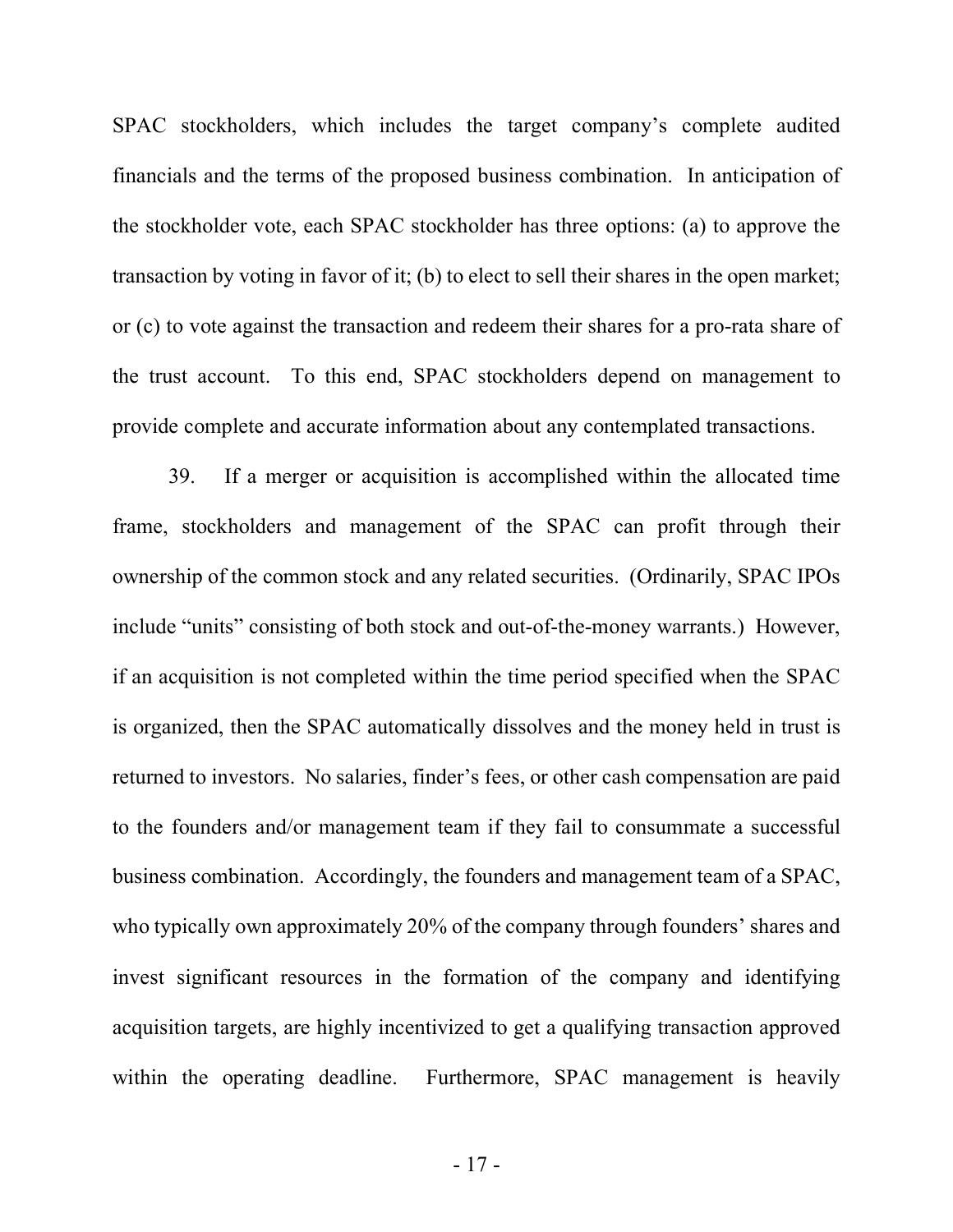incentivized to reduce the stockholder redemption rate because redemptions deplete available cash to fund a business acquisition and ongoing business operations following the merger, reducing the value of the contingent stock management receives in the blank check IPO and threatening the business acquisition altogether.

40. Indeed, leaders in the finance industry have opined that SPAC management teams have an incentive to spend the money they have raised so they can collect fees and pay themselves in salary and stock options at the company they purchase. For example, Ben Dell, managing partner of investment firm Kimmeridge Energy, recently stated that "SPACs are the most egregious example in the industry of executive misalignment with investors." In addition to the reward of paying themselves a handsome salary, SPAC management teams are incentivized to receive a return on the significant time and financial resources they expended up front to set up the investment vehicle and pursue an acquisition target.

41. Additional inherent conflicts abound, since the founders control the SPACs' investment and financing decisions with little, if any, oversight. For instance, founders often allow themselves and select investors to participate in additional investments – at especially favorable terms – in their SPAC acquisitions through private warrant placements and investment in public equity, or "PIPE" financings. When a SPAC conducts an acquisition using this form of PIPE financing, the SPAC managers dilute the existing SPAC investors by selecting their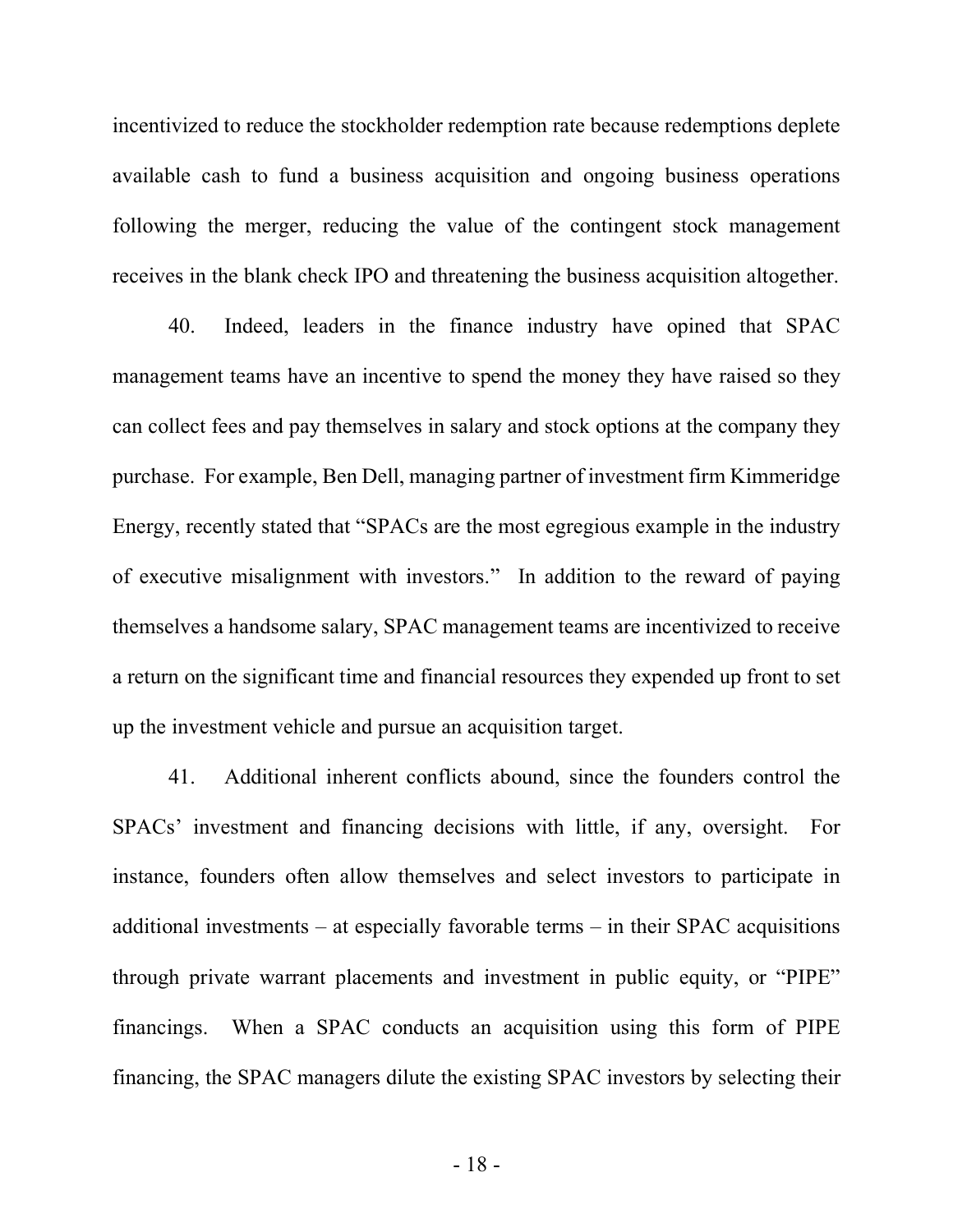preferred investors – whether they are existing SPAC investors or not – who will acquire cheap post-deal equity by providing the financing for a PIPE deal.

42. Another example of the conflict inherent in the current SPAC structure is where founders richly compensate affiliated entities to provide consulting or advisory services to their SPACs. Despite standing to receive a windfall through their own Founder Shares (and ultimately receiving tens of millions of dollars in equity based on completing the Merger), the Controller Defendants opportunistically caused Decarb to pay millions of dollars in advisory fees to Goldman Sachs, with which they each had extensive history and dealings. *See* ¶¶18-28, 45. Defendants used Goldman because a majority of the Board had their own multi-million-dollar windfalls riding on closing the deal no matter the cost to Decarb stockholders.

43. An important check on the potential for misconduct by the directors, officers, and controllers of SPACs, however, is their fiduciary duties to stockholders. After all, Delaware blank check corporations are still Delaware corporations, governed by the State's statutory and common law. Accordingly, if a SPAC choses to incorporate in Delaware, then its fiduciaries are bound by non-waivable duties of loyalty, good faith, and care.

44. Defendants enjoyed all the powers and opportunities bestowed upon them by the conflict-laden SPAC structure. But they used those powers and opportunities to serve their own interests at the expense of the interests of the Class.

- 19 -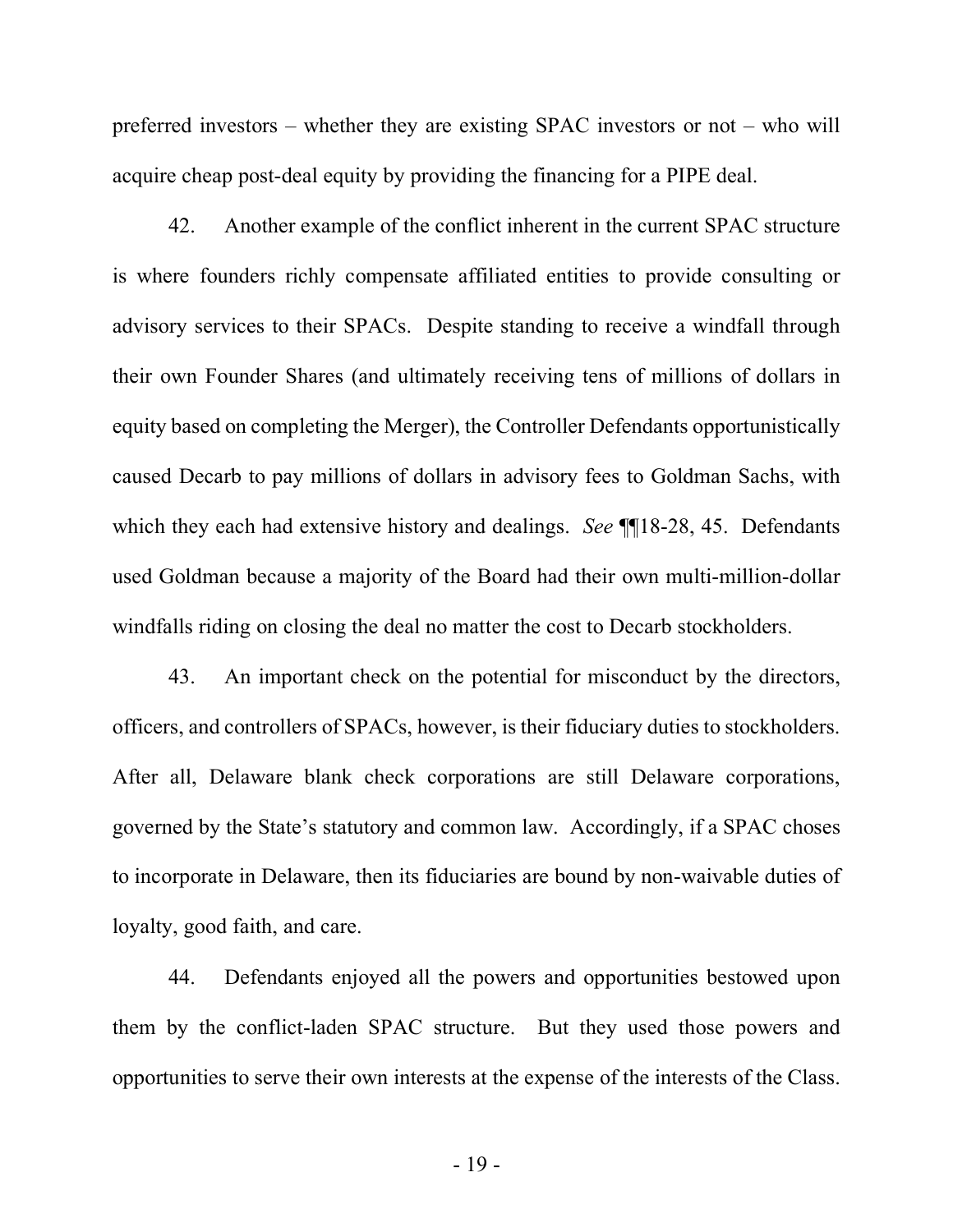Where, as here, there are "inherent conflicts between the SPAC's fiduciaries and public stockholders," then "[t]he entire fairness standard of review applies."2 The Merger, the product of an unfair process at an unfair price, fails that standard. Defendants breached their duties of loyalty, good faith, and care in effecting and approving the unfair Merger.

# **II. Background to the Hyzon Merger**

45. Defendant Riverstone was founded by investment bankers Defendants Leuschen and Lapeyre after they "left Goldman Sachs Group Inc. and hung a shingle in 2000, just in time for the shale boom."3 At Riverstone, Defendants Leuschen and Lapeyre teamed up with former Goldman Sachs alumni Defendants Anderson and Tichio, and Non-Party Haskopoulos. Riverstone is one of the country's most prolific "clean energy" SPAC sponsors, having launched at least seven blank check companies under the "Decarbonization" and/or "Silver Run" banners since 2015.4

<sup>&</sup>lt;u>.</u> <sup>2</sup> *See MultiPlan*, 2022 WL 24060, at \*2.

<sup>3</sup> *See* Ryan Dezember & Amrith Ramkumar, *Riverstone SPACs Bet Renewable Energy Will Pay Off This Time*, Wall St. J*.*, Aug. 26, 2021; and ¶¶18-28 above.

<sup>4</sup> *Id.*; *see also* Cromwell Schubarth, *Private equity firm's Menlo Park SPAC raises \$350M in an IPO*, Silicon Valley Bus. J., Feb. 5, 2021 ("Riverstone's Decarbonization Plus companies are its fourth and fifth SPACs. Its three previous ones predated last year's gold rush. And instead of being focused on reducing carbon use, they aimed to benefit from it in the form of fossil fuel extraction."); Decarbonization Plus Acquisition Corporation's final Proxy Statement Pursuant to Section 14(a) of the Securities Exchange Act of 1934 filed with the SEC on Form DEFM14A on June 21, 2021 ("Merger Proxy") at 73.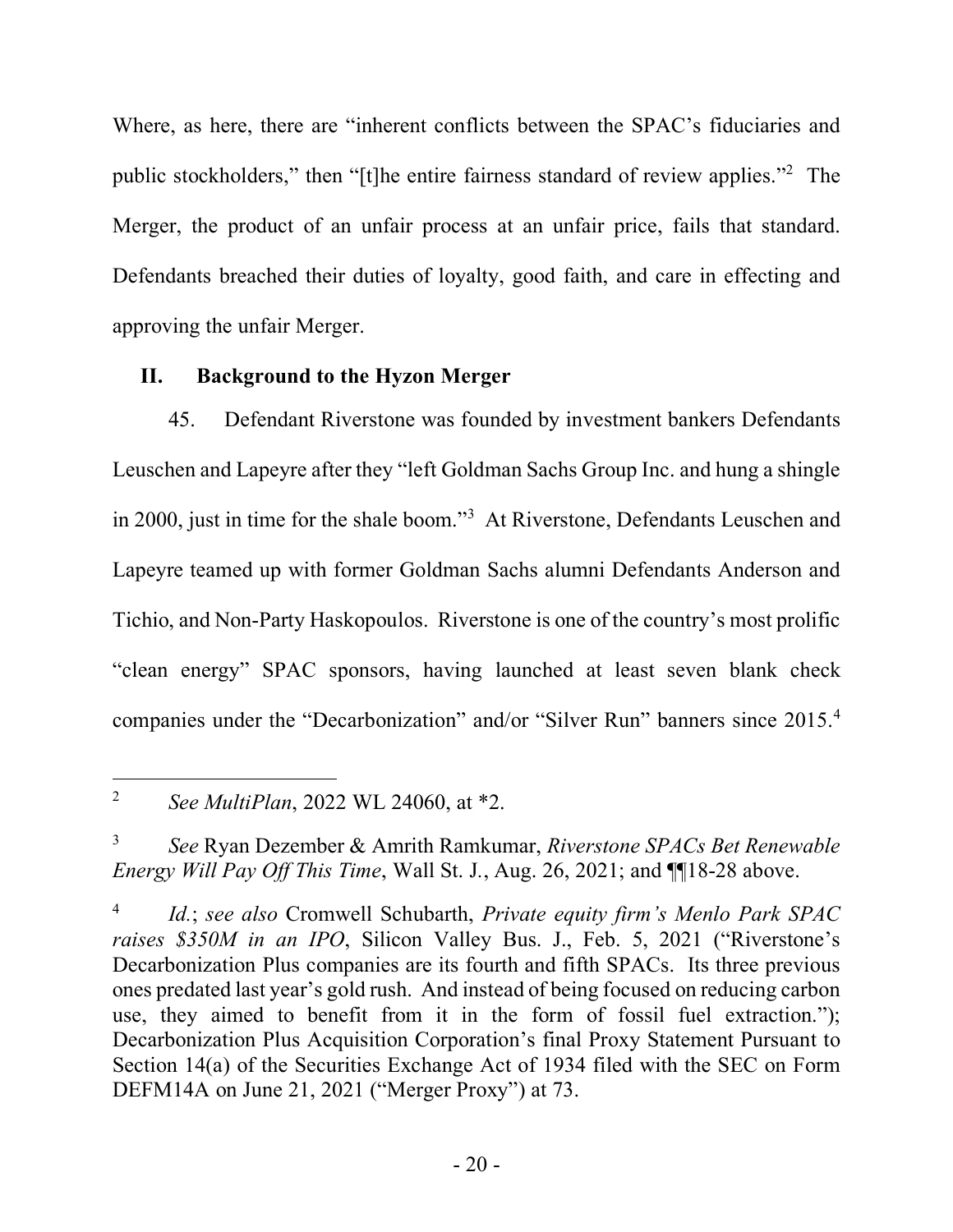These SPACs have raised more than \$3.3 billion dollars from public investors.<sup>5</sup> This action relates to Riverstone's last Silver Run SPAC, which was renamed under the "Decarbonization" SPAC banner mid-play.6

46. According to *The Wall Street Journal*, "[t]he crowd of investors going green has made clean-energy businesses with meager sales but rosy forecasts popular targets for blank-check companies."7 As a result, "[t]here have been 70 SPAC deals tied to renewable energy or sustainability announced since March

1

<sup>5</sup> *Id*.; *see also* Olivia Pulsinelli, *Former EOG CEO's new 'blank check' company to acquire controlling stake in E&P co*., Hous. Bus. J., July 26, 2016 (Riverstone sponsored de-SPAC Centennial Resource Development Corp. raised \$450 million in 2016); Ryan Dezember & Maureen Farrell, *Riverstone, Retired Energy Executive Raise \$1 Billion to Shop in Oil Patch*, Wall St. J., Mar. 25, 2017 (Riverstone sponsored de-SPAC Anadarko Petroleum Corp. raises \$1 billion); Ryan Dezember & Amrith Ramkumar, *Riverstone SPACs Bet Renewable Energy Will Pay Off This Time*, Wall St. J., Aug. 26, 2021 (noting that Riverstone sponsored de-SPACs Hyzon Motors Corp., Tritium Holdings Pty Ltd., and Solid Power Inc. SPACs, respectively, raised \$200 million in October 2020, \$350 million in February, 2021, and \$350 million in March 2021; and that "[t]he latest Riverstone SPAC, Decarbonization Plus Acquisition Corp. IV, raised about \$315 million in a stock offering this month and is looking for a business to take public"); Merger Proxy at 73 (noting Riverstone sponsored the Vista SPAC raising \$650 million in March 2017, which was used to acquire Pampa Energía S.A. and Pluspetrol Resources Corporation).

<sup>6</sup> *Id*.; *see also* Merger Proxy at F-6.

<sup>7</sup> *See* Ryan Dezember & Amrith Ramkumar, *Riverstone SPACs Bet Renewable Energy Will Pay Off This Time*, Wall St. J., Aug. 26, 2021.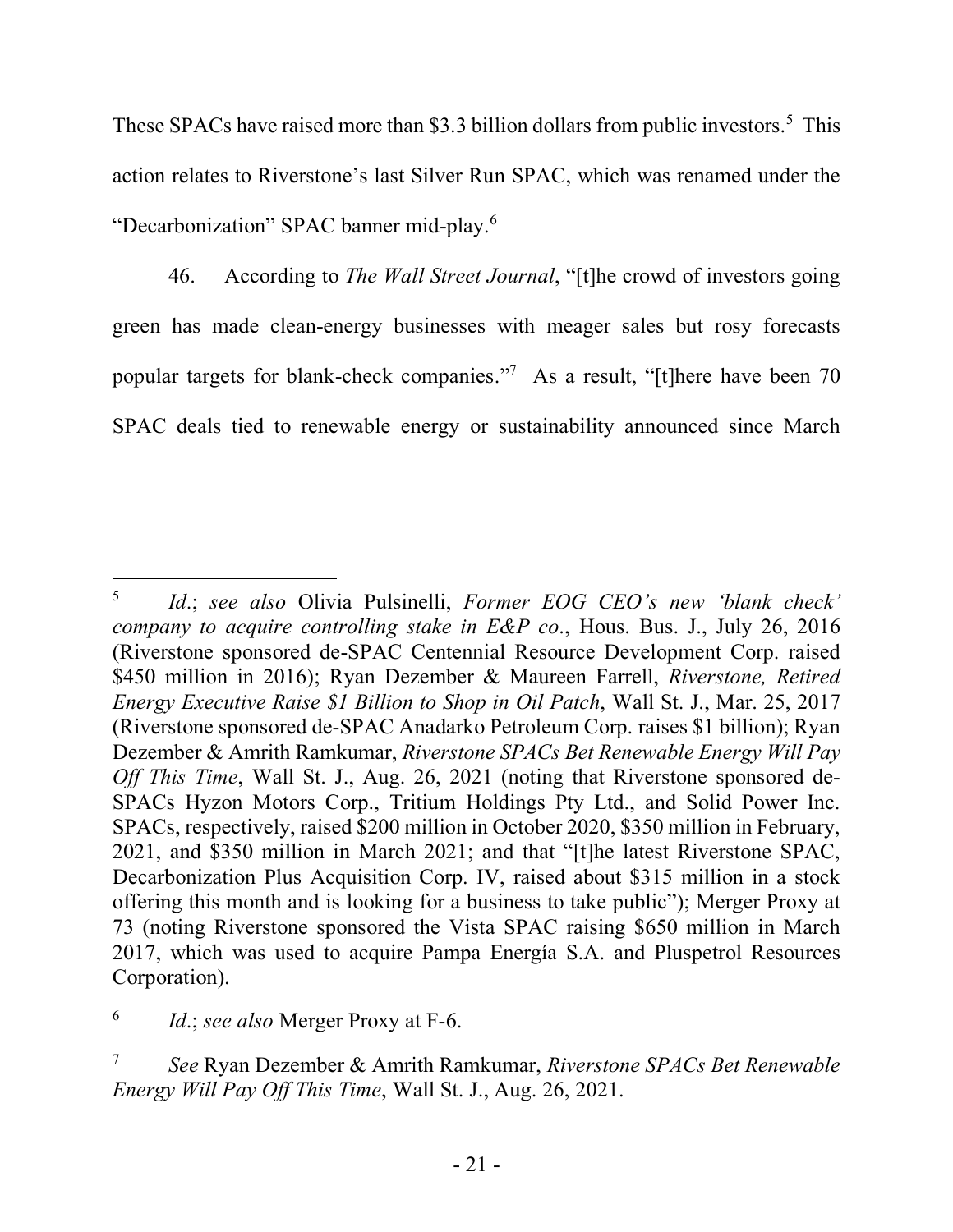2020," and "[t]hey collectively value the companies at more than \$170 billion, including debt but excluding cash holdings."8

47. In 2017, the Sponsor incorporated Silver Run Acquisition Corporation III under the laws of Delaware. On August 18, 2020, the Sponsor changed the name of the Company to Decarbonization Plus Acquisition Corporation. This would have been the last of Riverstone's Silver Run SPACs but was instead the first of its Decarbonization SPACs. Defendant Tichio then served as the Company's CEO and sole director. Non-Party Haskopoulos served as the Company's CFO, Chief Accounting Officer, and Secretary, roles he would also serve at Riverstone and in other Riverstone-sponsored SPACs.

48. In his managerial role, Defendant Tichio was responsible for sourcing, negotiating, and executing a business combination for Decarb. Both he and CFO Haskopoulos hailed from Goldman Sachs and had extensive past professional and business dealings with Defendants Lapeyre and Leuschen, who had since founded Riverstone, and with Defendant Anderson, who had since gone on to found and lead West River Group, a collaboration of investment firms focused on startups.

49. On August 19, 2020, the Company submitted to the SEC a confidential, preliminary Registration Statement on Form S-1. Decarb disclosed that in its

1

<sup>8</sup> *Id*.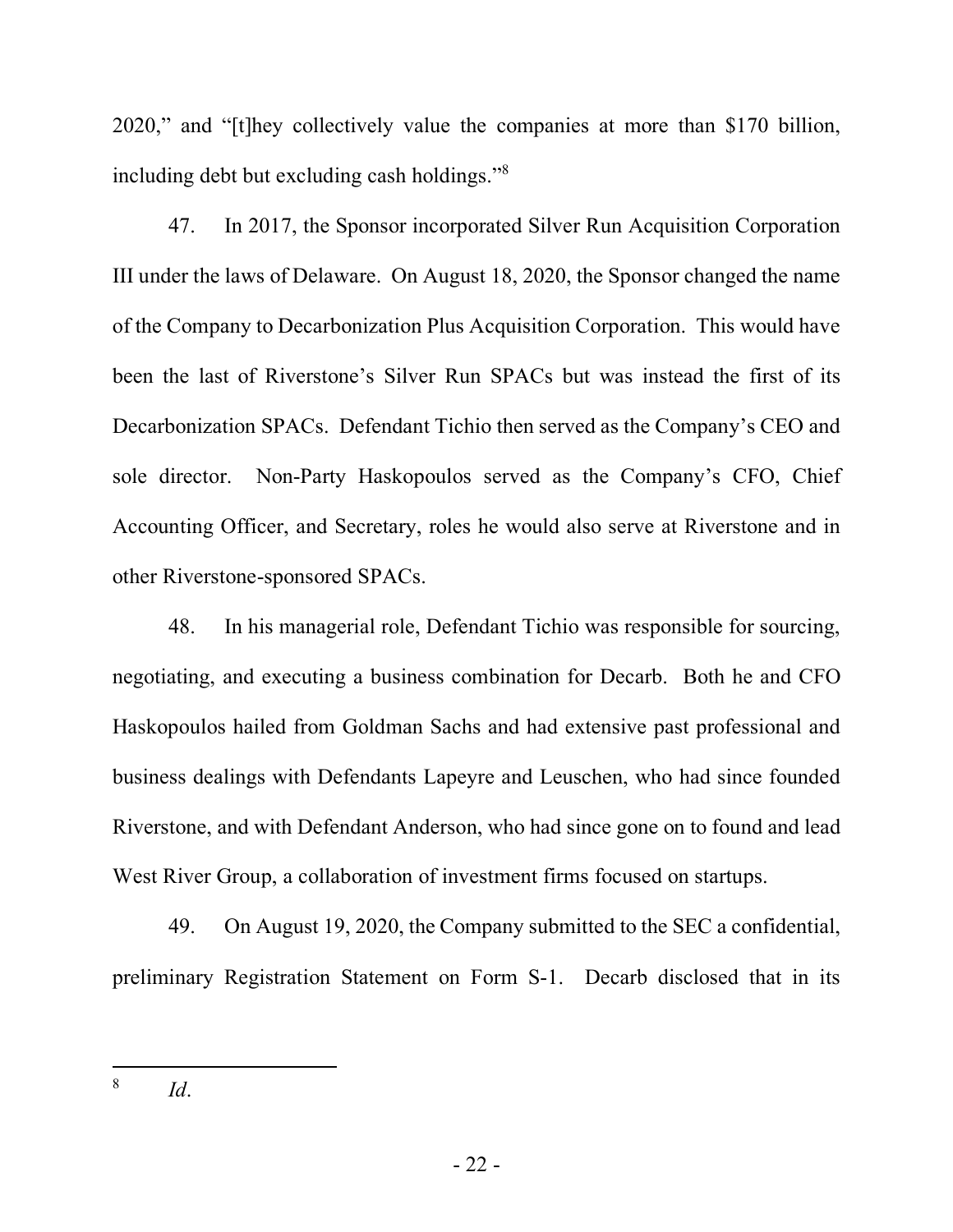anticipated IPO, the Company sought to issue and sell 40 million units for \$10 each, raising an estimated \$400 million in proceeds. Each unit would consist of one share of Decarb Class A common stock and one-half of one warrant to purchase one share of Decarb Class A common stock. That filing further noted that former Goldman Sachs alumni Defendants Anderson, Lapeyre, and Leuschen would be added to the Board upon completion of the IPO, with Defendant Anderson coming in as the new CEO of Decarb. That filing further noted that Defendants McDermott and Tepper were also joining the Board upon completion of the IPO, with Defendant Tepper also having served as a member of the board of previous Riverstone-sponsored SPACs Silver Run I and Silver Run II. That filing emphasized the Sponsor's experience serving as a manager of clean energy SPACs, stating in pertinent part:

Riverstone is one of *the most experienced private equity investors globally within renewable energy*, with over 15 years of dedicated investment experience to renewables. Since inception, Riverstone has committed over \$5.2 billion of capital to 14 renewable power platform investments across subsectors including power generation, transmission & distribution, services and supply chain. Riverstone has owned or developed nearly 14 gigawatts of generation capacity and has developed over 110 projects in 14 countries. Further, Riverstone has raised significant funds for decarbonization and renewables platforms following the emergence of the coronavirus and its impact on the global economy and financial markets. In 2020, Riverstone raised \$1 billion of equity for the recapitalization of Enviva Holdings, the world's largest producer of sustainable wood pellets, and completed a \$6.1 billion take-private of Pattern Energy Group, one of the world's largest companies dedicated to carbon-free electricity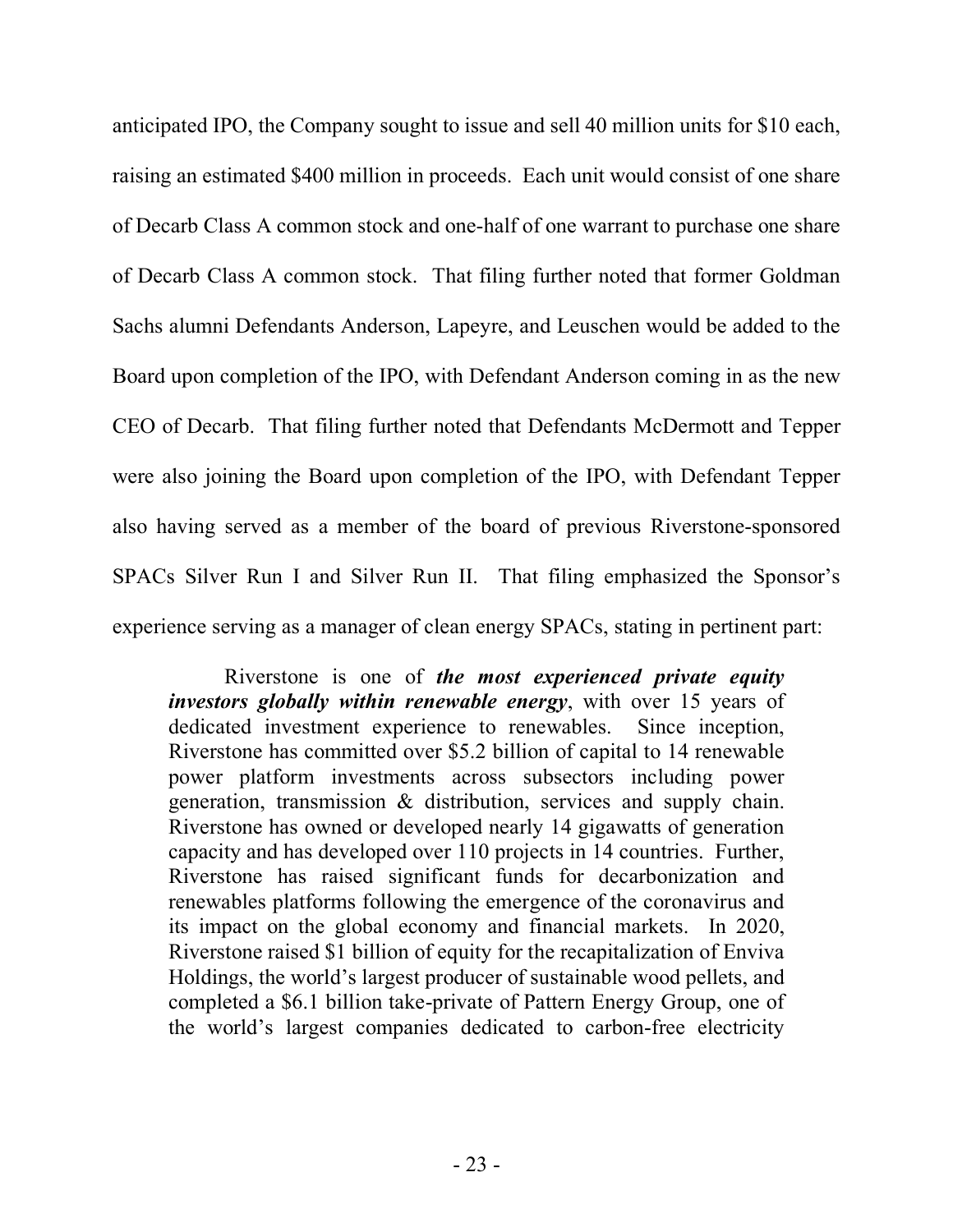through the development of utility scale wind and solar power facilities.<sup>9</sup>

50. On September 22, 2020, Decarb filed with the SEC an amendment to the Registration Statement, which stated that Defendants Aaker, Kearns, and Warren also would be added to the Board upon completion of the IPO. The amendment stated that the Sponsor "Riverstone [was] one of the most experienced private equity investors globally within renewable energy." The amendment also stated that the IPO would be reduced to 34.5 million units at \$10, raising an estimated \$345 million in proceeds. A September 30, 2020 amendment further lowered the expected IPO proceeds to \$300 million, and an October 13, 2020 amendment again lowered the anticipated proceeds to just \$200 million.

51. The SEC declared the Registration Statement effective on October 19, 2020. On or about October 22, 2020, Decarb completed its IPO, issuing and selling 20 million units at \$10 each and raising \$200 million in proceeds. Each unit consisted of one share of Decarb Class A stock and one-half of one warrant. The amended Registration Statement stated that [the] number of Founder Shares issued in 2017 had been "determined based on the expectation that [the] founder

<sup>9</sup> Emphasis added.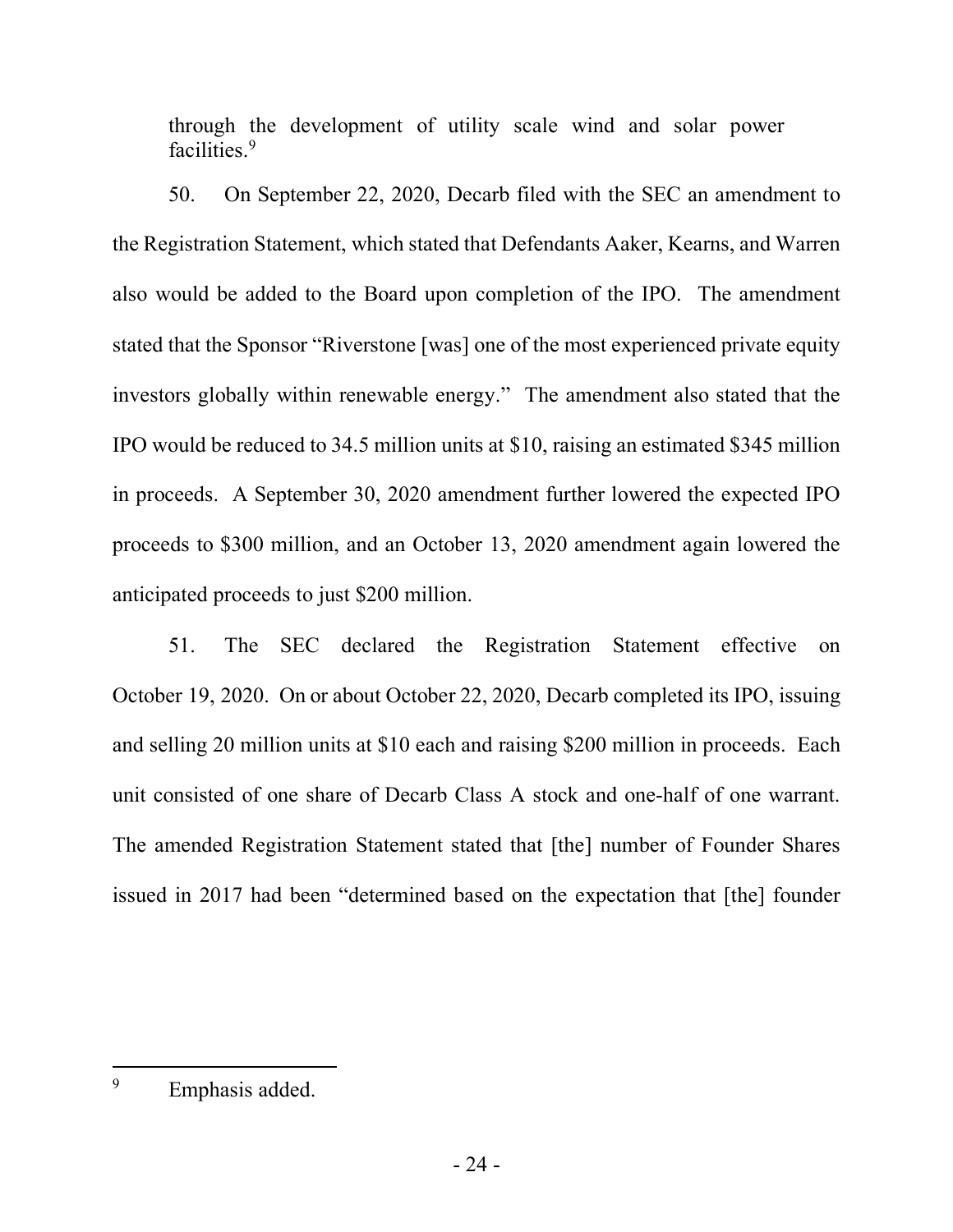shares would represent 20% of the outstanding shares after" the IPO, which the Sponsor "acquired" for the nominal payment of \$25,000 or  $\sim 0.002$  per share.<sup>10</sup>

52. The Registration Statement further stated that "[i]n October 2020, our sponsor will transfer an aggregate of 1,064,329 founder shares to our independent director nominees and an affiliate of our chief executive officer at their original purchase price." Thus, Defendants Aaker, Kearns, McDermott, Tepper, Warren, and Anderson were indifferent as to value of Hyzon as they stood to earn millions upon the closing of the Merger.

53. The Registration Statement defined Defendants Aaker, Kearns, McDermott, and Tepper as the "independent directors" of Decarb. It also defined Defendants Anderson and WRG as essentially being one in the same. *See* IPO Prospectus at 98, 104-05. As a result, the Sponsor (and its beneficial owners Defendants Lapeyre and Leuschen), and *each* of the other Defendants (except Defendant Tichio) would take the founders shares at the same nominal price Riverstone had paid for them in 2017.

54. The Registration Statement further stated that simultaneously with the completion of the SPAC IPO, the Sponsor (and thus Riverstone and its owners Lapeyre and Leuschen), the "independent director nominees," and WRG had

1

<sup>10</sup> *See* Decarbonization Plus Acquisition Corporation IPO Prospectus filed with the SEC on Form 424b on October 21, 2020 ("IPO Prospectus") at 12.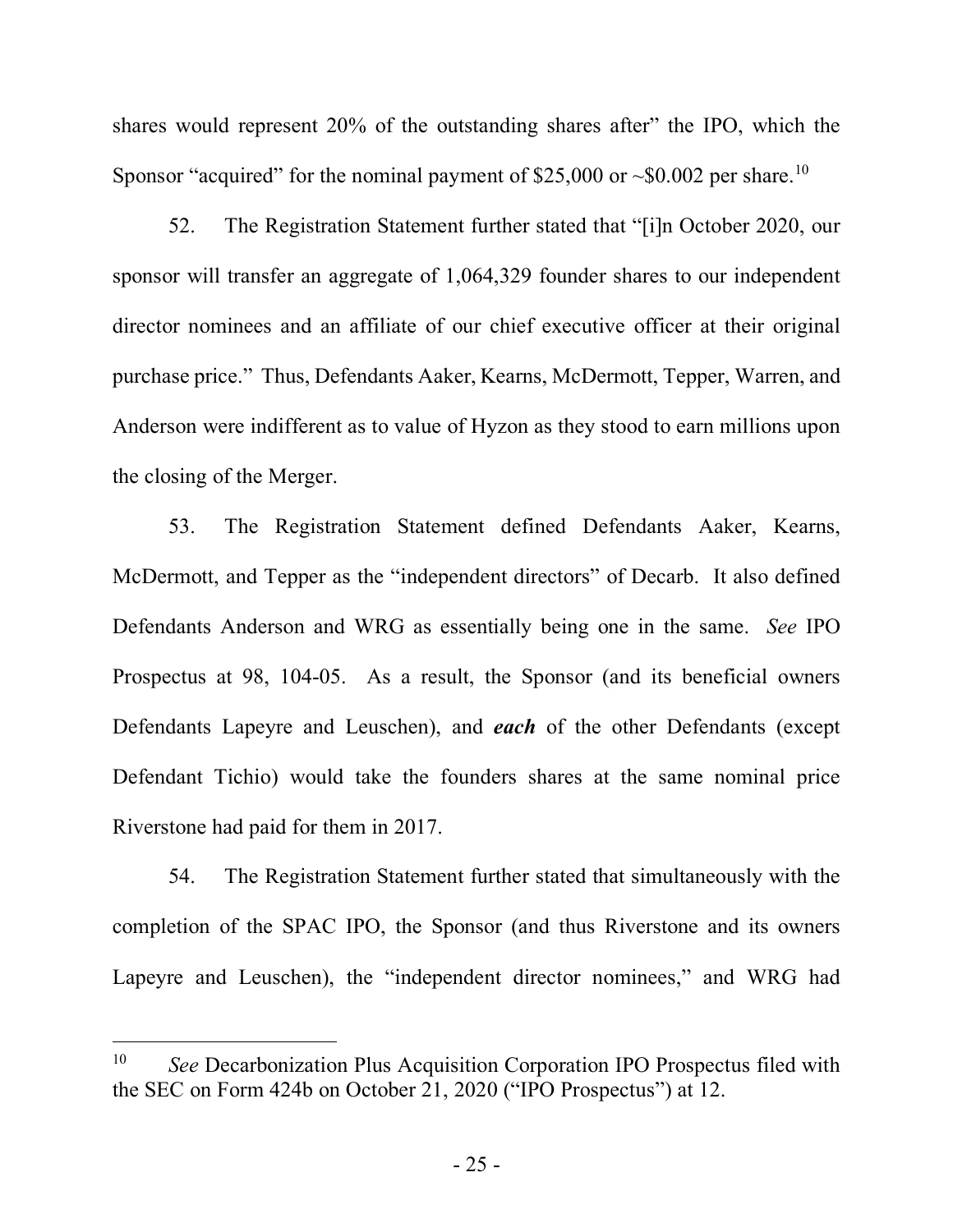committed to purchase six million private placement warrants at \$1 per warrant (which warrants were convertible to Decarb Class A stock at \$11.50 per share).

55. Decarb went public with a completion window of approximately two years, keyed off its October 21, 2020 IPO date. Thus, the Company had to complete a business combination by October 22, 2022, or the Founder Shares would be forfeited, the private placement warrants would be worthless, the IPO proceeds held in trust would be returned to the public stockholders, and Decarb would be dissolved.

# **III. Riverstone Packs the Board with Loyalists and Ensures Their Fealty with a Windfall of Founder Shares**

56. Riverstone, beneficially owned by Defendants Lapeyre and Leuschen and with Defendant Tichio serving as a managing partner; the then-four "independent director nominees"; and Defendant Anderson, by virtue of his ownership of WRG, which controlled Decarb through the Sponsor, held voting control over the Company. The Registration Statement acknowledged as much, stating in pertinent part:

Our initial stockholders [*i.e.* the Sponsor, the "independent director nominees," and WRG] will control the election of our board of directors until consummation of our initial business combination and will hold a substantial interest in us. As a result, they will elect all of our directors prior to our initial business combination and may exert a substantial influence on actions requiring a stockholder vote, potentially in a manner that you do not support.

57. Defendants Lapeyre and Leuschen, as the beneficial owners of Riverstone, joined by Riverstone general partner Defendant Tichio, then serving as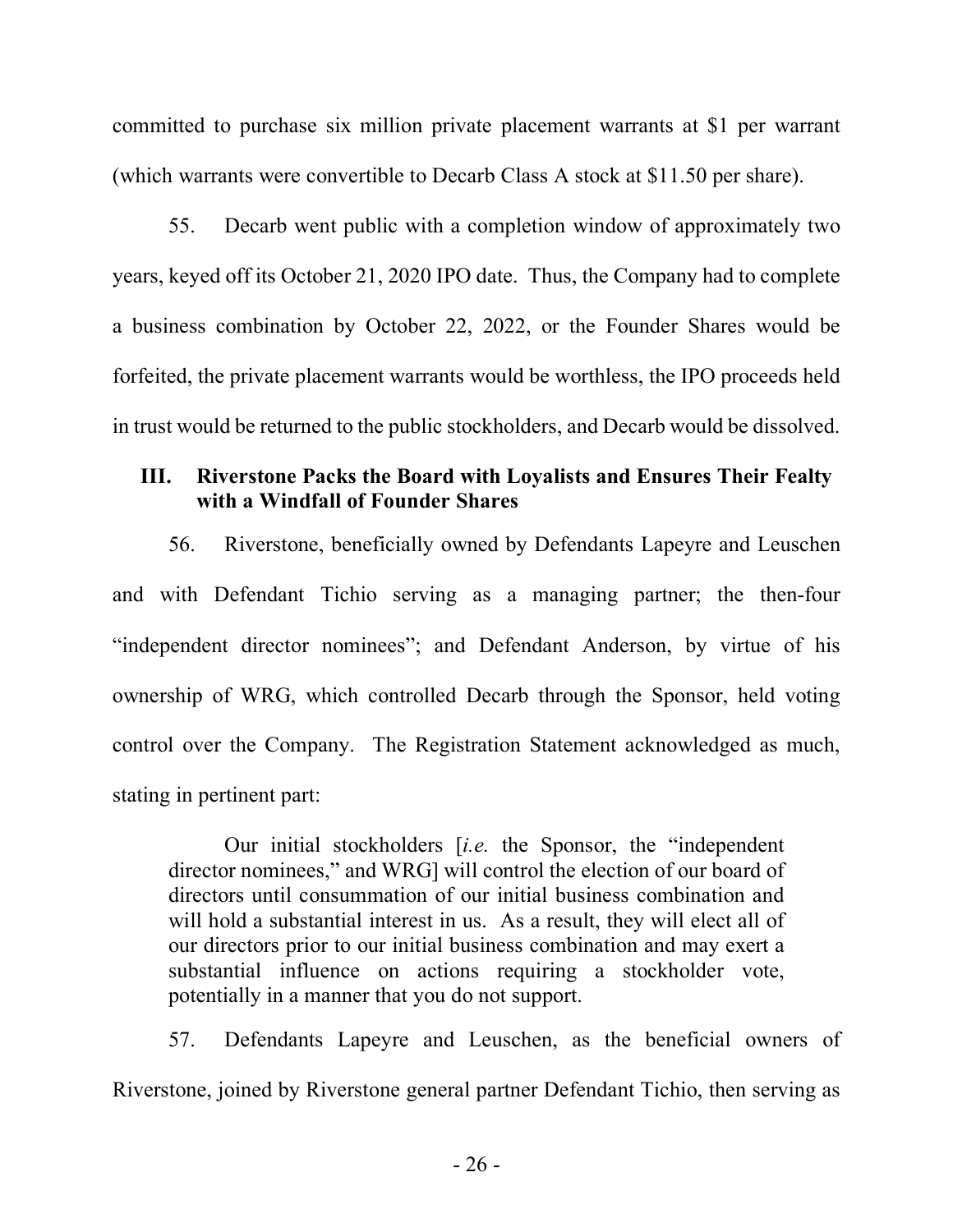the CEO and sole director of Decarb prior to the IPO, initially appointed themselves and Defendants Anderson, Aaker, and Kearns to the Board, with Anderson assuming the role of CEO. These Defendants later added Defendants McDermott and Tepper, and, after the IPO, Defendant Warren, to the Board, with McDermott assuming the lead independent director role. As the controller of a majority of Decarb Class B shares through the Sponsor, Defendants Lapeyre, Leuschen, and Tichio could remove any director at any time. Prior to an initial business combination, only holders of Class B common stock were entitled to vote on the election of directors, ensuring these Defendants' absolute control over the Board. Furthermore, each of their chosen directors had deep professional and/or financial ties to these controlling stockholders, further ensuring the directors' fealty.

58. At the time of Merger approval: (a) Defendants Lapeyre and Leuschen were the co-founders, senior managing partners, and beneficial owners of Riverstone; (b) Defendant Tichio – Decarb's CEO and lone director at the time of the IPO – was a partner and managing director of Riverstone; (c) Non-Party Haskopoulos – Decarb's CFO at the time of the IPO – was a managing director and the CFO of Riverstone; (c) Defendants Anderson (former Goldman VP), Lapeyre (former managing director of Goldman's Global Energy & Power Group), Leuschen (former partner and managing director of Goldman and founder and head of its Global Energy & Power Group), and Tichio (former Goldman banker in the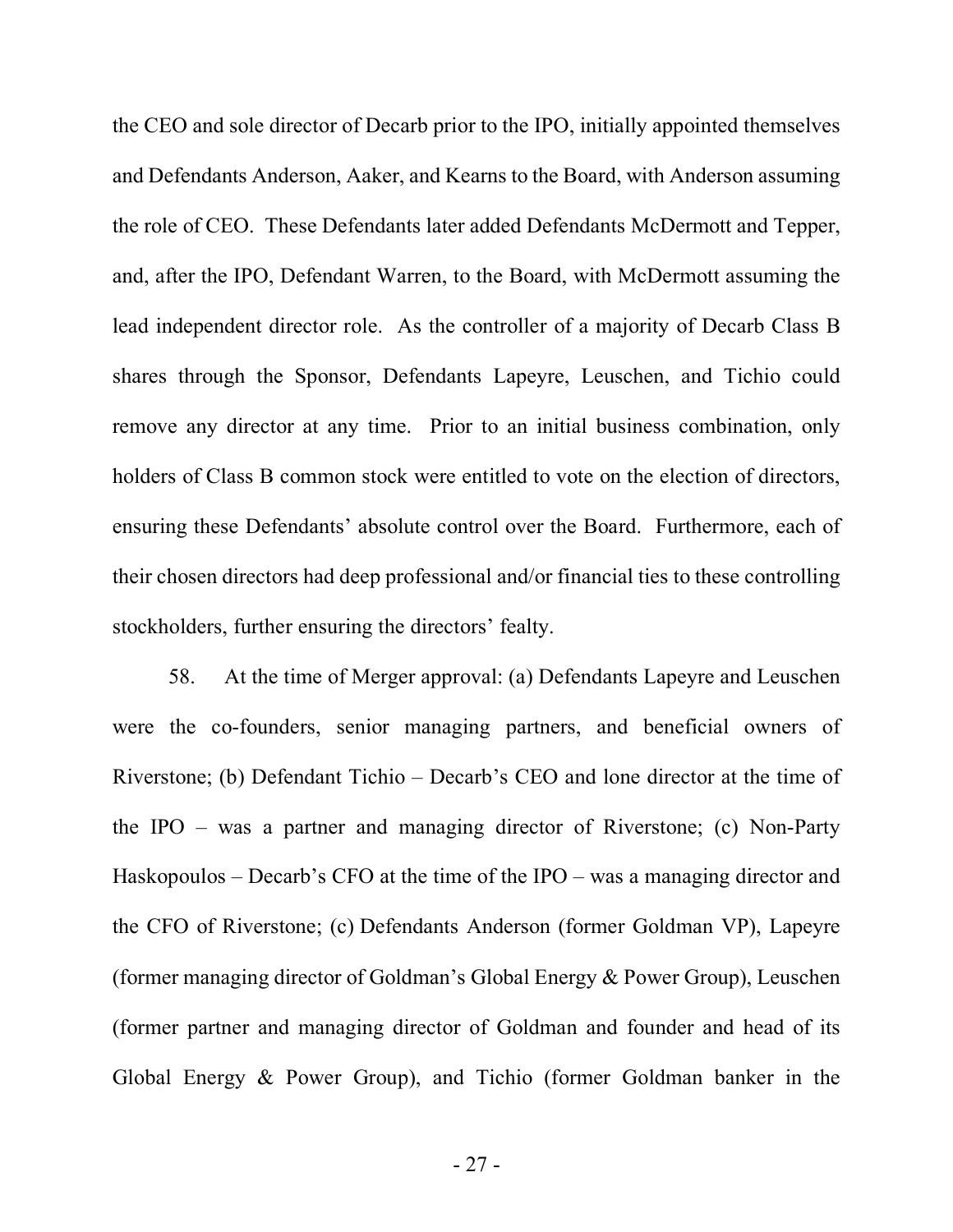Principal Investment Area) were alumni of the conflicted financial advisor chosen for the Merger, Goldman Sachs; (d) Defendants Anderson (CEO/director of Decarbonization Acquisition Corps. ("DCRB") I, II, and III), Aaker (director of DCRBs I and II), Kearns (director DCRBs I and II), Lapeyre (director of DCRBs I and II), Leuschen (director of DCRBs I and II), Tichio (former CEO and then-present director of DCRBs I, II, and III), McDermott (director of DCRBs I and II), Tepper (director of Silver Run I and II and DCRBs I and II), and Warren (director of DCRBs I and II) each had been nominated to or seated on multiple boards of Riverstonesponsored SPACs; (e) Riverstone (*i.e.*, Lapeyre/Leuschen/Tichio) essentially gifted each of the "independent director nominees" – Aaker, Kearns, McDermott, Tepper, and Warren – and Anderson/WRG in his capacity as CEO of Decarb, Founder Shares worth *millions of dollars* for nominal consideration contingent on Decarb completing an acquisition; and (f) Riverstone (*i.e.*, Lapeyre/Leuschen/Tichio) allowed each of the "independent director nominees" – Aaker, Kearns, McDermott, Tepper, and Warrenan – and Anderson/WRG in his capacity as CEO of Decarb, to buy a portion of Riverstone's \$6 million in private placement warrants. These numerous conflicts of interest are summarized in the table below: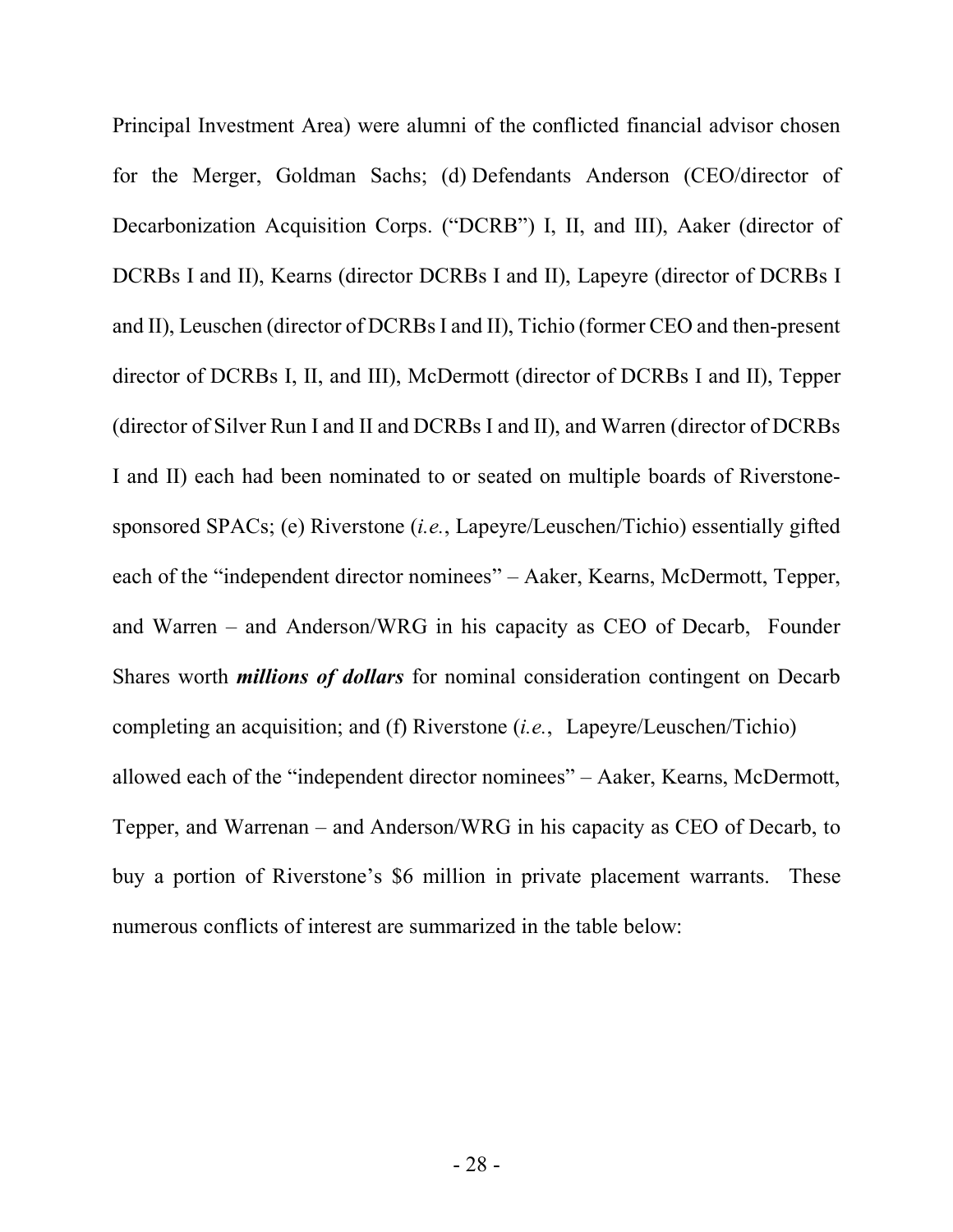|                                          | <b>Director at Other</b><br><b>Sponsor</b><br><b>SPACSs</b> |              |              |              |              |                                                                            |              |                                           |                                |                               |  |
|------------------------------------------|-------------------------------------------------------------|--------------|--------------|--------------|--------------|----------------------------------------------------------------------------|--------------|-------------------------------------------|--------------------------------|-------------------------------|--|
| <b>Decarb</b><br><b>Officer/Director</b> | I                                                           | $\mathbf{I}$ | III          | IV           | $\mathbf{V}$ | Private<br>Founder<br><b>Placement</b><br><b>Warrants</b><br><b>Shares</b> |              | <b>Riverstone</b><br><b>Affiliation</b>   |                                | Goldman<br><b>Affiliation</b> |  |
| Anderson                                 |                                                             |              | $\checkmark$ | $\checkmark$ | ✓            | 630,947                                                                    | $\checkmark$ |                                           | Former VP                      |                               |  |
| Haskopoulos                              |                                                             |              |              |              | ✓            | $\sim$                                                                     |              | Mang. Dir.<br>and CFO                     |                                |                               |  |
| Aaker                                    |                                                             |              | $\checkmark$ | $\checkmark$ |              | 22,130                                                                     | $\checkmark$ |                                           |                                |                               |  |
| Kearns                                   |                                                             |              |              | $\checkmark$ |              | 22,130                                                                     | $\checkmark$ |                                           |                                |                               |  |
| Lapeyre                                  |                                                             |              | $\checkmark$ | $\checkmark$ |              | 4,591,708                                                                  | $\checkmark$ | Co-Founder<br>and<br>Managing<br>Director | Former<br>Managing<br>Director |                               |  |
| Leuschen                                 |                                                             |              |              | $\checkmark$ |              | 4,591,708                                                                  | $\checkmark$ | Co-Founder<br>and<br>Managing<br>Director | Former<br>Managing<br>Director |                               |  |
| Tichio                                   |                                                             |              | $\checkmark$ | $\checkmark$ | $\checkmark$ | $\sim$                                                                     |              | Managing<br>Director                      | Former<br>Banker               |                               |  |
| McDermott                                |                                                             |              | $\checkmark$ | $\checkmark$ |              | 331,950                                                                    | $\checkmark$ |                                           |                                |                               |  |
| Tepper                                   | $\checkmark$                                                | $\checkmark$ | $\checkmark$ | $\checkmark$ |              | 22,130                                                                     | $\checkmark$ |                                           |                                |                               |  |
| Warren                                   |                                                             |              |              | $\checkmark$ |              | 22,130                                                                     | $\checkmark$ |                                           |                                |                               |  |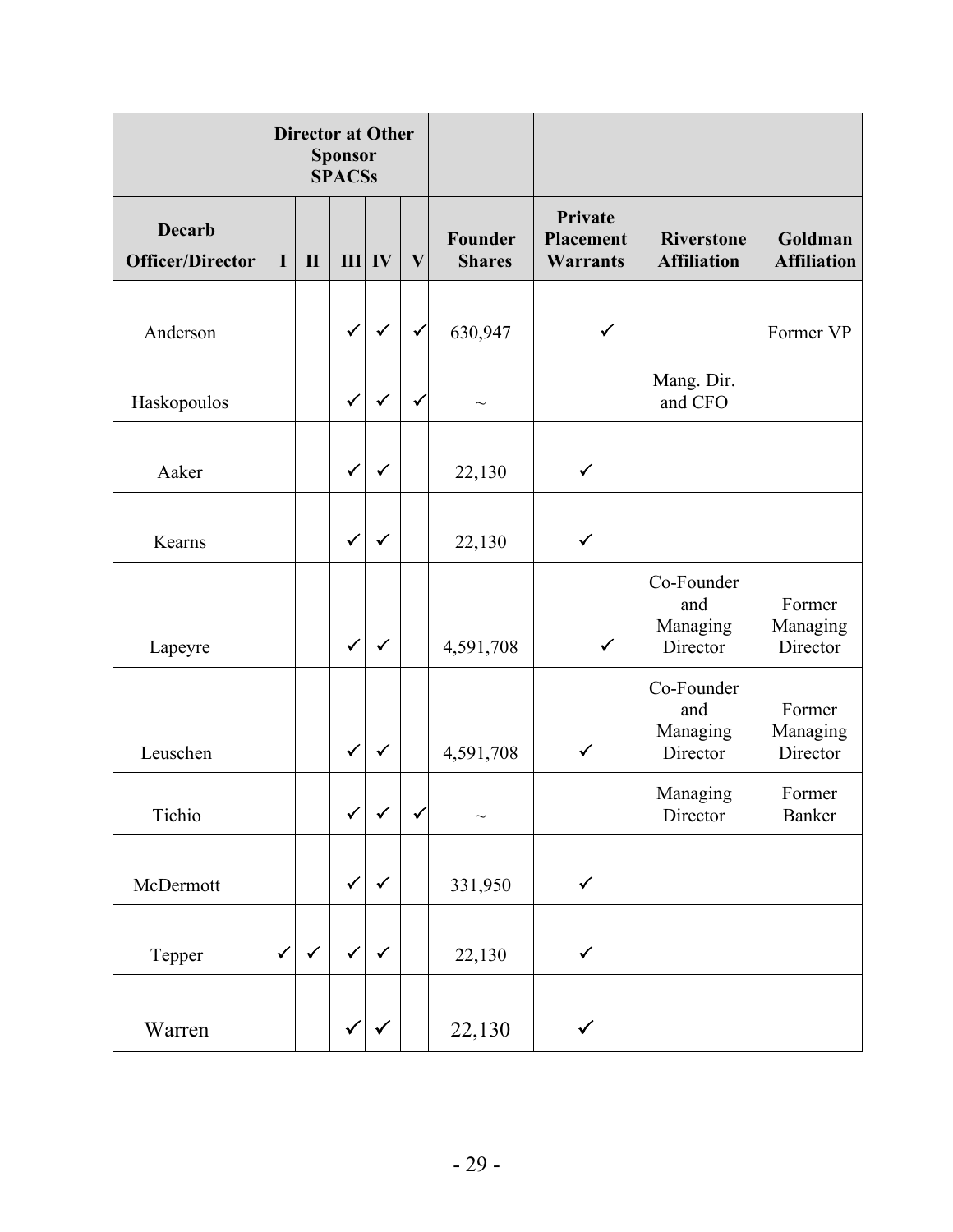59. Importantly, by appointing Defendants Anderson, Aaker, Kearns, McDermott, Tepper, and Warren to the boards of directors of Riverstone's other SPACs, Defendants Lapeyre, Leuschen, and Tichio (via their control of Riverstone) provided them with the opportunity to receive additional Founder Shares and warrants in those SPACs. Thus, consummation of the Merger did not provide an isolated, one-time multi-million-dollar payday for these directors. Rather, *each* "Riverstone" SPAC business combination presented an ongoing, multi-milliondollar opportunity for them, and the prospect of plum appointments in connection with future Riverstone SPACs.

60. In short, these strong personal financial incentives for a majority of the Board members – potentially amounting to tens of millions of dollars – eliminated their ability to act independently and "say no" to any deal pushed by Defendants Lapeyre, Leuschen, and Tichio via Riverstone and the Sponsor.

### **IV. Decarb Merges with Hyzon**

61. Nominally headquartered in Rochester, New York prior to the Merger, Hyzon was a supplier of zero-emissions hydrogen fuel cell powered commercial vehicles, including heavy duty trucks, buses, and coaches. Hyzon, originally a new business line of Horizon Fuel Cell Technologies ("Horizon"), had been founded and operated out of China for 17 years (since 2003). According to a Hyzon website:

Hyzon was known as the Heavy Vehicle Business Unit (HVBU) of Horizon and was responsible for the development of fuel cell systems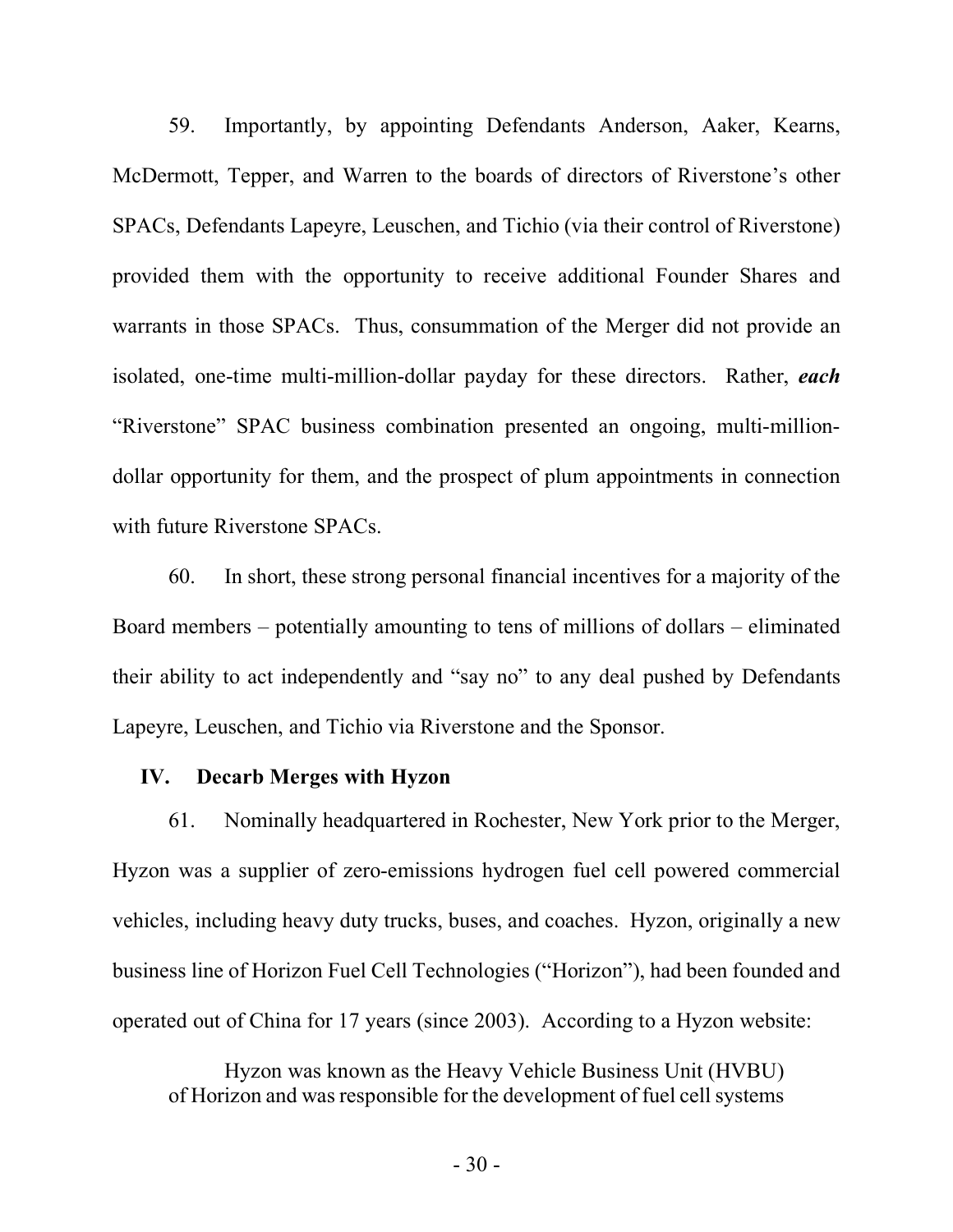and the delivery of about 500 fuel cell-powered commercial vehicles during 2019 and 2020, leveraging the deep and extensive experience bolstered within the group. $11$ 

The Hyzon website also states that it first established its U.S. operations when it "[l]aunch[ed] [its] engineering development centre in Rochester, NY" in 2020.12 Hyzon's website further represents that New Zealand-based Hiringa "sign[ed] [an] agreement" and "order[ed]  $\dots$  up to 1[,]500 trucks" from Hyzon in 2020.<sup>13</sup> Hyzon publicly announced the Hiringa order in February 2021.

62. During the summer of 2020, Hyzon's management determined to seek out a publicly traded SPAC to merge with in order to allow Hyzon stock to be publicly traded. On or about August 18, 2020, Hyzon retained Goldman Sachs as its financial advisor for this endeavor. By October 13, 2020, Hyzon was in the process of executing non-disclosure agreements with various SPACs and "exploring a potential business combination" with them.14

63. On October 30, 2020, Defendants Anderson and Tichio met with Goldman Sachs' bankers "regarding a possible transaction between [Decarb] and

<u>.</u>

<sup>11</sup> *See* https://hyzonmotors.com/about/#overview (last visited Mar. 8, 2022).

 $12$  *Id.* 

<sup>13</sup> *Id.*

<sup>14</sup> *See* Merger Proxy at 95.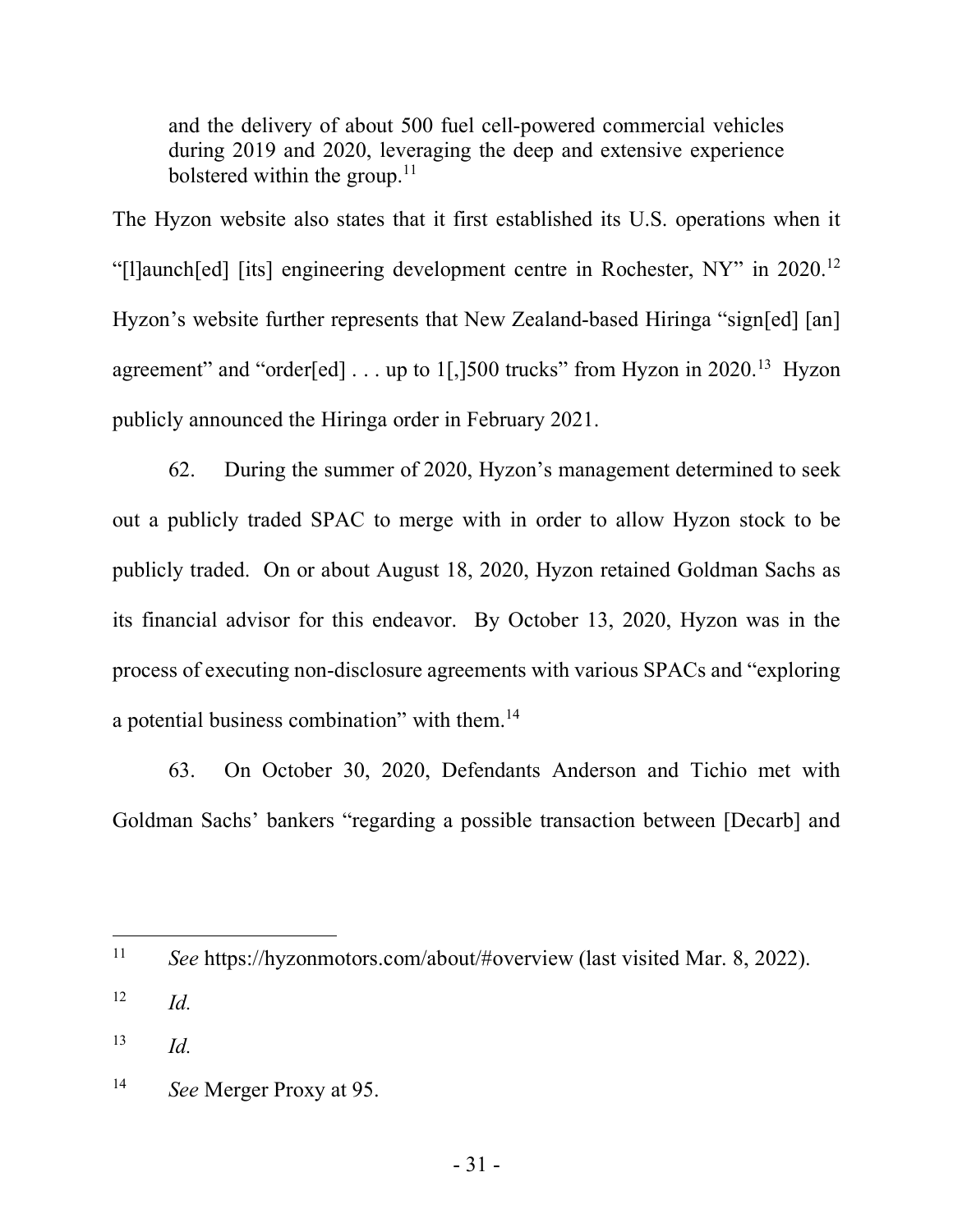Hyzon."<sup>15</sup> After hiring Vinson & Elkins LLP, meeting with Hyzon management, and reviewing various Hyzon sales pitches made by Goldman Sachs, Decarb began undertaking its "legal due diligence of Hyzon" with Hyzon's bankers at Goldman Sachs, beginning on November 13, 2020.<sup>16</sup>

64. Throughout late November 2020, Defendant Tichio continued negotiating with Goldman Sachs over the due diligence and deal terms for a possible merger with Hyzon.<sup>17</sup> Despite the obvious conflict of interest, on November 30, 2020, Decarb itself engaged Goldman Sachs "as its financial advisor in connection with the possible sale of all or a portion of Hyzon," and "[t]hat same week, Hyzon also discontinued with the [ten] other SPACs" it had been speaking with since early October 2020.18 Throughout December 2020 and January 2021, Goldman Sachs – working as an advisor for both Decarb and Hyzon – completed the rest of the due diligence while negotiating the final terms of the de-SPAC transaction on behalf of

<u>.</u>

 $^{15}$  *Id.* 

<sup>16</sup> *Id*. at 96.

 $17$  *Id.* 

<sup>18</sup> *Id*. at 95-96.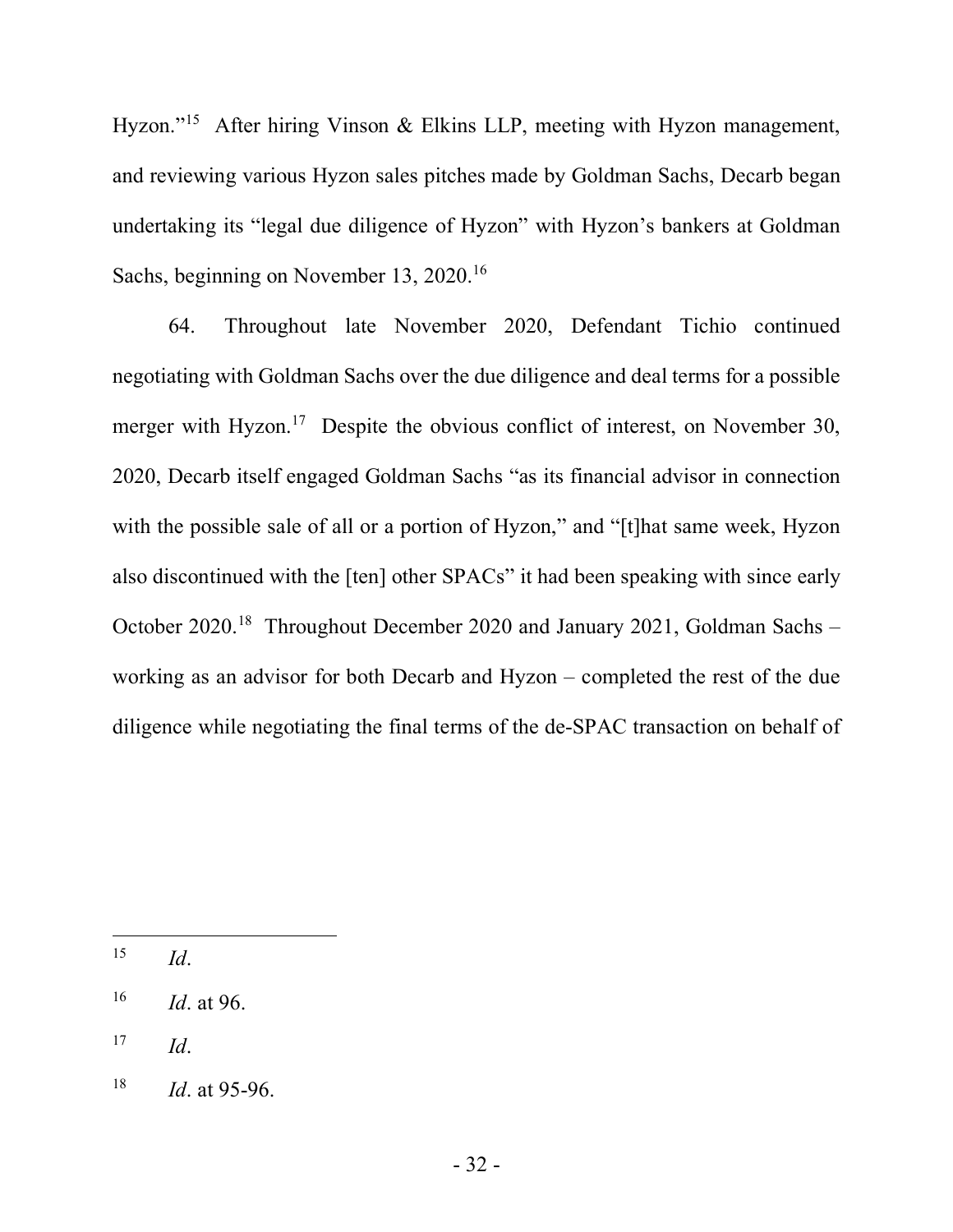both sides.<sup>19</sup> Various extraneous agreements – such as an intellectual property agreement – were executed. $20$ 

65. Finally, Decarb claims that:

During the week of January 4, 2021, [i]t engaged Citigroup Global Markets Inc. ("Citi") as its financial advisor and Credit Suisse Securities (USA) LLC ("Credit Suisse") as its financial advisor and equity capital markets advisor, respectively, in connection with the business combination to assist the [Decarb] Board with advice on the transaction structure, negotiation strategy, valuation analyses, financial terms and other financial matters."21

The Decarb Board claims this engagement was appropriate because those two firms had just jointly handled its IPO in October 2020.

66. Even if Citi and Credit Suisse were independent financial advisors, merely adding additional investment banking firms at the 11th hour as the terms of a deal are being finalized does not erase the taint of conflict when the seller's investment bankers had been allowed to negotiate deal terms and handle due diligence for months.

67. But neither Citi, Credit Suisse, nor Goldman were independent financial advisors. Many of Decarb's Board members were Goldman Sachs alumni themselves and various Decarb entities had completed billions of dollars in

1

<sup>19</sup> *Id*. at 97-98.

<sup>20</sup> *Id*.

<sup>21</sup> *Id*. at 98.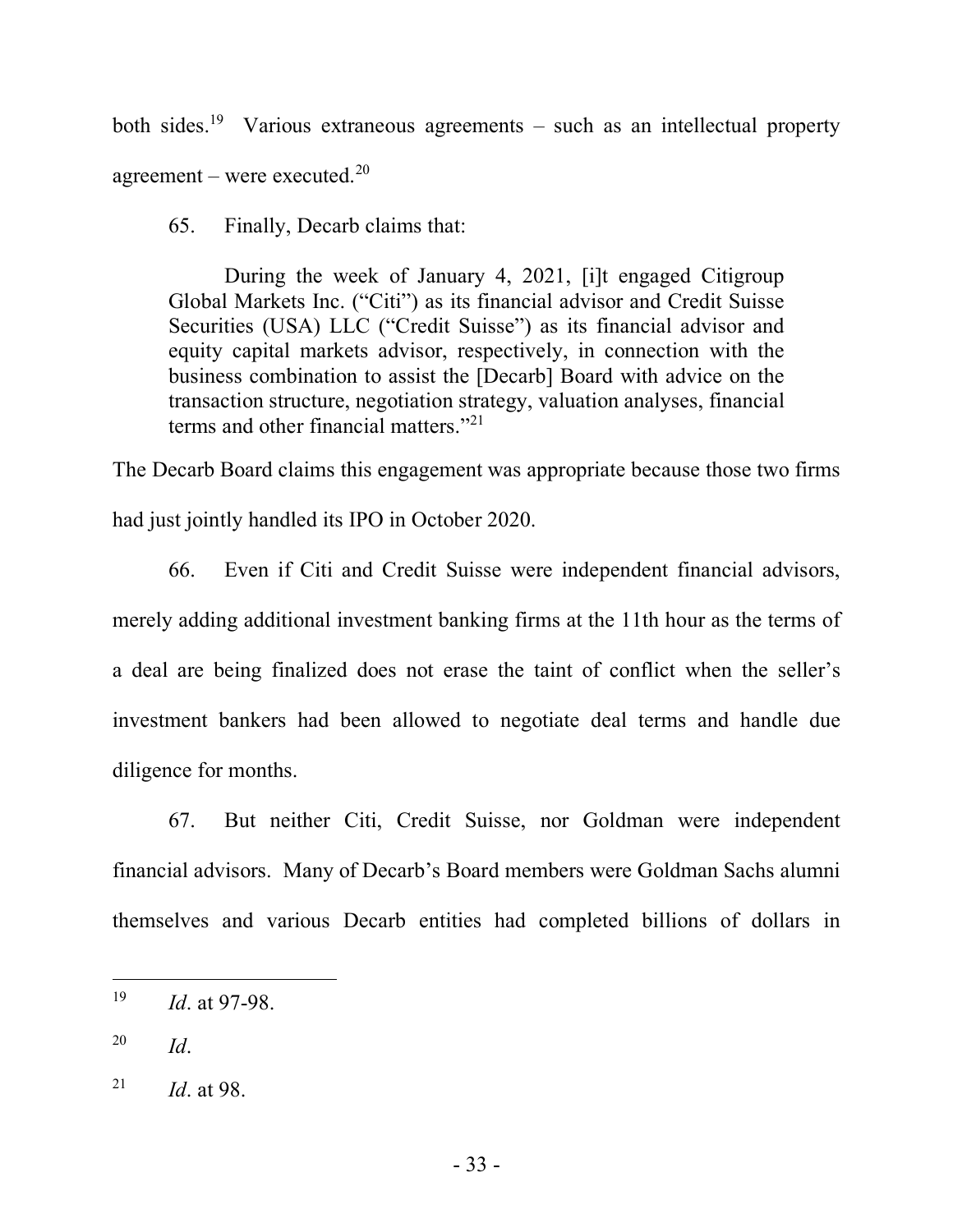transactions with all three investment banks in the recent past and could anticipate continuing to do so in the future. Those deals included, but were not limited to: (a) Citi and Credit Suisse serving as the sole joint book-running managers of DCRB II's, DCRB IV's, and DCRB V's IPOs; (b) Citi serving as a financial advisor to DCRB II in its de-SPAC transaction; (c) Goldman Sachs being one of the anchors in a \$1.1 billion Riverstone single-asset process undertaken in July  $2020^{22}$ ; (d) Goldman Sachs acquiring a 12% stake in Riverstone for \$500 million in 201723; (e) Riverstone being a member of a consortium of private equity firms including Goldman Sachs that completed the \$27.5 billion acquisition of Kinder Morgan, one of the largest pipeline operators in the United States, in  $2006<sup>24</sup>$ ; (f) Riverstone and Goldman Sachs jointly purchasing a Lucid Energy Group subsidiary in January 2018 for \$1.6 billion<sup>25</sup>; and (g) Goldman Sachs alone having backed a new Riverstone \$5

<u>.</u>

<sup>22</sup> *See* Chris Witkowsky, *Goldman one of several anchors in \$1.1 bn Riverstone single-asset process*, Buyouts Insider, July 22, 2020.

<sup>23</sup> *See* Rabia Arif, *Goldman Sachs fund to acquire 12% of Riverstone Holdings for \$500 M*, S&P Global Market Intelligence, May 4, 2017.

<sup>24</sup> *See* Jad Mouawad, *Kinder Morgan Agrees to an Improved Buyout Offer Led by Its Chairman*, N.Y. Times, Aug. 29, 2006.

<sup>25</sup> *See* Lucid Energy Group press release, *Lucid Energy Group Agrees to Sell Delaware Basin Subsidiary to Riverstone Holdings LLC and Goldman Sachs Merchant Banking Division for \$1.6 Billion*, Jan. 8, 2018.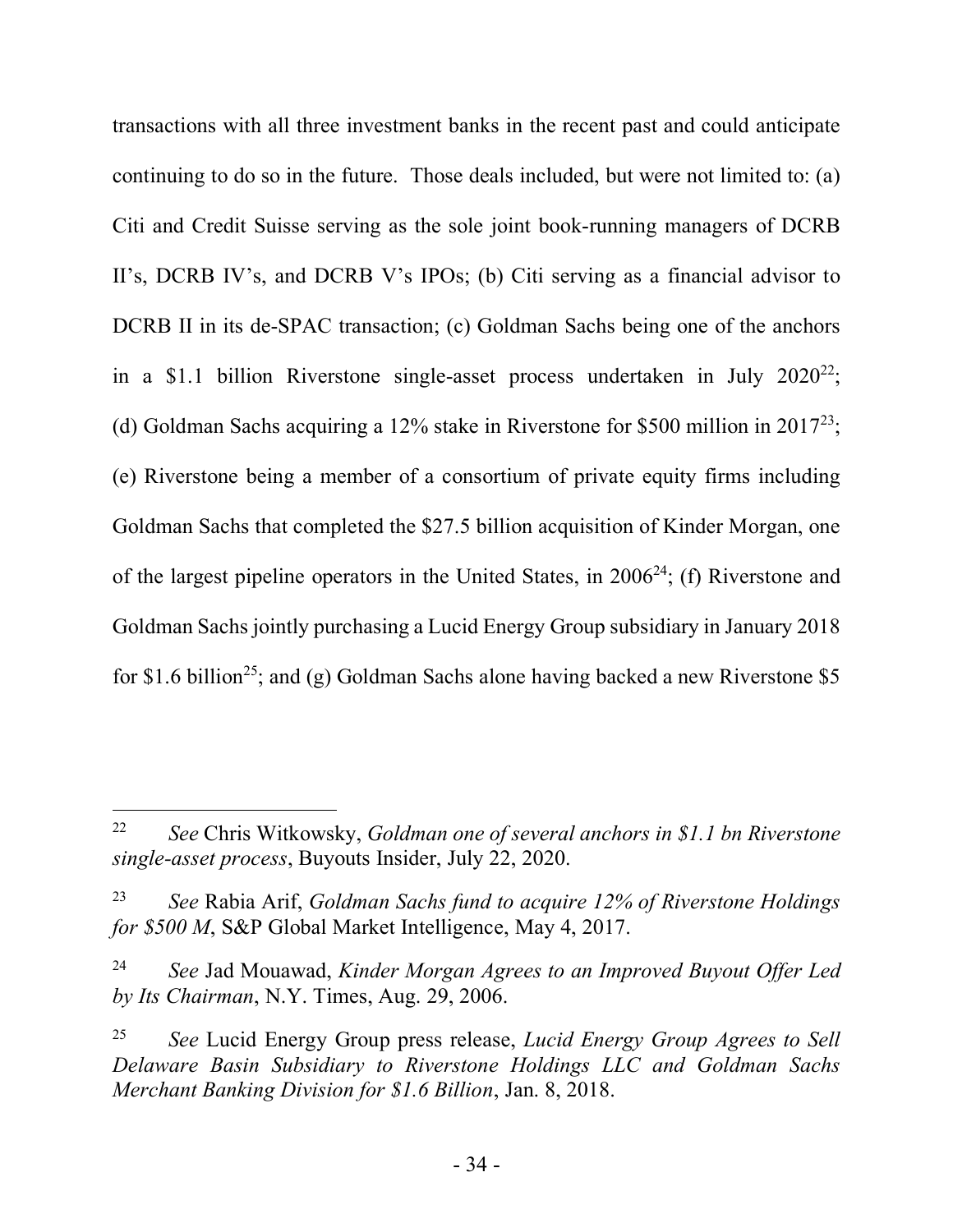billion "make-or-break" fund in August 2018.<sup>26</sup> Citi and Credit Suisse jointly received *\$11 million* in the Decarb IPO alone.

68. On the morning of February 9, 2021, Decarb and Hyzon announced the Merger and related financing transactions (together, the "Transactions"). The prior day, February 8, 2021, the Board unanimously approved the Merger.

69. Under the terms of the Merger, following a series of transactions, Hyzon would become a wholly owned subsidiary of Decarb, as depicted in the chart below from the Merger Proxy:



70. The Merger valued the post-transaction Company at "more than \$2 billion."<sup>27</sup> In addition, the pre-Merger Hyzon owners were estimated to own  $73\%$ of the post-Merger company. By contrast, Decarb Class A stockholders would own only 8.9% of the post-Merger company, and the Sponsor, the "independent director

<u>.</u>

<sup>26</sup> *See* Joshua Franklin & David French, *Exclusive: Goldman-backed Riverstone readies for make-or-break fundraising*, Reuters, Aug. 30, 2018.

<sup>27</sup> *See* Ed Ludlow & Gillian Tan, *Fuel Cell Startup Hyzon Valued at Over \$2 Billion in SPAC Merger*, Bloomberg, Feb. 9, 2021.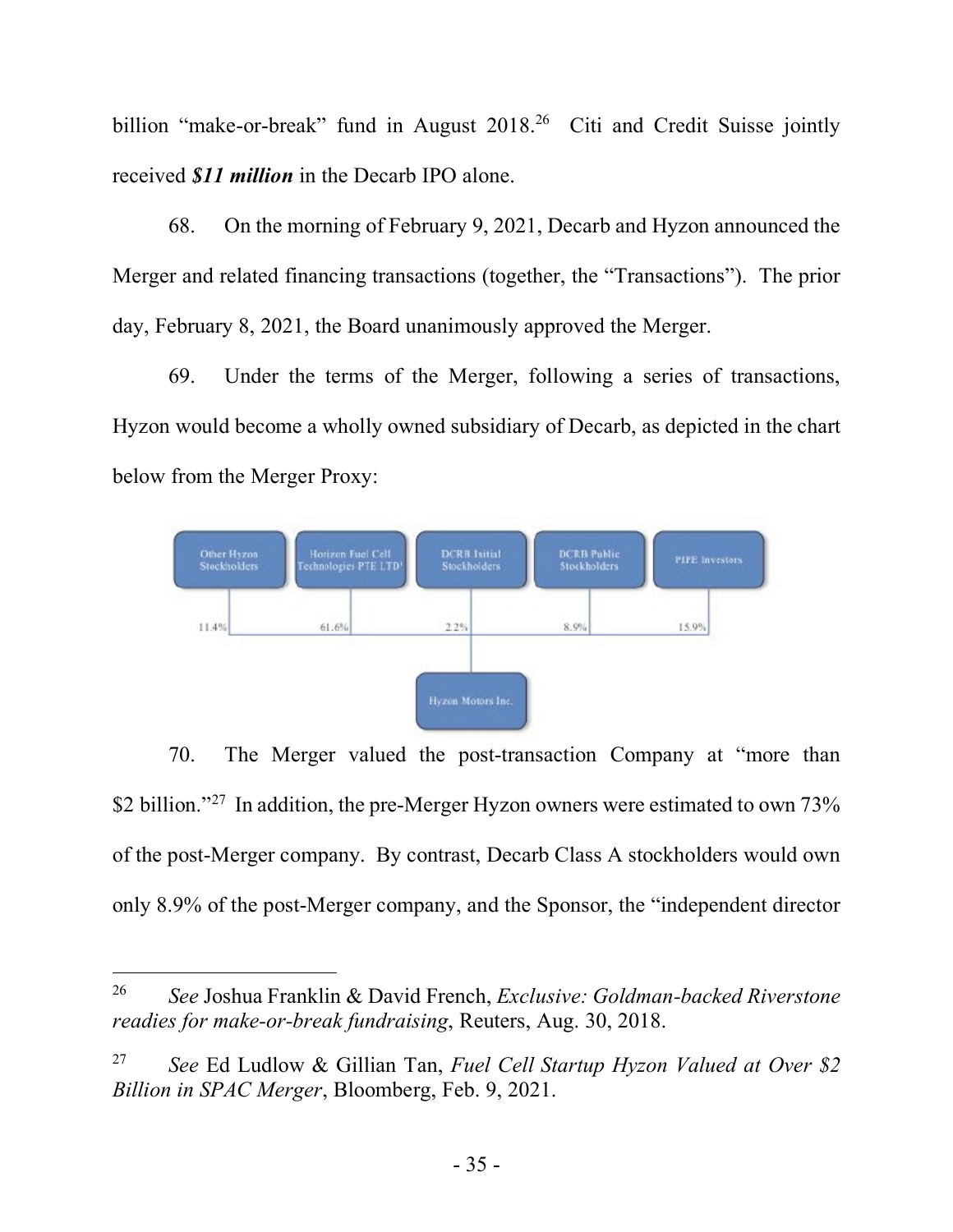nominees," and Anderson/WRG, would own 2.2% of the post-Merger company. The PIPE investors would own 15.9% of the post-Merger company.

71. Approval of the Merger by Decarb stockholders required the affirmative vote of a majority of the stockholders present at the special meeting. The Company set the record date for the meeting as June 1, 2021, issued its definitive proxy statement on June 21, 2021, and held the meeting on July 15, 2021.

72. As of the record date, the closing price of Decarb common stock was \$10 per share. That price implied a market value of approximately \$56.4 million for the Class B Founder Shares, which had been purchased a few months prior for a mere \$25,000 (*i.e.*, the value of the Founder Shares increased *2,255x*). At this valuation, members of the Board were poised to realize enormous returns on their investments in the event the Merger closed, as illustrated by the table below:

| <b>Director</b> | <b>Founder Shares<sup>28</sup></b> | <b>Implied Value at</b><br>\$10 per share |
|-----------------|------------------------------------|-------------------------------------------|
| Anderson        | 630,947                            | \$6,309,470                               |
| Aaker           | 22,130                             | \$221,300                                 |
| Kearns          | 22,130                             | \$221,300                                 |
| Lapeyre         | 4,591,708                          | \$45,917,080                              |
| Leuschen        | 4,591,708                          | \$45,917,080                              |
| McDermott       | 331,950                            | \$3,319,500                               |

<sup>28</sup> *See* Merger Proxy at 228.

1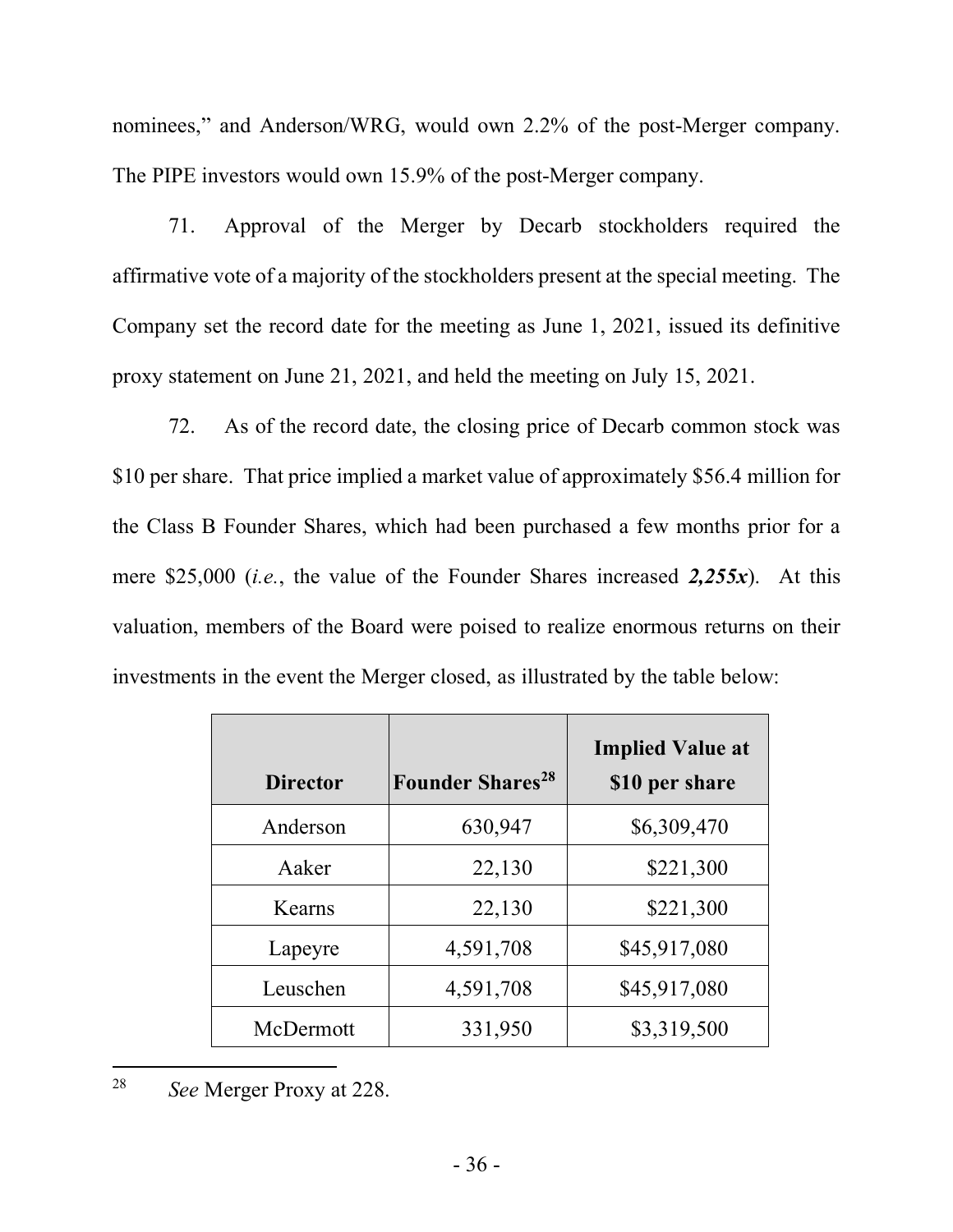| <b>Director</b> | <b>Founder Shares</b> <sup>28</sup> | <b>Implied Value at</b><br>\$10 per share |
|-----------------|-------------------------------------|-------------------------------------------|
| Tepper          | 22,130                              | \$221,300                                 |
| Warren          | 22,130                              | \$221,300                                 |

73. The Merger Proxy touted the Board's purported reasons for recommending the Merger, including:

- "*Competitive and Innovative* [hydrogen fuel cell] *Design*";
- "*Value to Equity Investors*";
- "*Revenue Potential*";
- "*Global Scale*";
- "*Development Capability*";
- "*Due Diligence*";
- "*Terms of Business Combination Agreement*" being "the product of *arm's-length negotiations* among the parties";
- *"Independent Director Role"* and the Decarb Board being "comprised" of a *majority of independent directors who are not affiliated with our Sponsor and its affiliates*"; and
- Investors having the "*option to* **. . .** *redeem their shares*" rather than "remain stockholders of the combined company" or "sell their shares."29
- 74. The Merger Proxy repeatedly represented that the Board reached these

conclusions only after conducting "*extensive due diligence*." According to the

1

<sup>29</sup> *Id*. at 101-02 (emphasis added).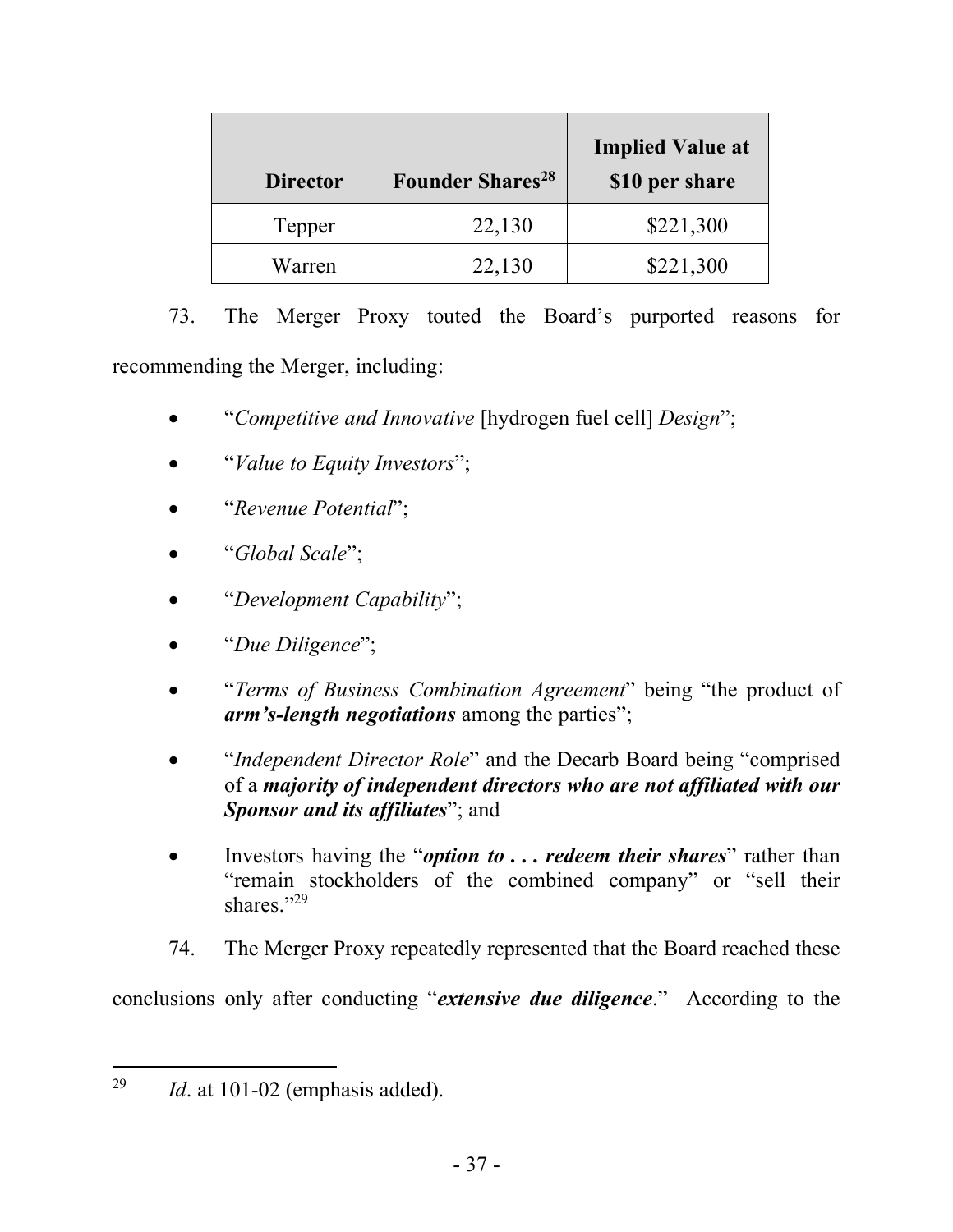Merger Proxy, this "*extensive due diligence*" consisted of the Decarb Board's review of the "*extensive due diligence*" conducted largely by its conflicted financial advisor Goldman Sachs, who had been busy simultaneously selling Hyzon to Decarb and negotiating good financial terms for Hyzon in those ongoing negotiations. Among other things this "*extensive due diligence*" included:

- meetings and calls with Hyzon management and advisors regarding *business model, operations and forecasts*;
- research on comparable public companies . . . ;
- research on comparable transactions;
- study of analyst reports and market trends in the electric vehicle and hydrogen fuel cell industries;
- *review of material contracts*;
- review of intellectual property matters;
- review of *commercial, financial*, tax, legal and *accounting* due diligence;
- consultation with Hyzon's management and DCRB's legal and financial advisors and industry experts, including its advisor that assisted in evaluating the overall electrified vehicle market and of the addressable market for Hyzon's vehicles, and its advisor that assisted in evaluating the quality of Hyzon's fuel cell technology;
- *financial and valuation analysis of Hyzon and the business combination*;
- *financial projections prepared by Hyzon's management team*; and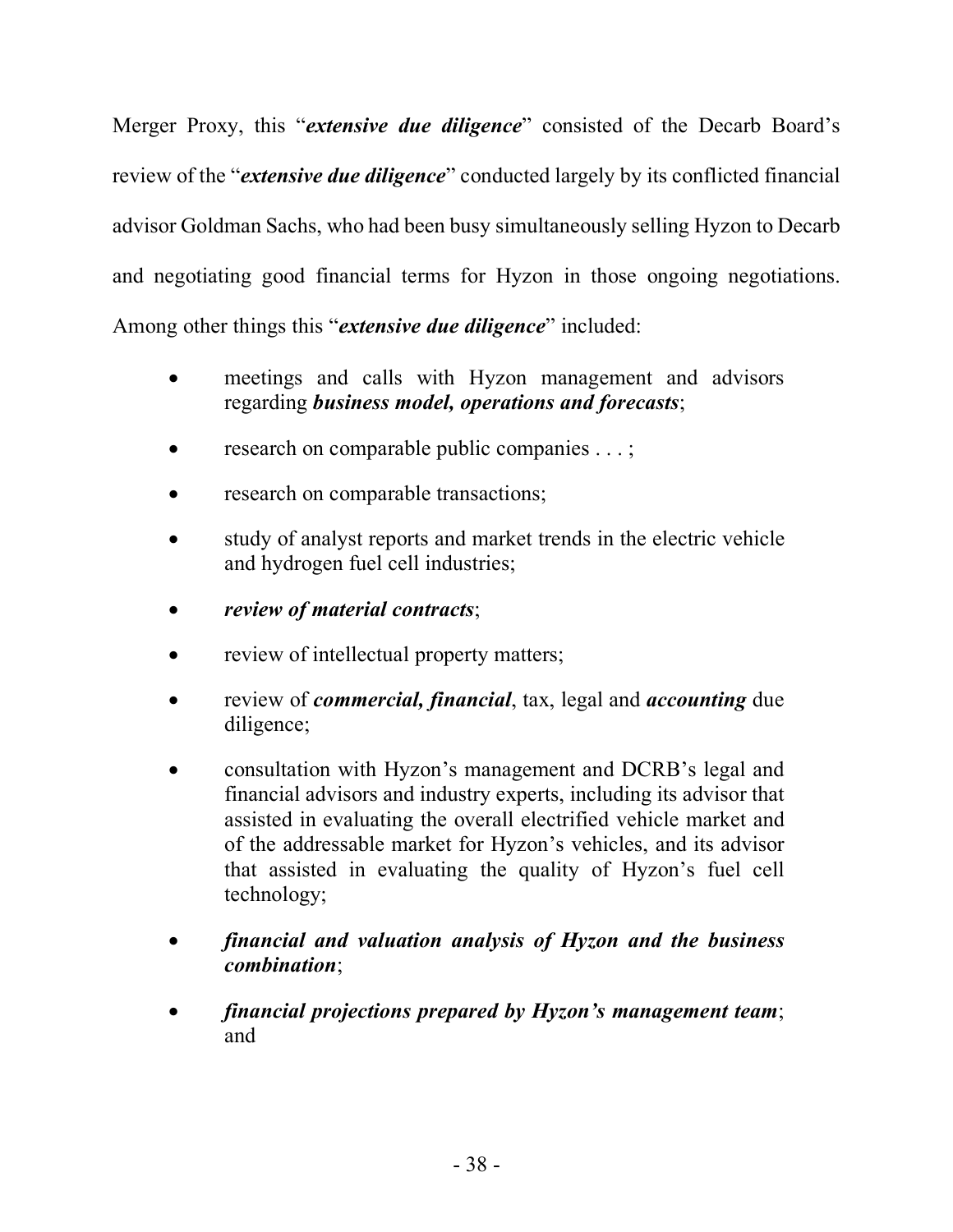## • the *financial statements of Hyzon*. 30

75. Notably, the Merger Proxy did not provide an independent, third-party opinion as to whether the Merger was fair, from a financial perspective, to Decarb public Class A stockholders. It claimed that the "officers and directors [of Decarb have *substantial experience in evaluating the operating and financial merits of companies* from a wide range of industries and concluded that their experience and backgrounds . . . enabled them to make the necessary analyses and determinations regarding the business combination."31

76. Instead, Decarb presented its own financial analyses to support the Board's recommendation of the Merger. The valuation analyses adopted the projections below, which show sudden jumps in expected 2023 and 2024 trucks deployed, EBITDA, and EBITDA margin, despite Horizon/Hyzon having suffered a stark downward trend in actual sales volumes since 2019 and despite the gross margin forecasts being twice the average for other electric vehicle manufacturers:

1

<sup>30</sup> *Id*. at 101 (emphasis added).

<sup>31</sup> *Id*. at 53 (emphasis added).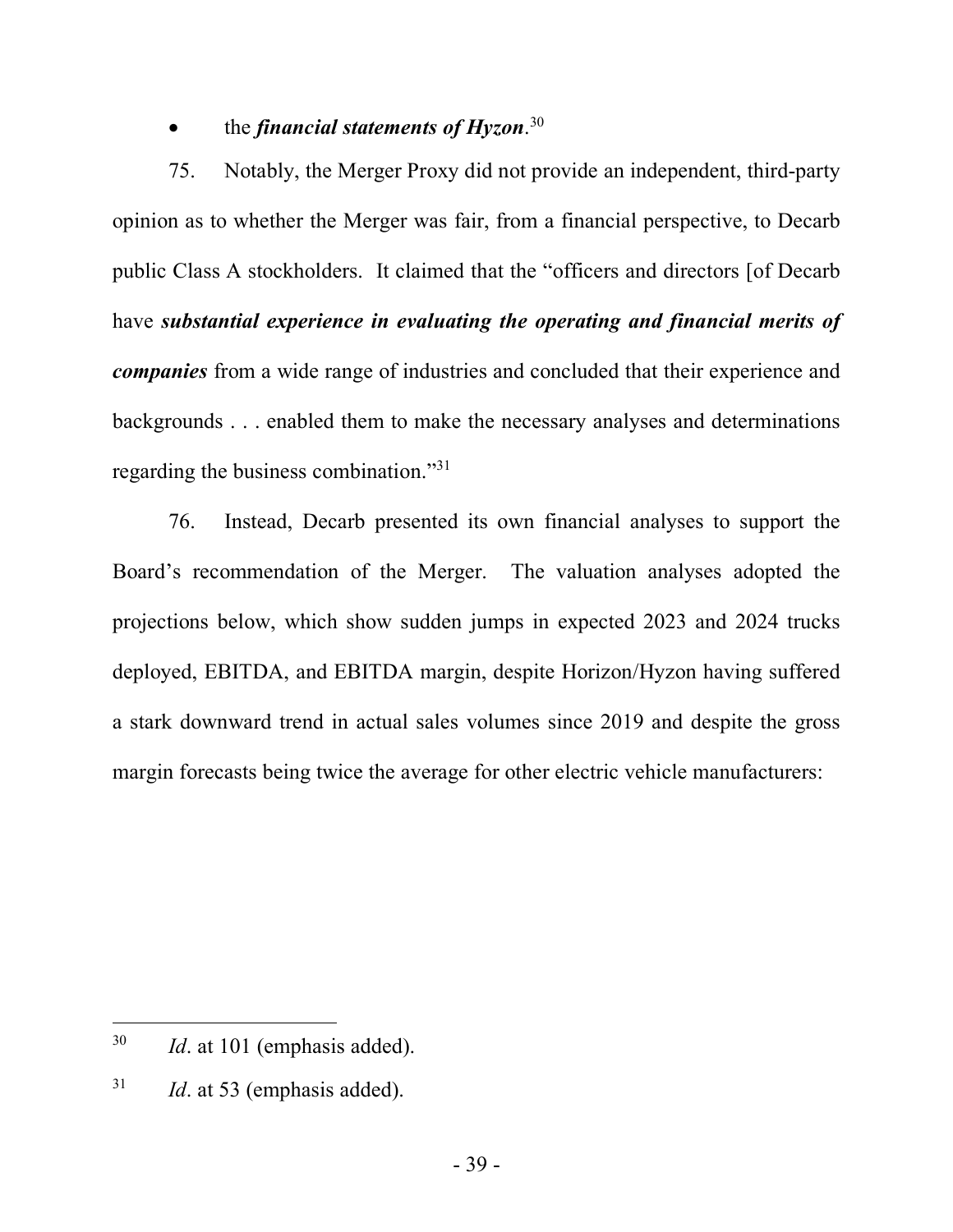**Key Financial Metrics:** 

|                  |             |                         | Forecast            |       |       |  |  |
|------------------|-------------|-------------------------|---------------------|-------|-------|--|--|
|                  |             | Year Ended December 31. |                     |       |       |  |  |
|                  | 2021E       | 2022E                   | 2023E               | 2024E | 2025E |  |  |
|                  |             | (dollars in millions)   |                     |       |       |  |  |
| EBITDA(1)        | $(S \t 73)$ |                         | $(S \t25)$ $S \t37$ | \$326 | \$505 |  |  |
| EBITDA Margin(2) | NΜ          | NΜ                      | 8.9%                | 14.5% | 15.4% |  |  |

**Key Non-Financial Metrics:** 

|                                       | <b>Forecast</b>                |       |       |        |        |  |
|---------------------------------------|--------------------------------|-------|-------|--------|--------|--|
|                                       | <b>Year Ended December 31.</b> |       |       |        |        |  |
|                                       | 2021E                          | 2022E | 2023E | 2024E  | 2025E  |  |
| Medium and Heavy Duty Trucks Deployed | 74                             | 623   | 3.360 | 6,800  | 9,260  |  |
| <b>Buses Deployed</b>                 |                                | 35.   | 68    | 340    | 600    |  |
| Class 3 Truck / Van                   |                                |       | 840   | 4.435  | 7.235  |  |
| Total Vehicles Deployed               | 85                             | 658   | 4.268 | 11.535 | 17.095 |  |

77. However, as noted above, the Board affirmatively represented its "*extensive due diligence*" of Hyzon and its "*substantial experience in evaluating the operating and financial merits of companies*," and these representations specifically assured Decarb's public stockholders that these projections were reasonable.

78. After having received these disclosures, on July 15, 2021, Company stockholders approved the Merger.

### **V. The Blue Orca Research Report and Resulting SEC Investigation**

79. The rosy characterization of Hyzon portrayed by Decarb management was short-lived.

80. Just two months after the deal closed, on September 28, 2021, research firm Blue Orca Capital published its Report via its Twitter account characterizing Hyzon as "a zero-revenue hydrogen EV SPAC which we liken to a *Chinese Lordstown Motors*." In the Report, Blue Orca Capital exposed Hyzon as "just a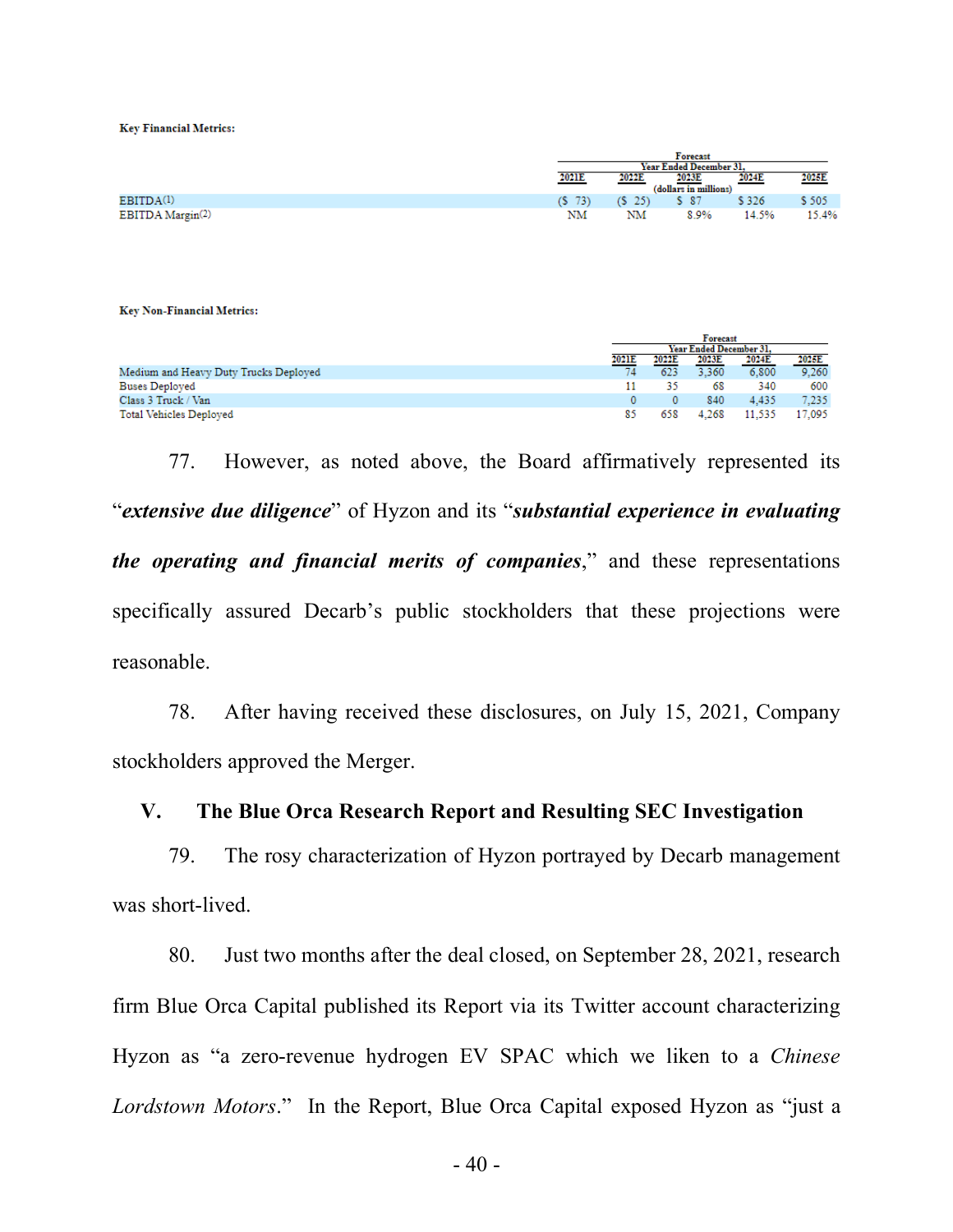repackaging of a flailing Chinese parent company which has been trying to sell the same hydrogen fuel cells without much success for 17 years" and whose "supposed major customers" are "fake." The Blue Orca Report highlighted facts that were either omitted or misleadingly characterized in the Merger Proxy and Defendants' other public representations concerning the Merger. Among other things, Blue Orca reported that:

- An important Hyzon "customer" was not, in fact, a customer of the Company. Hyzon had been touting the strength of one of its purportedly largest customers, New Zealand infrastructure startup Hiringa, which had supposedly signed an agreement to "acquire" 1,500 trucks by 2026. A former senior Hiringa executive, however, revealed that Hiringa was not actually a customer of Hyzon, but a mere "channel partner" assisting Hyzon in marketing vehicles to real end customers in New Zealand. Indeed, Hiringa was just a small startup operating out of a house in New Zealand with neither the capability nor the then-current intention to purchase any trucks from Hyzon.
- Hyzon had massively inflated expected sales. Hyzon had been representing to investors that it expected to deliver the first 20 trucks to Hiringa by the end of 2021, accounting for 24% of guided deliveries that year, and claiming that the orders were "100% certain." A Hiringa executive, however, told Blue Orca that it would not take any deliveries of Hyzon trucks in 2021 and only expected to receive the first four validation vehicles in March or April 2022, at the earliest.
- Hyzon had fabricated its business, operations, and financial prospects. In its initial investor presentations, Hyzon had claimed to have customer contracts with a bevy of big blue chip companies worth upwards of \$700 million. These purported customers, however, were later unceremoniously stricken from those investor presentations as multiple other electric vehicle SPACs – including XL Fleet, Nikola, and Lordstown Motors – were exposed for faking customer orders, exaggerating their backlog, and exaggerating future revenues. Yet, despite these massive purported customer orders being stricken, Hyzon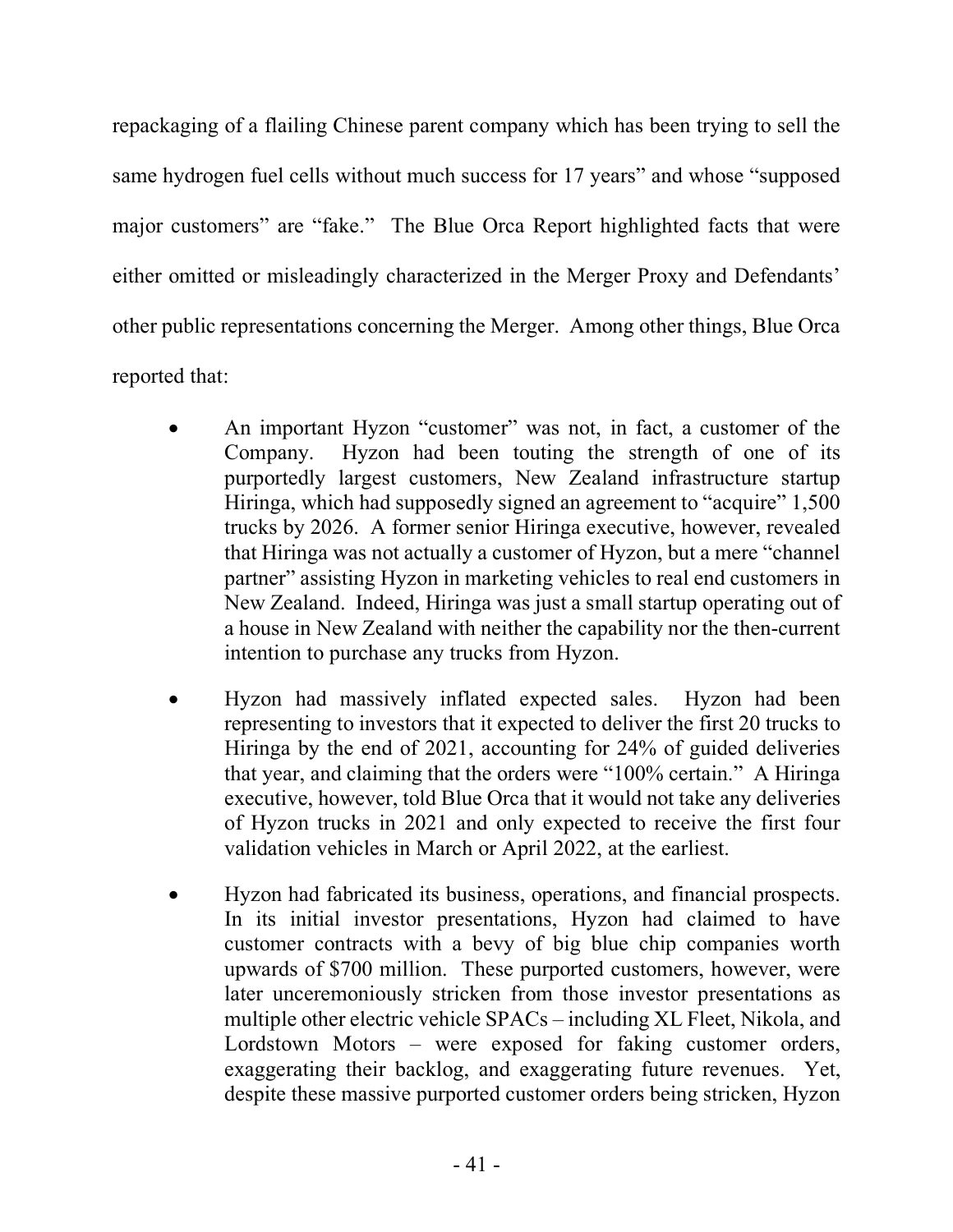failed to correspondingly reduce its already exaggerated financial projections.

- Several early senior Hyzon executives had left the Company in large part over their concerns that Hyzon had been misrepresenting its customer contracts.
- Hyzon was just a SPAC repackaging of its flailing Chinese parent Horizon, which had delisted from the Chinese OTC market at an enterprise value of only \$190 million, which for 17 years had failed to gain meaningful traction with the very same fuel cell technology Hyzon was promising to make profitable, and which technology had experienced dramatic sales declines since 2019. Blue Orca provided the following chart illustrating this point:



- Hyzon told investors in presentations that it would turn cash flow positive as early as 2023, generate annual EBITDA of \$505 million by 2025, and do so by achieving gross profit margins on electric vehicles of 32% in 2021 and as high as 33.6% by 2025. A former executive from Hyzon, however, told Blue Orca that Hyzon's retrofitting model of production would in fact yield no more than 5% to 10% gross margins. As a result, according to Blue Orca: "If we apply industry average gross margins of 15% to Hyzon's projected revenues, the Company will not turn cash positive in the next five years. The picture looks even more dire if we apply a more appropriate gross margin assumption of 5-10%, which the former Hyzon executive we interviewed says is more realistic."
- Despite Hyzon's technology supposedly being world class and the foundation for its hockey-stick-like future revenue growth projections, since 2020 two of Hyzon's former Chief Technology Officers had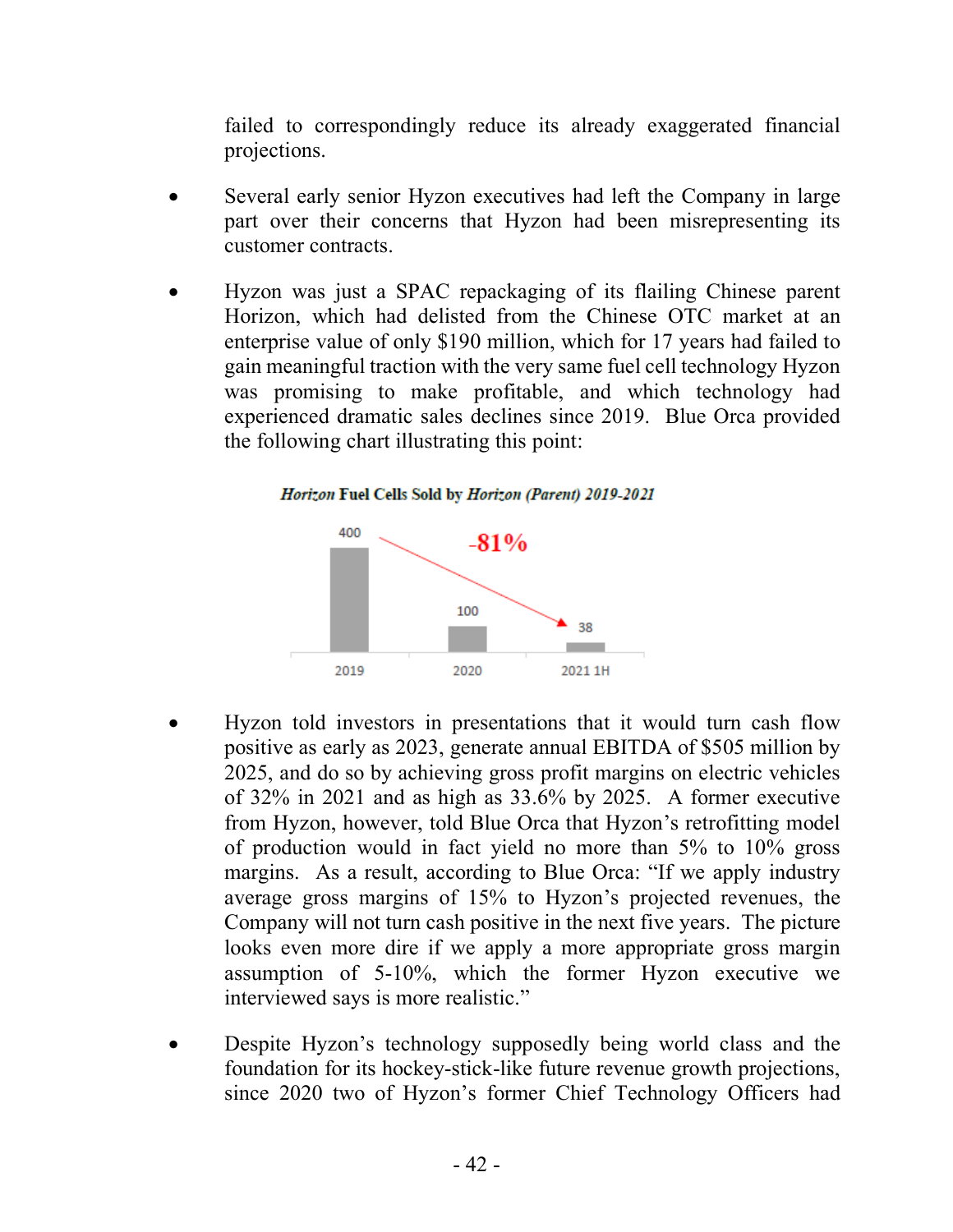resigned in quick succession, showing little faith in Hyzon and its technological prospects despite having obvious financial incentives to remain.

81. On January 12, 2022, Decarb disclosed that the SEC had opened a formal investigation into the Company's disclosures related to the issues raised in the Blue Orca Report. The SEC served a subpoena on Decarb seeking various documents and information. That investigation remains ongoing.

82. In the wake of the Blue Orca Report and the SEC investigation, the market price of Decarb stock has declined precipitously, trading below \$4 per share by January 24, 2021, or *60% below* the IPO price of \$10 per share and *60% below* the record date price of \$10 per share.

83. Further bolstering the allegations of the Blue Orca Report, in January 2021 Decarb disclosed that it anticipated its 2021 financial results would reflect a lower average selling price per vehicle due to product mix and lower multi-year revenue recognition for the majority of sales, which the Company says will result in materially lower-than-previously-forecast revenues and margins. Indeed, after the Merger closed, during Decarb's third quarter 2021 earnings conference call on November 12, 2021, it disclosed that it had suddenly shifted its deployment focus to Asia, where average selling prices are approximately half that of other regions.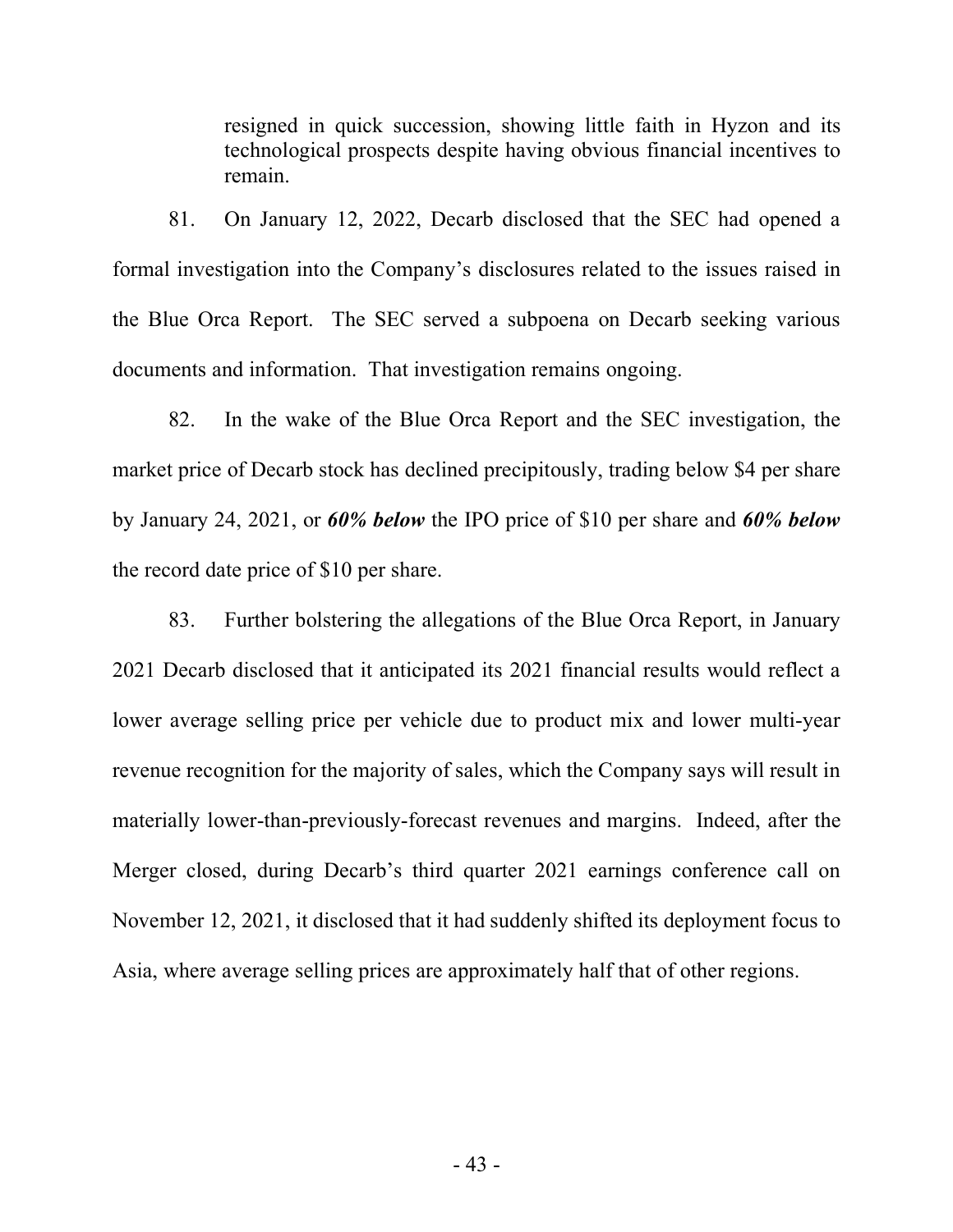#### **VI. The Merger Was Unfair to Unaffiliated Holders of Class A Stock**

## **A. The Merger Process Suffered from a Myriad of Conflicts of Interest**

84. For at least three reasons, Decarb's fiduciaries were hopelessly conflicted when sourcing, negotiating, and executing the Merger.

85. First, due to their economic interests in Class B Founder Shares, the Director Defendants were incentivized to get a deal done – any deal at all – even if it was not in the best interests of the public Class A stockholders. As described above at ¶¶47-51, the Sponsor initially contributed \$25,000 to the Company in exchange for the Founder Shares  $-i.e.,$  approximately \$0.002 per share. Thus, even if the post-Merger company's stock price fell well below Decarb's \$10 per share IPO price (which it has), holders of Class B shares were still poised to realize proceeds in the hundreds of millions of dollars.

86. Second, the Director Defendants were beholden to Riverstone – and its owners and operators, Defendants Lapeyre, Leuschen, and Tichio – who controlled Decarb. Riverstone controlled all of the Founder Shares through the Sponsor, placed each of the Director Defendants on the Board, and had the power to remove any of them at any time. The Director Defendants had deep ties to Riverstone, both professional and financial. Indeed, Riverstone repeatedly placed these same Director Defendants on boards of other SPACs founded under Silver Run and the "Decarbonization Plus" banner, providing them opportunities to realize significant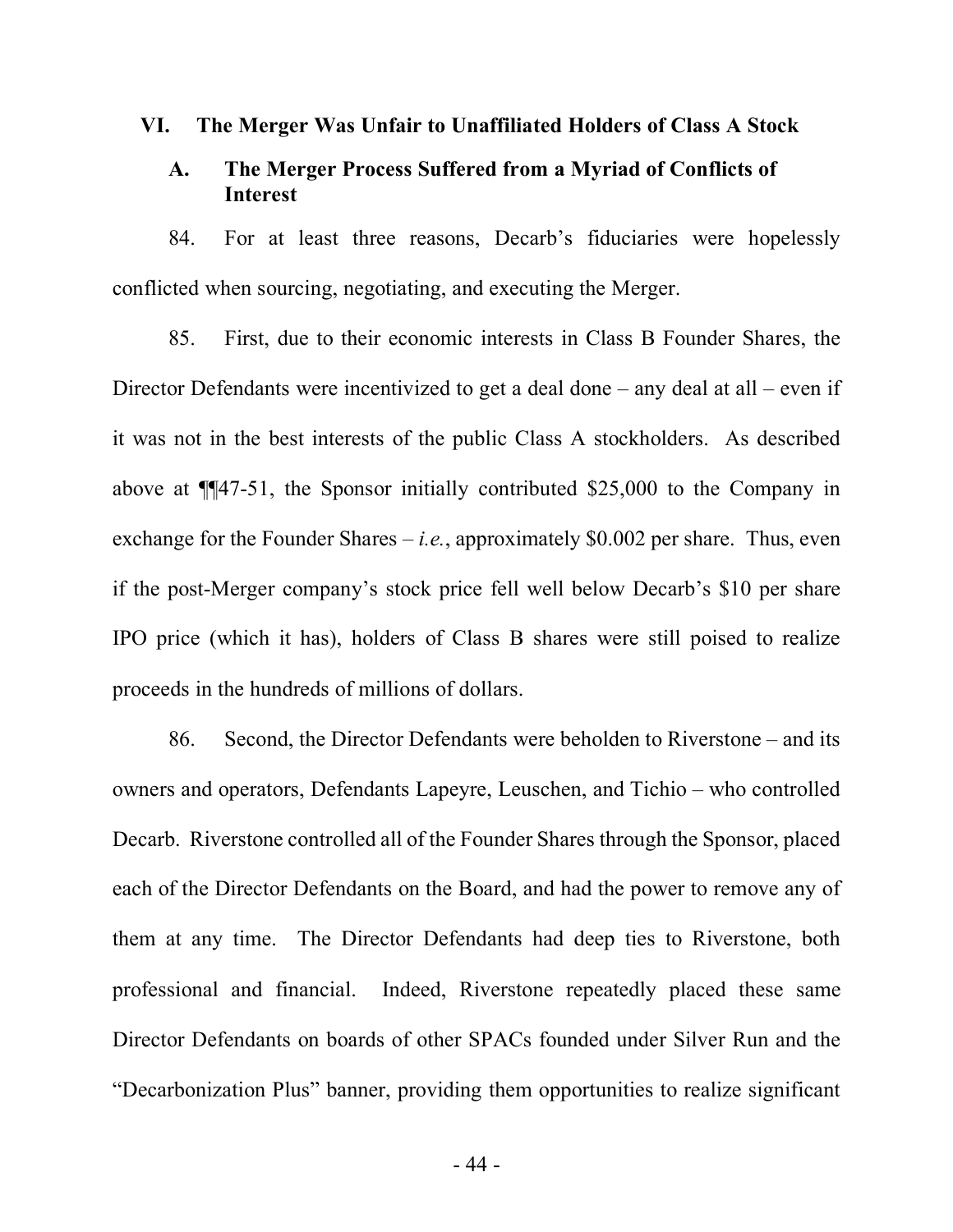profits from ownership of additional Founder Shares in other SPACs. Riverstone appointed Defendant Anderson CEO and allowed his WSG entity to participate heavily in the Founder Shares. Given all of these ties, the Director Defendants could not act independently from Riverstone and entirely lacked the incentive or practical ability to "say no" to any deal proposed by Defendants Lapeyre, Leuschen, and Tichio.

87. Third, in order to force the deal through no matter the consequences for Decarb stockholders, the Director Defendants failed to obtain an unbiased thirdparty valuation of Hyzon or a fairness opinion and hired a completely conflicted financial advisor – Goldman Sachs – that was simultaneously marketing Hyzon's *bona fides* to Decarb and negotiating sales terms for Hyzon as its financial advisor. Given the extensive personal and professional ties between Goldman Sachs and several of the Director Defendants, as detailed herein, Goldman served as a rubber stamp for any deal desired by Riverstone. That the Board brought in Citi and Credit Suisse at the 11th hour as additional financial advisors – when the due diligence was largely complete and the deal terms had been largely negotiated – provided cold comfort. Citi and Credit Suisse both had recently received \$11 million in fees for underwriting Decarb's IPO and could reasonably anticipate receiving millions more in investment banking fees from Riverstone in the future.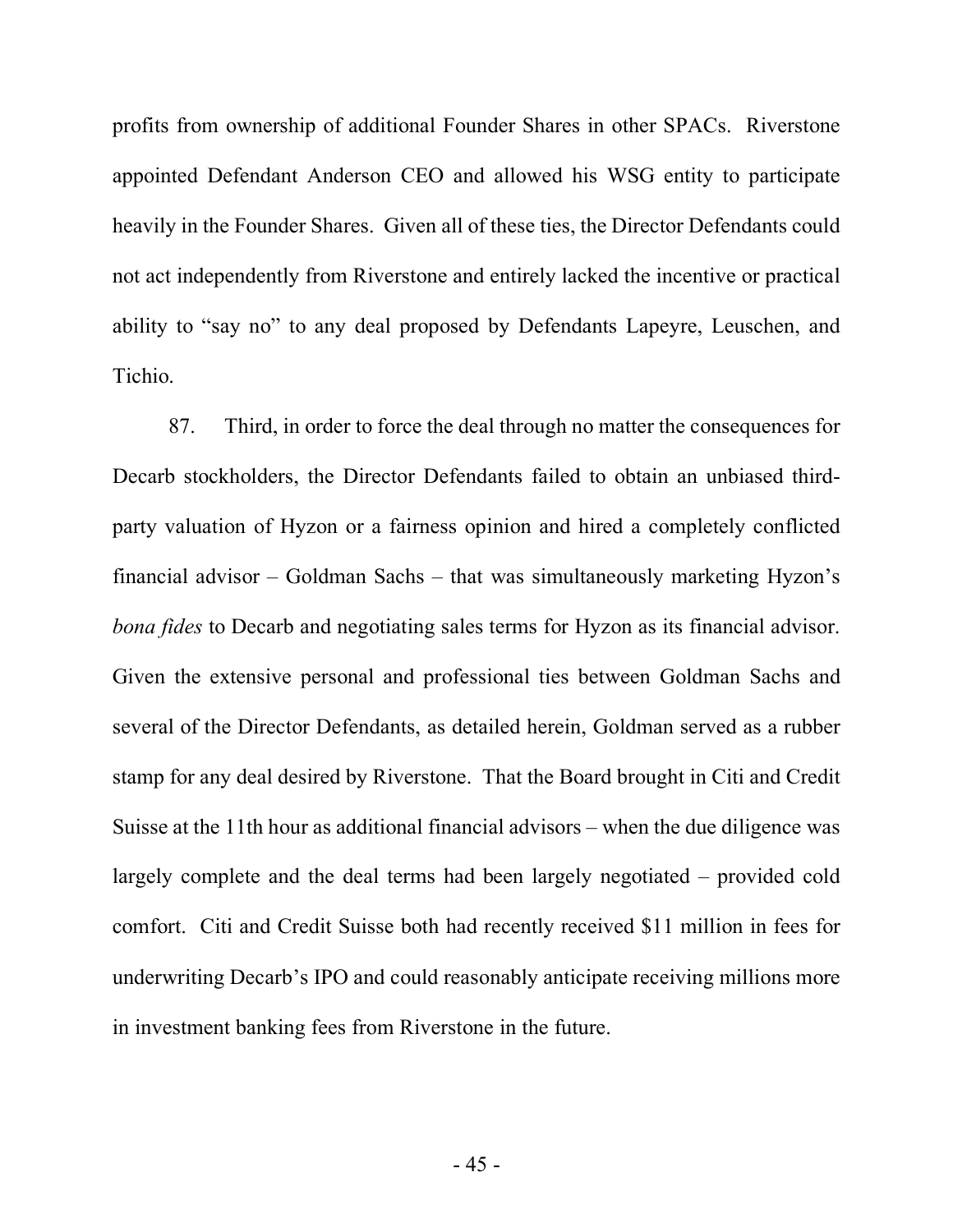88. In short, no disinterested party was effectively watching out for the unaffiliated holders of Decarb's Class A common stock.

## **B. Decarb Class A Stockholders Did Not Have a Fully Informed Opportunity to Elect Whether to Redeem Their Stock**

89. The Merger was not fair to holders of Class A stock. After the market learned the facts presented in the Blue Orca Report, the price of Decarb Class A stock plummeted and remains well below the \$10 per share IPO and record date price. By January 2022, the price of Decarb Class A stock had fallen below \$4 per share, more than *60% below* the redemption price.

90. Crucially, the Merger Proxy and other public disclosures by Decarb insiders contained material omissions or were materially misleading, such that Class A stockholders were not provided with all material information necessary to decide whether to redeem their shares ahead of the Merger. In particular, the disclosures were grossly deficient for at least the following reasons:

91. First, although Defendants had been touting the strength of one of Hyzon's purportedly largest customers at the time of Merger, Hiringa, who had supposedly signed an agreement to "acquire" 1,500 trucks by 2026, was not in fact a customer of Hyzon but a would-be distributor. Hiringa had neither the capability nor the then-current intent to purchase trucks from Hyzon. These facts rendered Hyzon's projections materially false and misleading.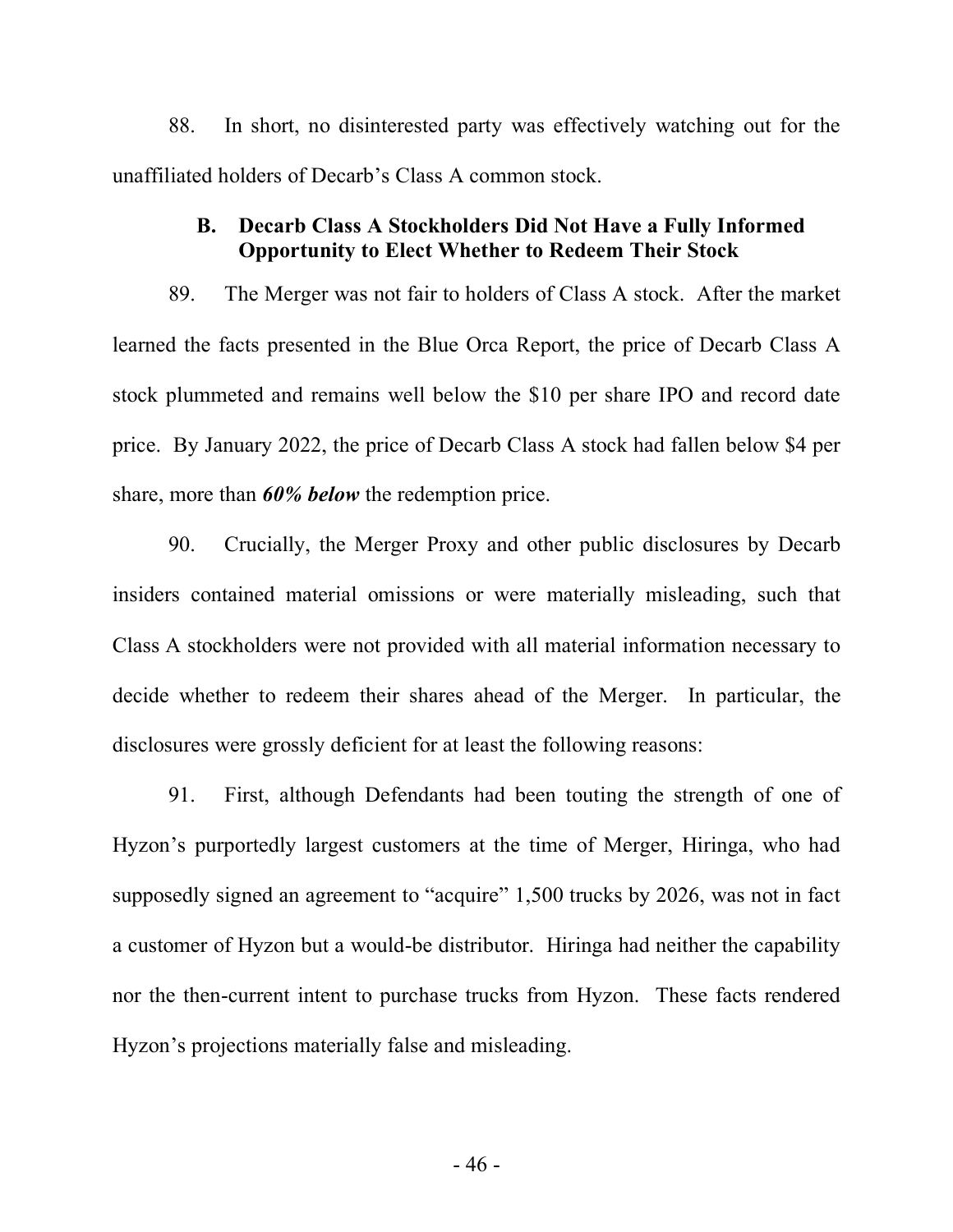92. Second, because the 20 trucks Hyzon claimed would be sold to Hiringa by the end of 2021, accounting for 24% of guided deliveries that year, were not in fact slated to be delivered in 2021, Hyzon's 2021 projections provided in the Merger Proxy were materially false and misleading.

93. Third, Hyzon removed a bevy of big blue chip companies accounting for an estimated \$700 million in sales without correspondingly lowering its financial guidance. As a result, the lofty financial projections the Company was providing were materially false and misleading and lacked a reasonable factual basis.

94. Fourth, the Board should have discovered in its "*extensive due diligence*" and disclosed that several early senior Hyzon executives left the Company in large part over their concerns with how Hyzon had been misrepresenting its customer contracts. The failure to disclose these facts to investors rendered statements regarding the Board's purported due diligence activities materially false and misleading.

95. Fifth, that Horizon/Hyzon had been experiencing a dramatic sales decline since 2019 was a material known trend that the Company should have disclosed to investors in compliance with the federal securities laws. That trend is irreconcilable with Defendants' representations that the fuel cell technology Hyzon had planned to market was as valuable as represented.

- 47 -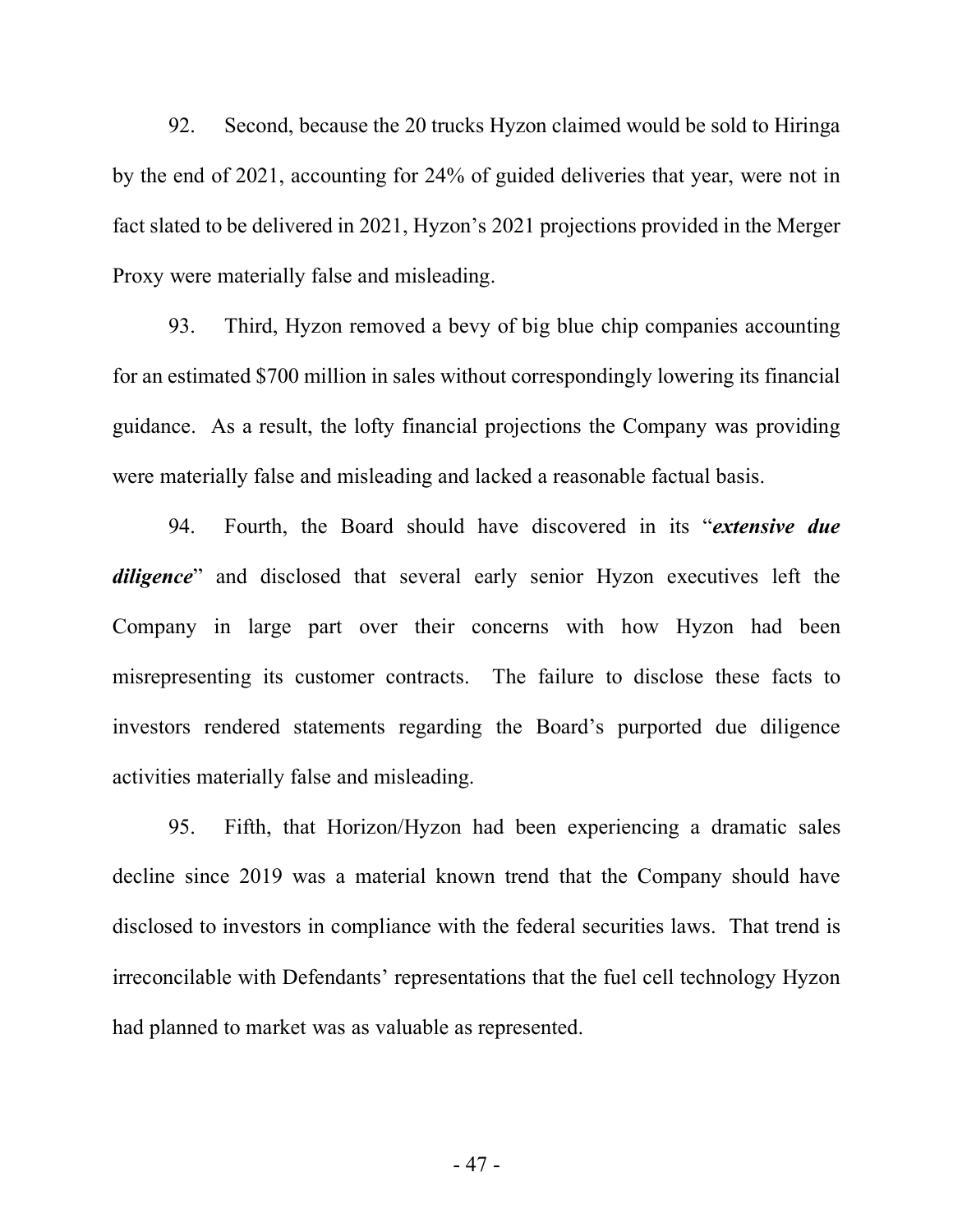96. Sixth, Defendants claimed Hyzon could obtain profit margins of more than 33% by 2025 – when its business model would in fact afford profit margins of 5% to 10% *at best*. Defendants also claimed that Hyzon would turn cash flow positive as early as 2023 or generate annual EBITDA of \$505 million by 2025 – again, when its business models did not support such projections. As a result, Hyzon's financial projections provided in the Merger Proxy were materially false and misleading. A fairness opinion, an unbiased third-party valuation, and/or unconflicted financial advisors could have confirmed these adverse facts.

97. Seventh, meaningful due diligence would have at least called into question why two of Hyzon's Chief Technology Officers – who would have been the key officers in charge of its technology – had resigned since just 2020 in quick succession. These departures, which occurred despite the obvious financial incentives to stay, indicated that the executives had little faith in Hyzon and its technological prospects, and should have been disclosed to investors.

98. As a result of these material omissions and/or misleading statements, Class A stockholders were not provided with all material information to decide whether to redeem their stock. And those who did not redeem their stock have suffered substantial damages as a result.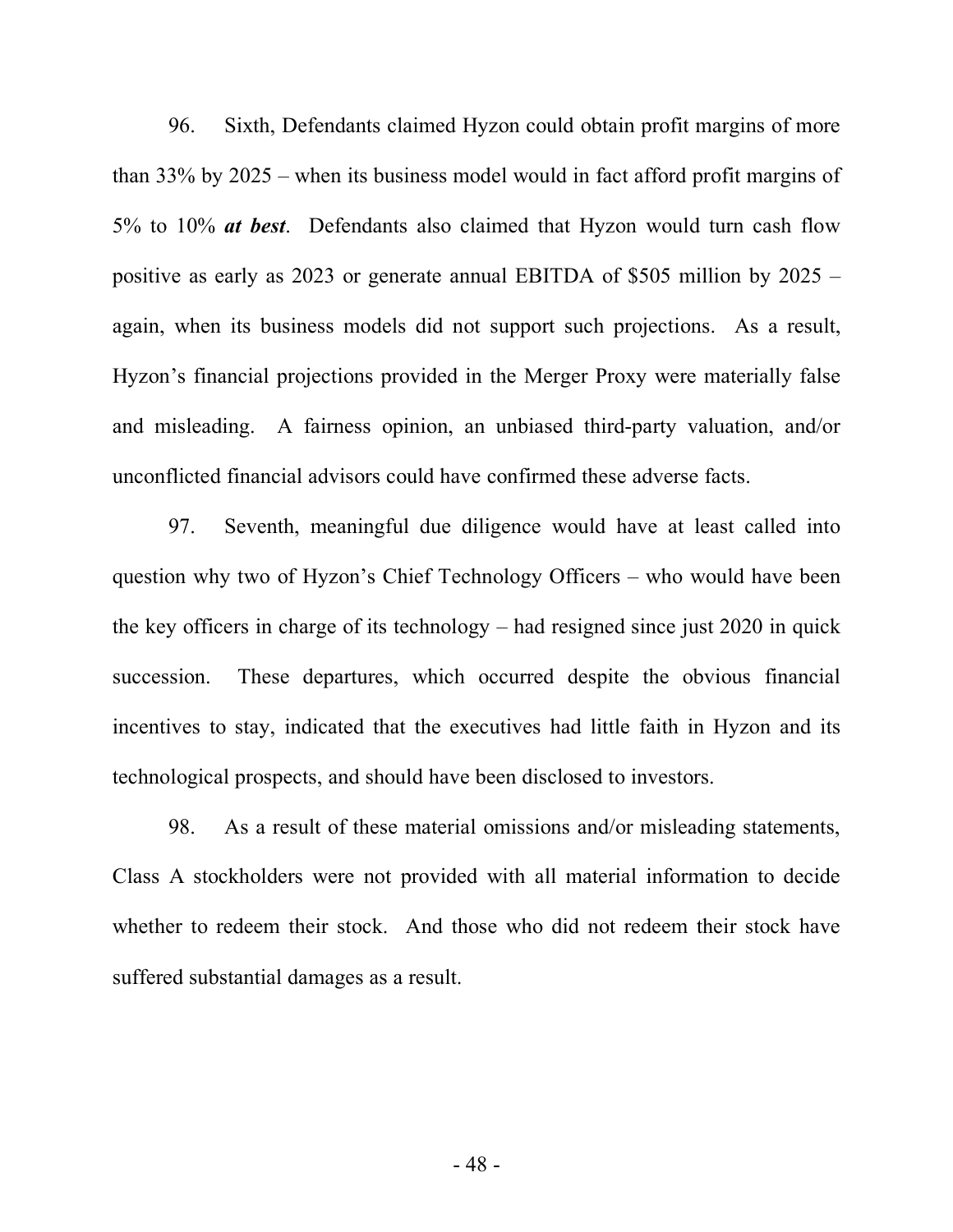### **CLASS ACTION ALLEGATIONS**

99. Plaintiff, a stockholder in the Company, brings this action individually and as a class action pursuant to Rule 23 on behalf of himself and all holders of Decarb common stock (the "Class") who held such stock prior to the July 13, 2021 redemption deadline and were entitled to elect to redeem their shares but did not (except the Defendants herein, and any person, firm, trust, corporation, or other entity related to or affiliated with any of the Defendants) and who were injured by Defendants' breaches of fiduciary duties and other violations of law.

100. This action is properly maintainable as a class action.

101. A class action is superior to other available methods of fair and efficient adjudication of this controversy.

102. The Class is so numerous that joinder of all members is impracticable. The number of Class members is believed to be in the thousands, and they are likely scattered across the United States. Moreover, damages suffered by individual Class members may be small, making it overly expensive and burdensome for individual Class members to pursue redress on their own.

103. There are questions of law and fact that are common to all Class members and that predominate over any questions affecting only individuals, including, without limitation: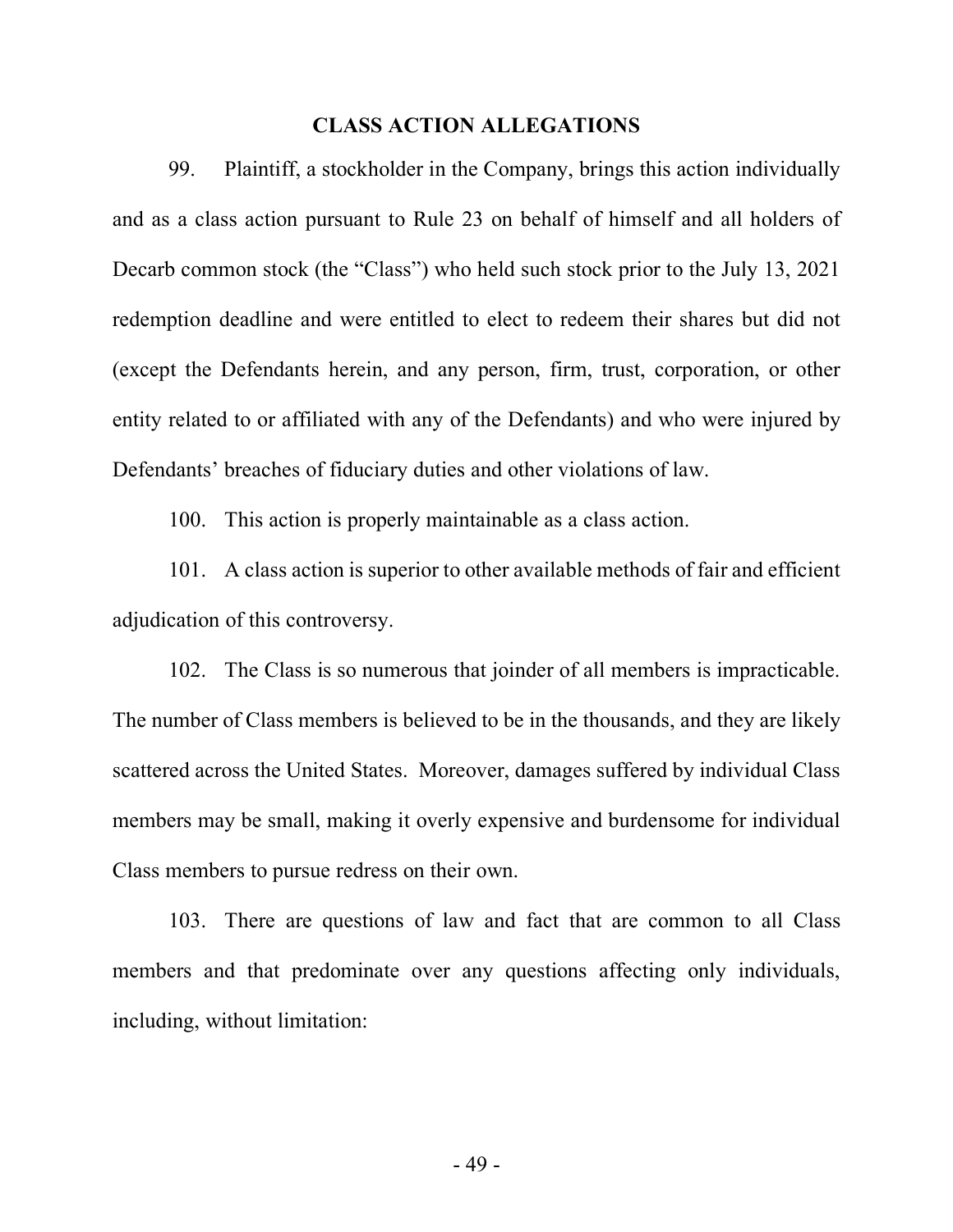(a) whether Defendants breached their fiduciary duties to Plaintiff and the Class;

(b) whether the Controller Defendants controlled Decarb;

(c) whether "entire fairness" is the applicable standard of review;

(d) which party or parties bear(s) the burden of proof;

(e) the existence and extent of any injury to the Class or Plaintiff caused by any breach;

(f) the availability and propriety of equitable re-opening of the redemption period; and

(g) the proper measure of the Class's damages.

104. Plaintiff's claims and defenses are typical of the claims and defenses of other Class members, and Plaintiff has no interests antagonistic or adverse to the interests of other Class members. Plaintiff will fairly and adequately protect the interests of the Class.

105. Plaintiff is committed to prosecuting this action and has retained competent counsel experienced in litigation of this nature.

106. Defendants have acted in a manner that affects Plaintiff and all members of the Class alike, thereby making appropriate injunctive relief and/or corresponding declaratory relief with respect to the Class as a whole.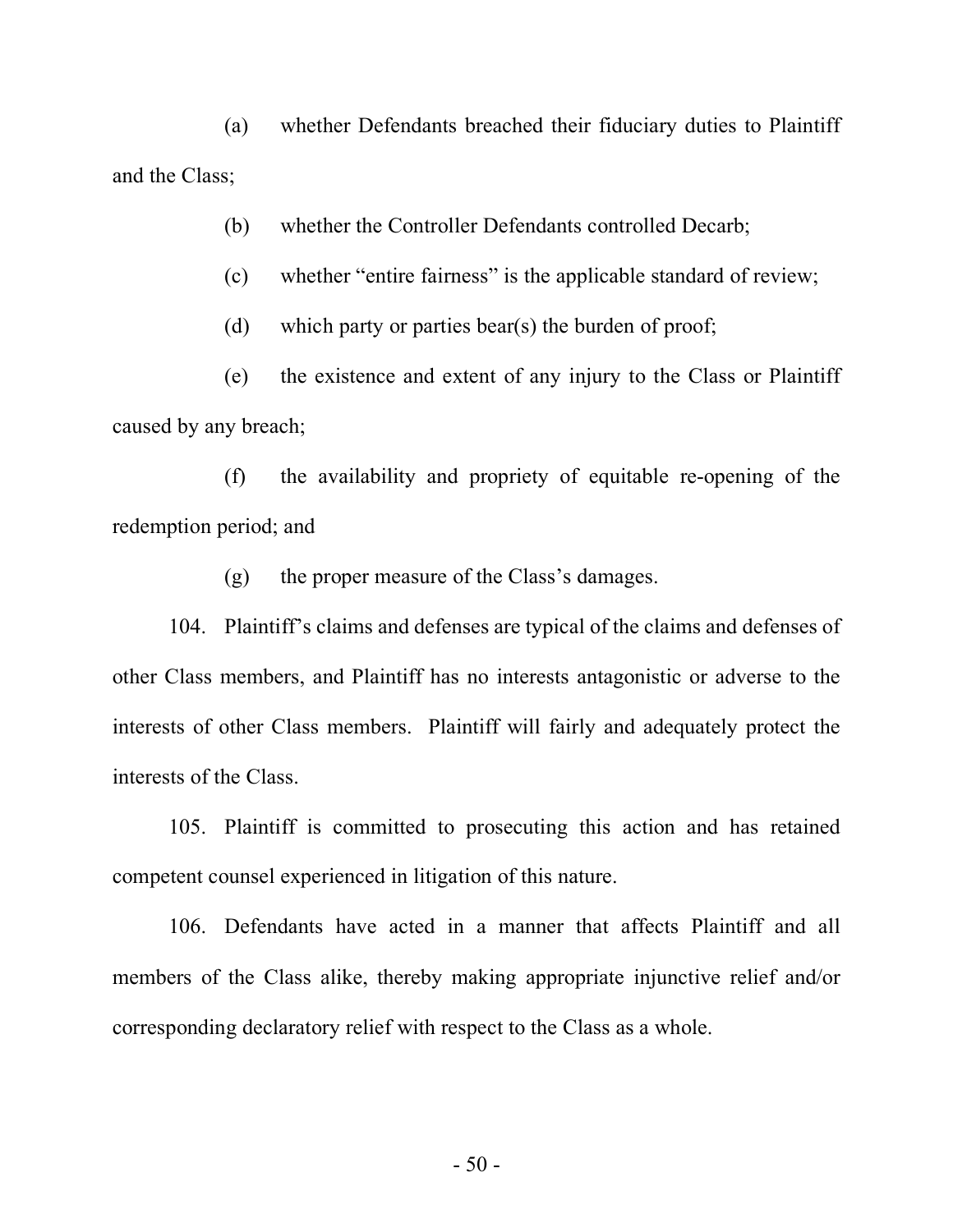107. The prosecution of separate actions by individual members of the Class would create a risk of inconsistent or varying adjudications with respect to individual members of the Class, which would establish incompatible standards of conduct for Defendants; or adjudications with respect to individual members of the Class would, as a practical matter, be dispositive of the interest of other members or substantially impair or impede their ability to protect their interests.

### **FIRST CAUSE OF ACTION**

# **DIRECT CLAIM FOR BREACH OF FIDUCIARY DUTY AGAINST THE DIRECTOR DEFENDANTS**

108. Plaintiff repeats and realleges each and every allegation above as if set forth in full herein.

109. As directors of Decarb, the Director Defendants owed Plaintiff and the Class the utmost fiduciary duties of care and loyalty, which subsume an obligation to act in good faith, with candor, and to make accurate and complete material disclosures to Decarb stockholders.

110. These duties required the Director Defendants to place the interests of Decarb stockholders above their personal interests and the interests of the Controller Defendants.

111. Through the events and actions described herein, the Director Defendants breached their fiduciary duties to Plaintiff and the Class by prioritizing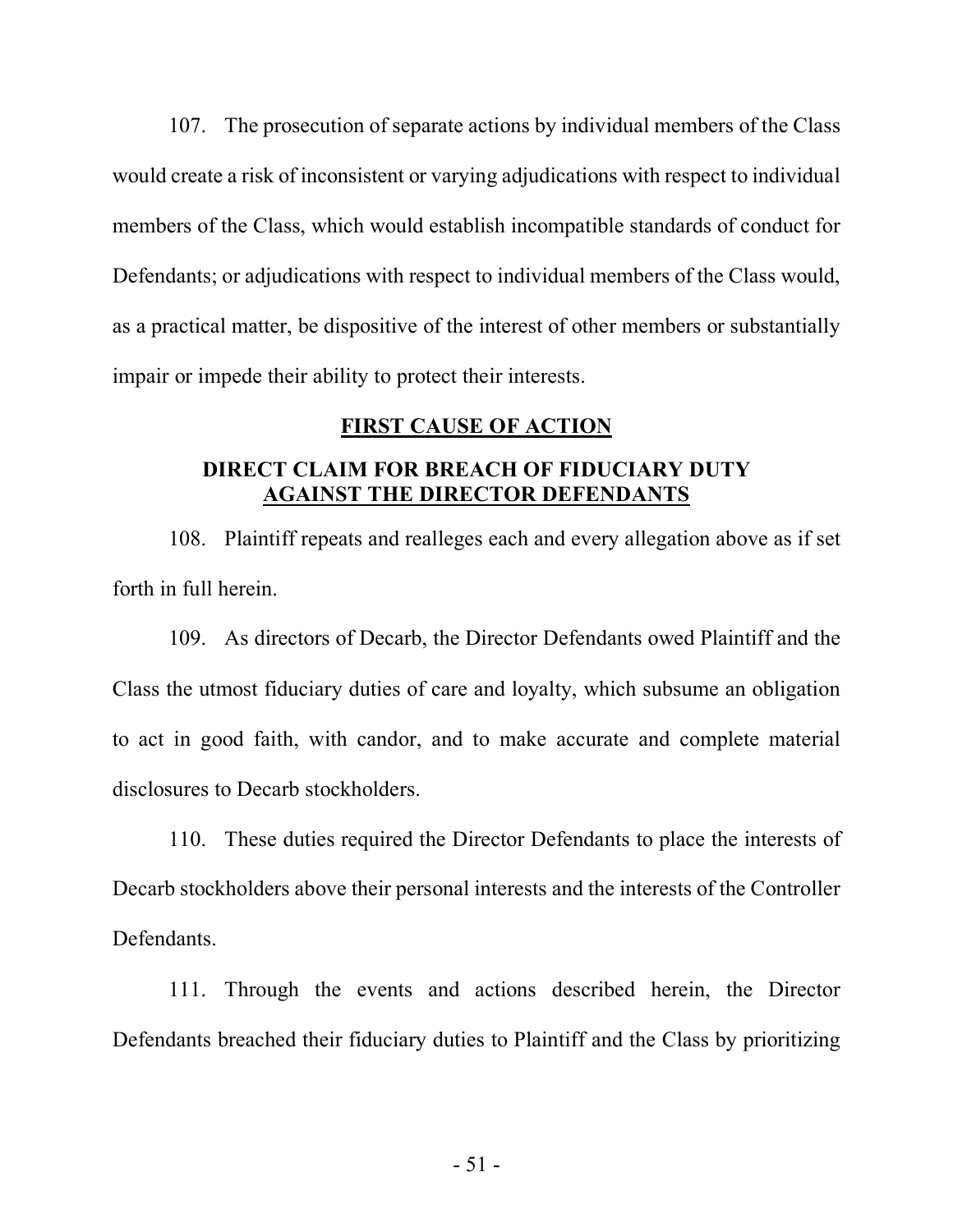their own personal, financial, and/or reputational interests and approving the Merger, which was unfair to Decarb Class A stockholders.

112. The Director Defendants also breached their duty of candor by issuing the false and misleading Merger Proxy.

113. As a result, Plaintiff and the Class were harmed when, deceived by the false and misleading disclosures and the Director Defendants' approval of the Merger, they did not exercise their Redemption Rights prior to the Merger.

114. In addition, members of the Class approved the acquisition of Hyzon based on false and misleading information.

115. Plaintiff and the Class suffered damages in an amount to be determined at trial.

### **SECOND CAUSE OF ACTION**

# **DIRECT CLAIM FOR BREACH OF FIDUCIARY DUTY AGAINST THE CONTROLLER DEFENDANTS**

116. Plaintiff repeats and realleges each and every allegation above as if set forth in full herein.

117. The Controller Defendants were Decarb's controlling stockholders. Specifically, the Controller Defendants controlled all of the Class B Founder Shares, elected (and could remove at any time) the other members of the Board, had deep personal and financial ties to the members of the Board they selected (including by granting them material financial interests in the Class B Founder Shares and by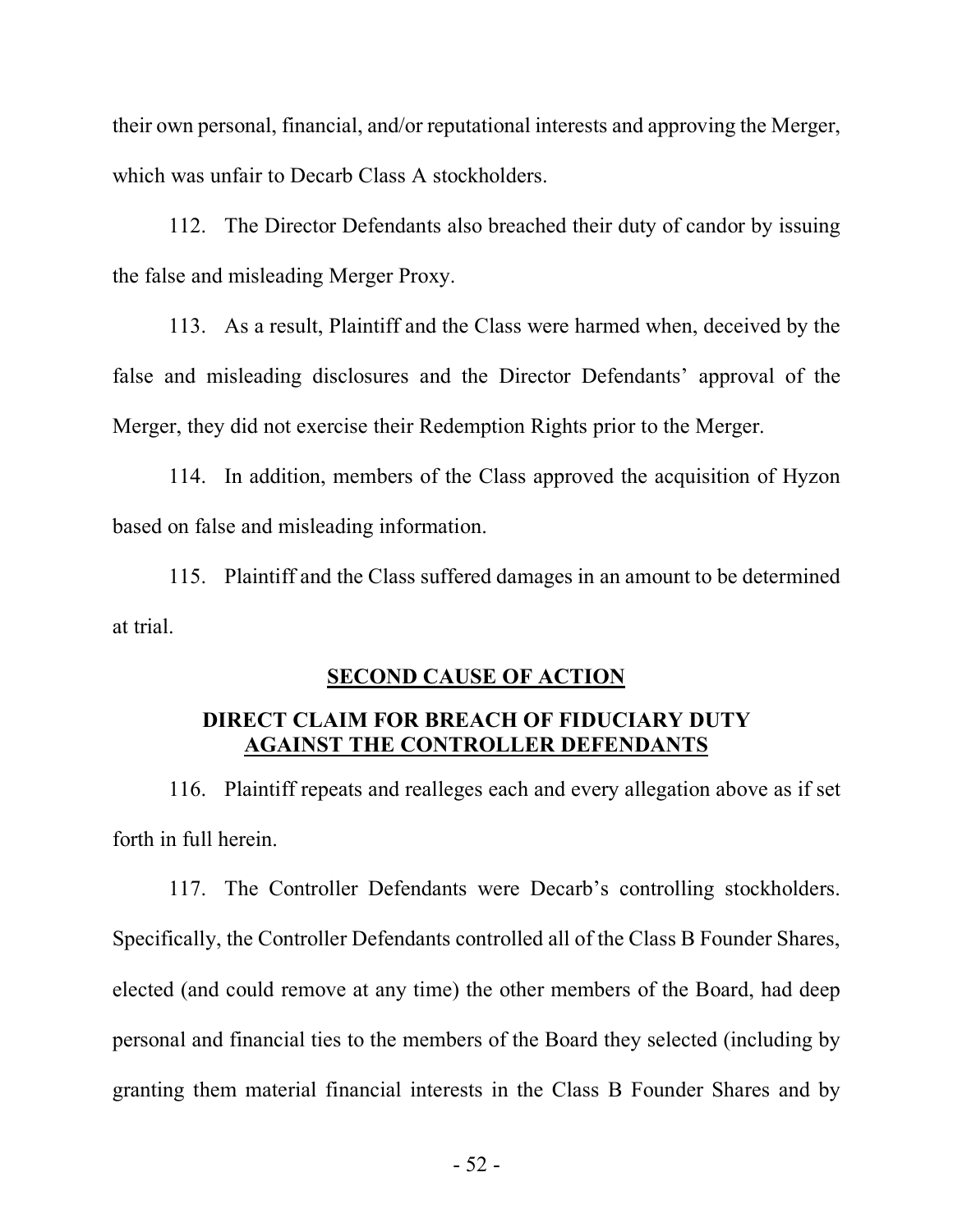appointing them to other boards of directors of SPACs created under the Silver Run or Decarbonization banners), and held officer roles at Decarb.

118. The Controller Defendants owed Plaintiff and the Class fiduciary duties of care and loyalty, which include an obligation to act in good faith, with candor, and to provide complete and accurate material disclosures to Decarb stockholders.

119. At all relevant times, the Controller Defendants had the power to control, influence, and cause – and actually did control, influence, and cause – the Company to enter into the Merger.

120. The Merger was unfair, reflecting an unfair price and unfair process.

121. Through the events and actions described herein, the Controller Defendants breached their fiduciary duties to Plaintiff and the Class by agreeing to and entering into the Merger without ensuring that it was entirely fair to Plaintiff and the Class.

122. As a result, Plaintiff and the Class were harmed when, deceived by the false and misleading disclosures and the Board's approval of the Merger, they did not exercise their Redemption Rights prior to the Merger.

123. In addition, members of the Class approved the acquisition of Hyzon based on false and misleading information.

124. Plaintiff and the Class suffered damages in an amount to be determined at trial.

- 53 -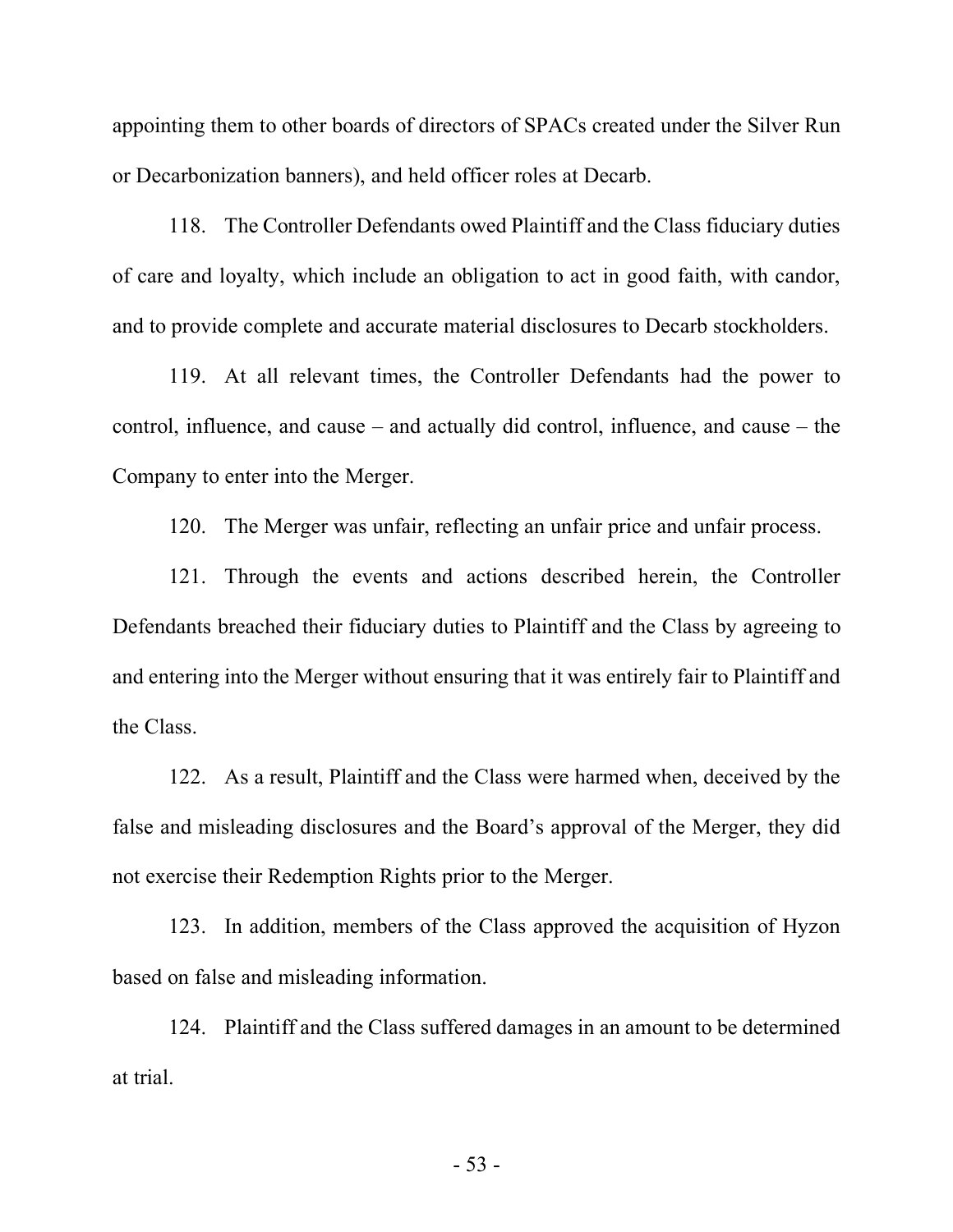### **PRAYER FOR RELIEF**

WHEREFORE, Plaintiff demands judgment and relief in his favor and in favor of the Class, and against Defendants, as follows:

A. Declaring that this Action is properly maintainable as a class action;

B. Finding the Director Defendants liable for breaching their fiduciary duties owed to Plaintiff and the Class;

C. Finding the Controller Defendants liable for breaching their fiduciary duties, in their capacity as Decarb's controlling stockholders, owed to Plaintiff and the Class;

D. Certifying the proposed Class:

E. Awarding Plaintiff and the other members of the Class damages in an amount to be proven at trial, together with interest thereon;

F. With respect to Class members who had the right to seek redemption and still hold their shares, equitably re-opening the redemption window to allow them to redeem their shares at the prior redemption price, as per the terms of the Company's foundational documents;

G. In the alternative, rescinding the Merger and returning the capital raised in Decarb's IPO to the Company's public stockholders, as well as all other rescissory damages;